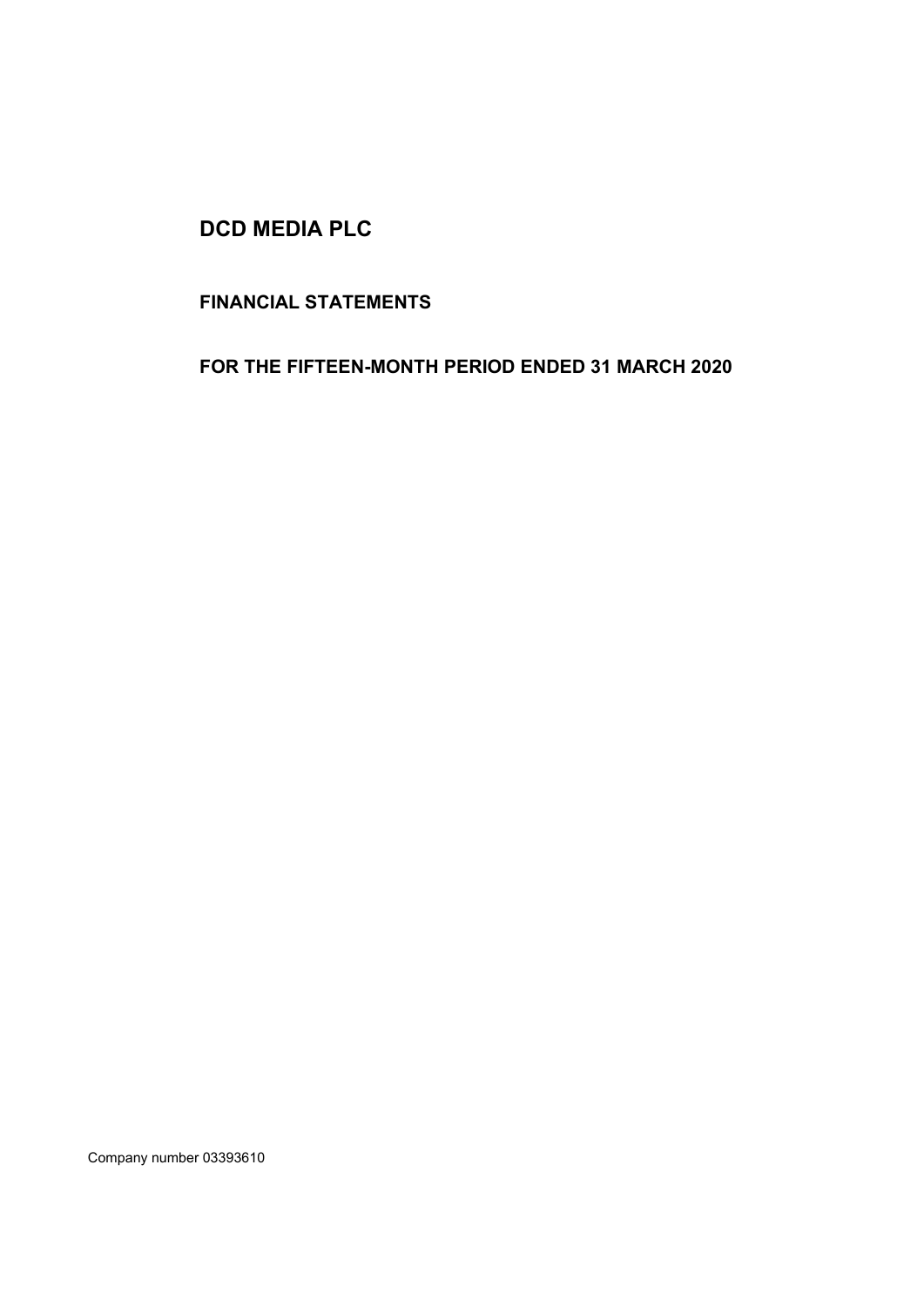## **Contents**

|                                                                                     | Page |
|-------------------------------------------------------------------------------------|------|
| Audited results for the period ended 31 March 2020                                  | 1    |
| Executive Chairman's review                                                         | 4    |
| Group strategic report                                                              | 5    |
| Group report of the Directors for the period ended 31 March 2020                    | 10   |
| <b>Board of Directors</b>                                                           | 15   |
| Independent auditor's report to the members of DCD Media Plc                        | 16   |
| Consolidated income statement for the period ended 31 March 2020                    | 19   |
| Consolidated statement of comprehensive income for the period ended 31 March 2020   | 20   |
| Consolidated statement of financial position as at 31 March 2020                    | 21   |
| Consolidated statement of cash flows for the period ended 31 March 2020             | 22   |
| Consolidated statement of changes in equity for the period ended 31 March 2020      | 23   |
| Notes to the consolidated financial statements for the period ended 31 March 2020   | 24   |
| Parent company balance sheet as at 31 March 2020                                    | 50   |
| Parent company statement of changes in equity for the period ended 31 March 2020    | 51   |
| Notes to the parent company financial statements for the period ended 31 March 2020 | 52   |
| Corporate information                                                               | 57   |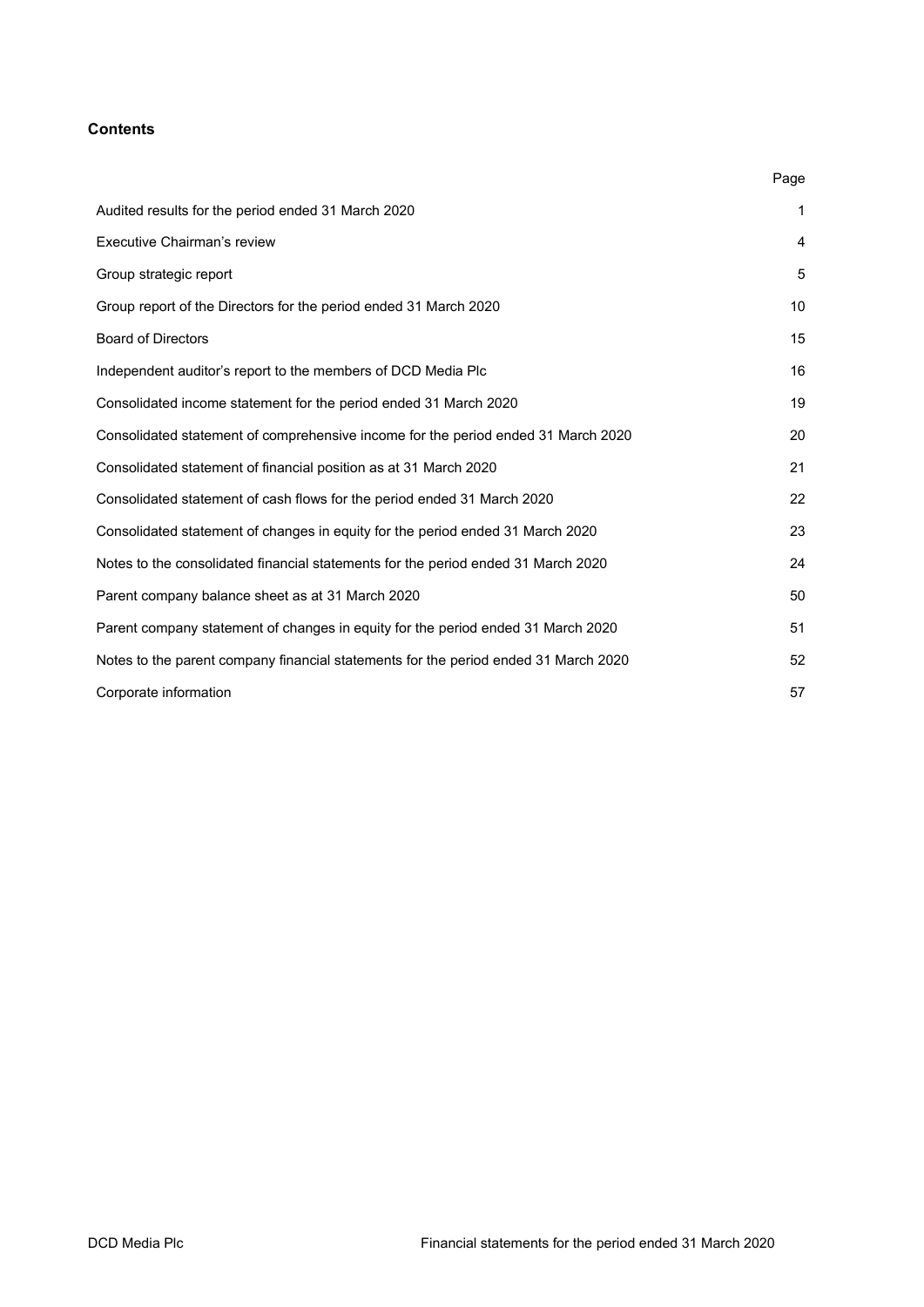# **DCD Media Plc**

("DCD Media" or the "Company")

# **Audited results for the period ended 31 March 2020**

DCD Media and its subsidiaries, the independent TV distribution and production group (the "Group"), today report results for the fifteen-month period ended 31 March 2020.

## **Financial Summary**

## **Continuing operations:**

|           | $\bullet$ Revenue | £10.93m (2018: £7.05m) |
|-----------|-------------------|------------------------|
|           | • Gross profit    | £2.05m (2018: £1.64m)  |
| $\bullet$ | Operating loss    | £0.15m (2018: £0.07m)  |

## **Group results:**

| • Operating loss             | £0.15m (2018: £0.04m)          |
|------------------------------|--------------------------------|
| • Adjusted EBITDA            | £0.40m* (2018: loss of £0.03m) |
| • Adjusted profit before tax | £0.18m (2018: loss of £0.04m)  |
| $\bullet$ Net cash           | £2.74m (2018: £2.28m)          |

\* The basis for this figure has changed in the period following implementation of IFRS 16 relating to lease liabilities. If we were to show this on a like-for-like basis in 2020, we would show an adjusted EBITDA of £0.10m accordingly.

Please refer to the table within the Performance section within the Group Strategic Report for an explanation of the profit adjustments.

## **Business highlights**

- x The fifth series of **Penn & Teller: Fool Us in Vegas** was transmitted in H1 2019. The highly successful series is a co-production between 1/17 Productions and September Films for The CW Network in the USA.
- x DCD Rights announced the sale of the six-part new drama **The Secrets She Keeps** starring Laura Carmichael and Jessica De Gouw to BBC One UK, Mediawan France and Digital Store for Sundance Now in America.
- x DCD Rights announced the sale of two leading Australian drama series, **The Hunting** and **My Life is Murder,** to UK broadcasters Channel 5 and UKTV respectively.
- x September Films format and WE produced **Bridezillas** season 12 sold to ITV network as well as A&E for Africa after successful ratings from the WE TV US premiere. It has subsequently gone into production for season 13 which comprises 11 hours, making the DCD Rights franchise a total of 231 hours of programming in distribution across the world excluding the USA.
- DCD Rights distributed dramas garnered several prestigious awards from the Australian Writers Guild for the Andrew Knight penned drama **Jack Irish**, as well as The Australian Academy of Cinema and TV Award for *Best Screenplay in Television* for **The Hunting** writing team. **The Hunting** also won *Best Supporting Actor* for Australian star Richard Roxburgh.
- DCD Rights renewed its output deal with The Open University to distribute its prestigious factual catalogue of 160 hours of diverse and engaging factual programming.
- DCD Rights signed pre-sales for three market-tailored factual series with Discovery UK, which combined with DCD investment against international rights, triggered production for a total of 30 hours for new series **Disasters Engineered**, **My Life is Murder** and **The Lady Killers**.
- DCD Rights announced a multi-titles sale of programmes produced by The Open University to Curiosity Stream for its worldwide subscription on-demand service.
- **•** DCD Rights acquired the rights to two new series of bestselling Australian factual series **Aussie Gold** seasons 5 and 6 to deliver a further 40 hours of programming over 2020 and 2021.
- **DCD Rights** catalogue grew from 3,000 to over 3,500 hours of programming continuing its policy to acquire long running factual series alongside quality drama, high-end documentaries and music programming.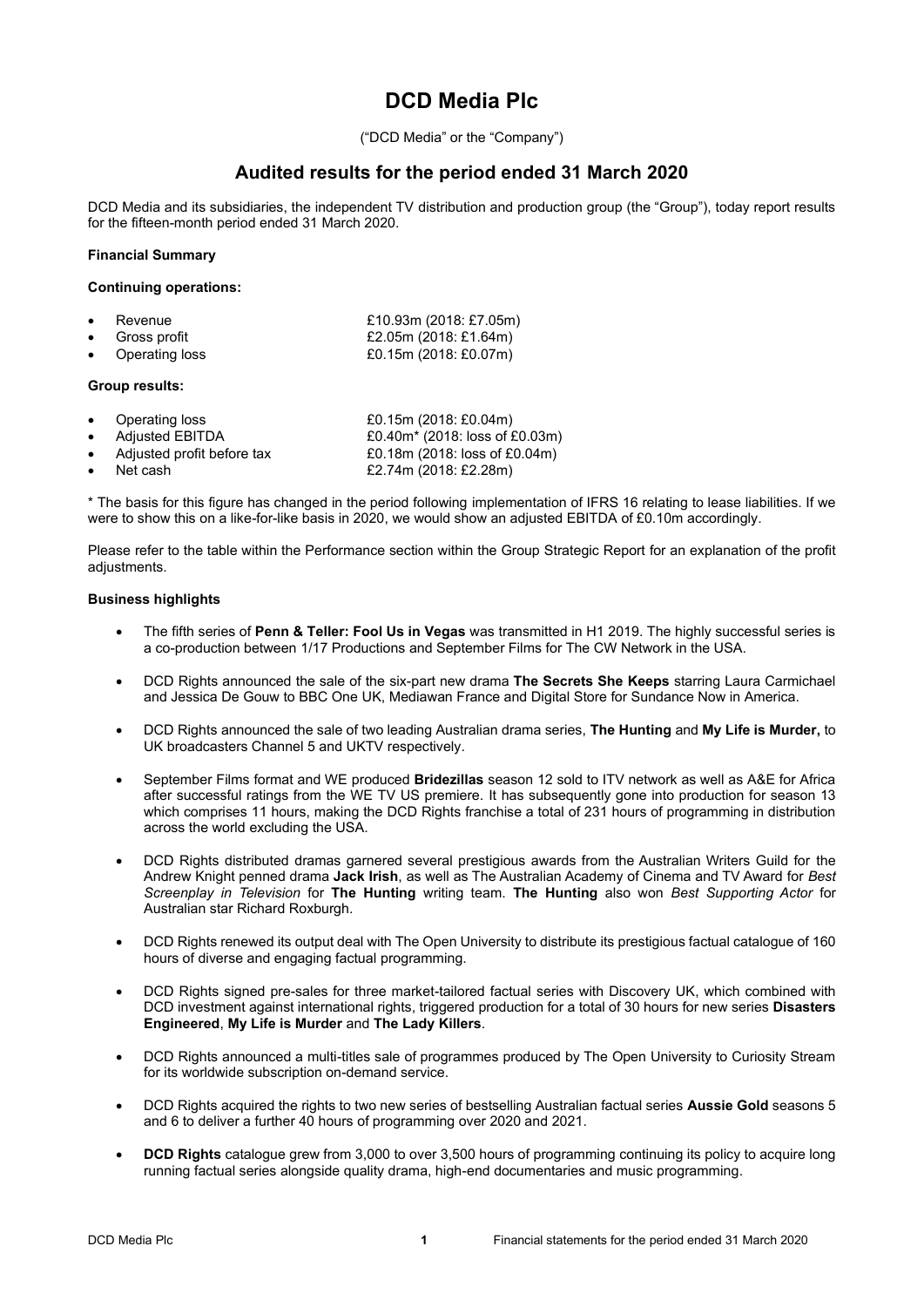#### **Overview**

Trading conditions for the latter part of the financial period, as for many businesses in the sector, could best be characterised as challenging.

Buying habits markedly shifted impacted with the dilution of the overall market and of the advertising markets due to the growth of the VOD channels. Latterly as the COVID spectre added an additional threat thus an opportunistic shorter-term market was created in which some content providers fared better than others. DCD Rights has certainly performed well with its drama genre offerings and this continues to be the case in the current year. Drama though accounts for less than 25% of the library and the general performance of DCD Rights was weaker than anticipated in the period, particularly so in the final six months of the extended financial year.

Reported Group revenue on continuing operations for the period to March 2020 was £10.93m compared to £7.05m for the year to December 2018 (during the year the team extended the year end to March resulting in our current reporting period being for 15 months rather than 12). However, gross profit and gross profit margin for the period was £2.05m and 16.5% compared to £1.64m and 23.2% for 2018, thus a poorer gross margin to turnover ratio compared to the prior year. Again, a weaker performance in the first calendar quarter of 2020 has not helped the margin ratio. The Group reports an operating loss of £0.15m while in 2018 the business delivered a marginal operating loss of £0.04m.

Several factors have contributed to turning what would have been a strong operating profit into an operating loss in the year, and primarily this is a result of a number of exceptional items which were deemed irrecoverable and discontinuing. The exceptional items that relate to 2019 and beyond have been rectified and are not likely to recur. As a consequence of adjustments made we report an adjusted EBITDA profit of £0.40m (2018: loss of £0.03m) and an adjusted profit before tax of £0.18m (2018: loss of £0.04m). The adjusted EBITDA profit is after making the necessary adjustments to the way we account for lease liabilities following the implementation of IFRS 16 in the period. This is explained in more detail within the notes to the financial statements. Without these exceptional items, the business would have reported a healthy operating profit in the period.

The business continued its investment in programming acquisitions in the DCD Rights catalogue during the period. Financial commitments of over £3m were made in the period, in respect of programming with gross values of £12m over their lifetime. The catalogue now totals over 3,500 hours of high-quality drama, factual and entertainment programming. This compares with previous gross values of £13.4m in 2017 and £13.4m in 2018. Investment spend in those years was £4.3m and £3.2m respectively.

The DCD Rights team have, despite the obvious disruption from COVID-19 in the last quarter, made significant progress in developing depth in the catalogue, continuing a policy to acquire long-running factual series alongside quality drama and high-end documentaries.

Noteworthy achievements in the year for the Drama catalogue include the announced sale of two leading Australian drama series **The Hunting** and **My Life is Murder** to UK broadcasters Channel 5 and UKTV respectively. The edgy four-part drama **The Hunting** was also acquired by TV4 in Sweden, Ale kino+ in Poland, and TVNOW in Germany.

And at the end of the period, DCD announced sales of its recently launched drama series to a slew of international broadcasters. High demand for psychological thriller **The Secrets She Keeps** starring Laura Carmichael (Downton Abbey) and Jessica de Gouw (Arrow) saw the six-part drama travel to Mediawan in France and French speaking Europe, TVNZ in New Zealand, TV4 in Sweden, Hot Telecom Israel, YLE Finland and IVI Russia.

Blackfella Films, producers of DCD-distributed drama **Deep Water**, won the 2019 Sydney *UNESCO City of Film* award recognising them as outstanding New South Wales based screen specialists. Crime series **Deep Water**, featuring Noah Taylor and Yael Stone has been hugely popular selling worldwide to major broadcasters. At the Asian Academy Creative Awards, Find My Killer won in the category of 'Best Short Form Content in Australia and New Zealand'.

In October, DCD returned to MIPCOM with a fresh catalogue of latest releases that featured programming across drama, entertainment, factual and music. **The Secrets She Keeps** featured strongly at the international show. **Dry Water** was a popular drama while **Find My Killer**, a story inspired by real life events and follows the investigation into the disappearance and murder of teenager Mia Bryant, attracted strong interest.

As well as previously announced factual series, DCD Rights also brought to market **Ultimate Movers**, another series of **Vintage Roads**, and the third season of **ToyMakerz**. DCD Rights also sold **Saving The Dinosaur Fish** and the second series of World's Greatest Ships with Rob Bell. New to music releases was Bush: Live in Tampa, while we were also thrilled to welcome a range of classic British TV dramas from STV, including: McCallum, Ain't Misbehavin', Fast Freddie, **The Widow & Me, Forgive & Forget, High Times, Take Me, The Last Musketeer and The Stalker's Apprentice.** 

DCD Rights started the New Year by launching a new catalogue comprising programming across drama, entertainment, factual and music including a third series of docudrama **Real Detective: North Of The Border**, true crime series **The Lady**  Killers, The Bone Detectives featuring Tori Herridge, A World Without NASA, cookery travelogue James Martin's **Islands To Highlands**, **The Real Prince Philip: A Royal Officer**, a new series of **Marriage Boot Camp**: **Reality Stars** and **Off Camera** with Sam Jones.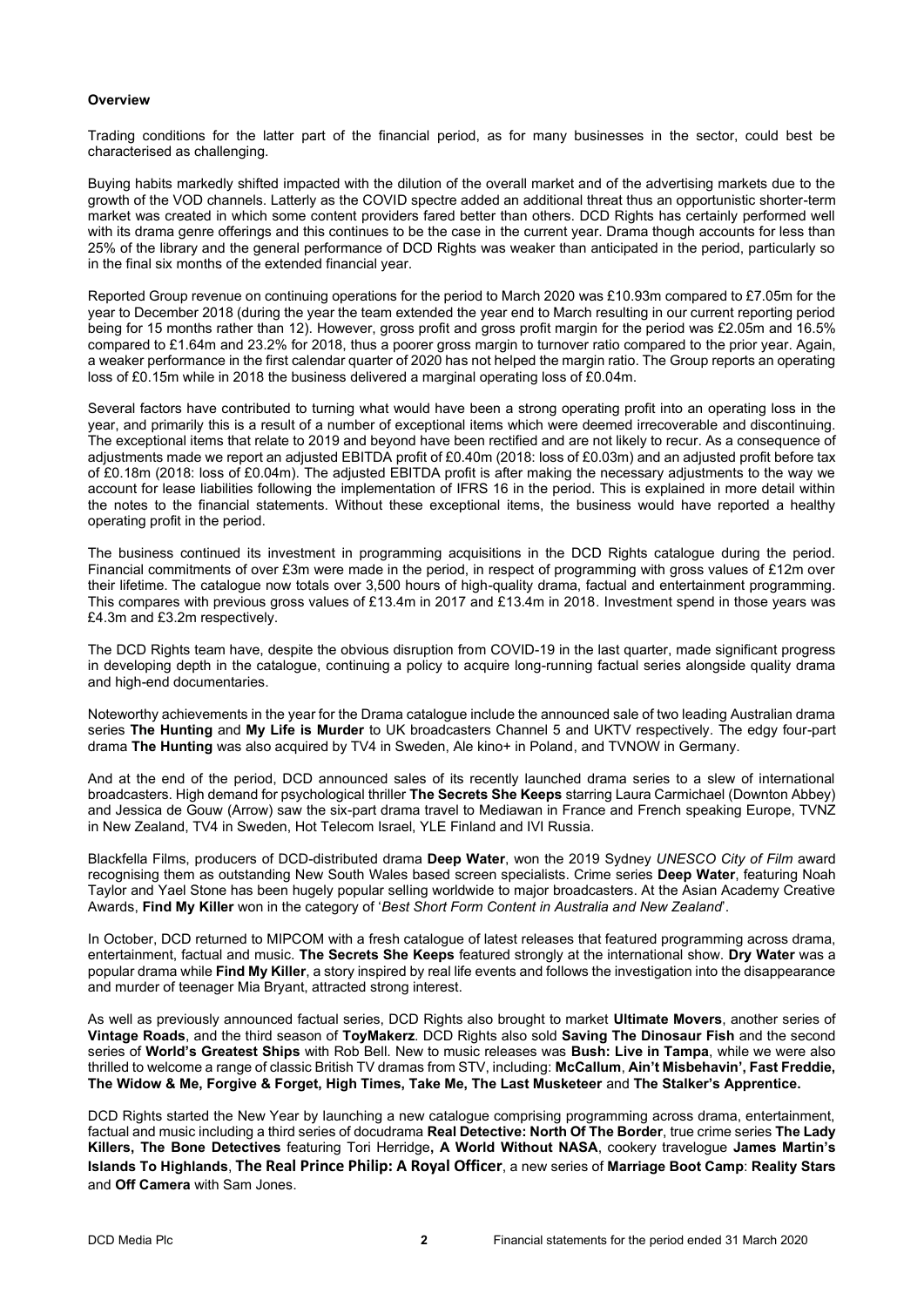Ahead of NATPE Miami, DCD also announced presales of **Disasters Engineered** to Discovery in the UK and Ireland, and to Danmarks Radio in Denmark. Another new title, **Aussie Bull Catchers**, was licenced by Viasat World for Scandinavia, Eastern Europe and CIS.

DCD also welcomed in Spring with a catalogue of brand-new programming featuring well-known talent: **Heavenly Gardens**  with Alexander Armstrong and Arit Anderson; **Top Ten Treasures of Pompeii** and **Top Ten Treasures: Egyptian**  Mummies with Bettany Hughes; How To Make... featuring Zoe Laughlin; The Art Detectives with Dr. Bendor Grosvenor and Emma Dabiri and multiple series of **Penn & Teller: Fool Us** hosted by Alyson Hannigan. The catalogue also included returning hits such as the fifth series of **Aussie Gold Hunters** and more instalments of **Marriage Boot Camp**: **Reality Stars** and World's Wildest Weather: Caught On Camera. A third series of Emergency Helicopter Medics, as well as **Emergency Rescue: Air, Land & Sea** added to our extensive library of blue light programming. Finally, we explored the phenomena of strange transmissions in **Phantom Signals**.

The Directors are, as in previous years, delighted that core formats vesting in the production entities have been recommissioned under co-production and format arrangements which provides both continued cash flow for the Group and a growing library of 'owned' content to complement the third-party rights held under licence.

The fifth series of **Penn & Teller: Fool Us** successfully aired on the CW Network in the US, as well as an additional onehour **April Fool Us** special, triggering a further 13-part commission for 2020 that was first aired in June of this year. It is again produced by 1/17 Productions and September Films. DCD Rights concluded a new format deal for season 13 of long running factual series **Bridezillas** commissioned by WEtv USA and to be distributed internationally by DCD Rights.

## **Outlook and COVID-19**

The post COVID-19 economy, while at first blush could have been perceived as a boon for content providers, has actually been a very difficult environment in which to trade. The global pandemic has caused widespread disruption to every marketplace, including the film and TV markets. We know from recent experience, that the TV marketplace is feeling the impact of the virus despite many commentators suggesting the events of lockdown and reduced mobility would create the perfect storm for content aggregators. In reality, all activities related to broadcasting, financing, production, sales, marketing and distribution, and particularly advertising revenues have come under intense pressure. The DCD Rights team are, like many of their peers in the industry, resilient and experienced in managing their catalogue acquisitions to ensure these meet the appetite and expectations of our long-established network of content buyers.

There is though, a reality check around the general economic impact which is having a knock-on effect on the production industry and its workforce. For many months of 2020 production staff being mostly freelancers have been laid-off and productions operations have shut down or suspended. We believe the COVID-19 pandemic crisis will significantly change production business in 2020 and beyond.

While DCD maintains effective relationships with independent producers and has commitments on live productions, if the effects of the pandemic worsen in the short-term this will have a serious impact on our business moving into the next financial year. In summary, the market conditions in 2020 continue to be challenging and have been exacerbated by a global crisis which has touched almost every aspect of working and social living.

**David Craven, Executive Chairman and Chief Executive Officer, commented:** "I first of all want to pay tribute to and thank our talented and committed team at DCD Rights who have battled through the early months of the COVID-19 lockdown. While working remotely they have been efficient and effective in seeking to deliver a strong sales performance for the business.

"While we are disappointed with the overall performance of the business across the period, a number of factors are worthy of note. We have written down exceptional items, and once adding these back, we present an adjusted profit of £180k. We do cite the trading months in 2020 as being particularly challenging. Some key drama titles were expected to deliver sales in the period to March 2020, but those sales have been pushed into the new financial year and we are confident these will deliver the forecasted results for 2020/21, albeit some months later than expected.

"The market is in flux presently and we expect more uncertainty around future productions, what DCD Rights can realistically acquire in the coming months and in particular its continued focus on dramas will be reliant on the production world being able to kick-start operations.

"We can say that various sales negotiations for 2020 look promising, but obtaining commitment remains an ongoing challenge for the sales team. We are, of course, delighted we have been able to licence new high-quality drama and factual content which have added depth to an already impressive catalogue.

"So, in spite of extraordinarily challenging market conditions brought about by the global pandemic, the Directors believe the resilience of the experienced team in DCD rights, together with a continued investment into new programming gives us a sense of optimism as we continue to forge ahead in the global TV markets."

#### **For further information please contact:**

Lisa Hale Investor Relations/ Media Relations, DCD Media Plc Tel: +44 (0)20 3869 0190 Email: ir@dcdmedia.co.uk

Stuart Andrews / Carl Holmes / Giles Rolls finnCap Tel: +44 (0)20 7220 0500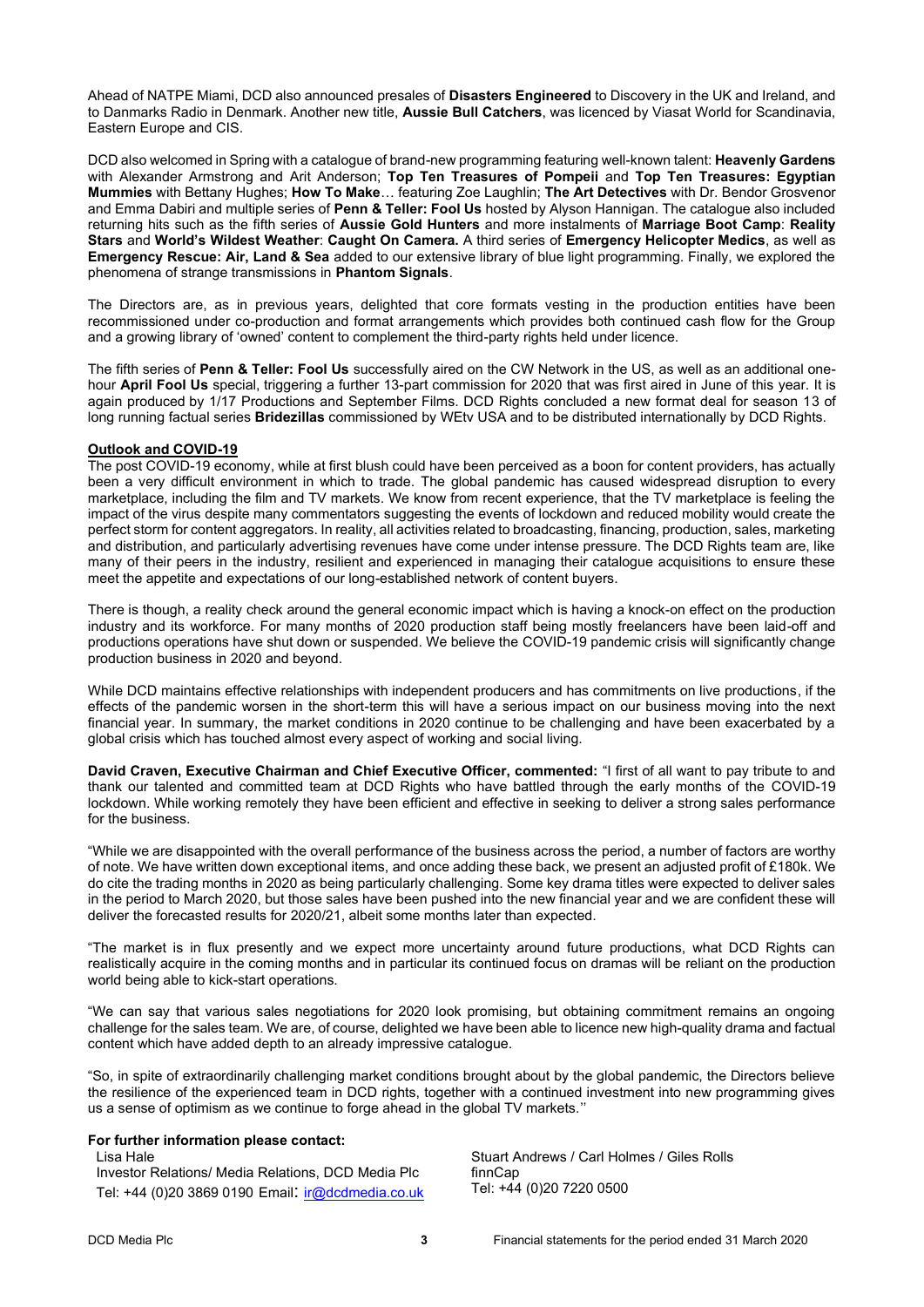## **Executive Chairman's review**

While revenue grew significantly, this is masked by an extended period and a like-for-like comparison suggests the business would have delivered £8.8m in gross sales revenue compared with £7.05m in 2018, so an improvement on this basis. The net adjusted basic profit for the period was £0.18m which is up from a loss for the year in 2018 of £0.04m. A keen focus on driving targeted sales is required by the DCD Rights team to again deliver a positive EBITDA performance in FY21 given the macro-economic headwinds we face.

Despite the obvious challenges, the core rights business remains viable as the team continues to augment the catalogue and increase contact and engagement with the acquiring networks. The continued efforts to attract additional third-party funding remains a focus for the team and this has only been made more challenging by COVID-19.

The year was punctuated with high-profile activity. As well as previously announced factual series, DCD also brought to market **Ultimate Movers**, another series of **Vintage Roads** and the third season of **ToyMakerz**. Away from the road and into the water, DCD also sold **Saving The Dinosaur Fish** and the second series of World's Greatest Ships with Rob Bell. New to music releases was **Bush: Live in Tampa**, while we were also thrilled to welcome a range of classic British TV dramas from STV, including: McCallum, Ain't Misbehavin', Fast Freddie, The Widow & Me, Forgive & Forget, High **Times, Take Me, The Last Musketeer and The Stalker's Apprentice.** 

DCD-distributed Australian dramas **The Hunting** and **On The Ropes** collectively received five AACTA nominations, ahead of the ceremony in December. Both were nominated for 'Best Telefeature or Mini Series', while episode 3 of The Hunting was nominated for 'Best Screenplay in Television' and 'Best Direction in a Television Drama or Comedy'. Meanwhile, Richard Roxburgh received a nomination for 'Best Guest or Supporting Actor' for his performance in The Hunting. The **Secrets She Keeps** was sold to multiple broadcasters for transmission later in 2020.

As we continue to forge ahead in these difficult circumstances, the Board would like to thank the management team and staff at DCD Media for their hard work and dedication and for their support in the financial period and beyond.

**D Craven Executive Chairman and Chief Executive Officer** 03 September 2020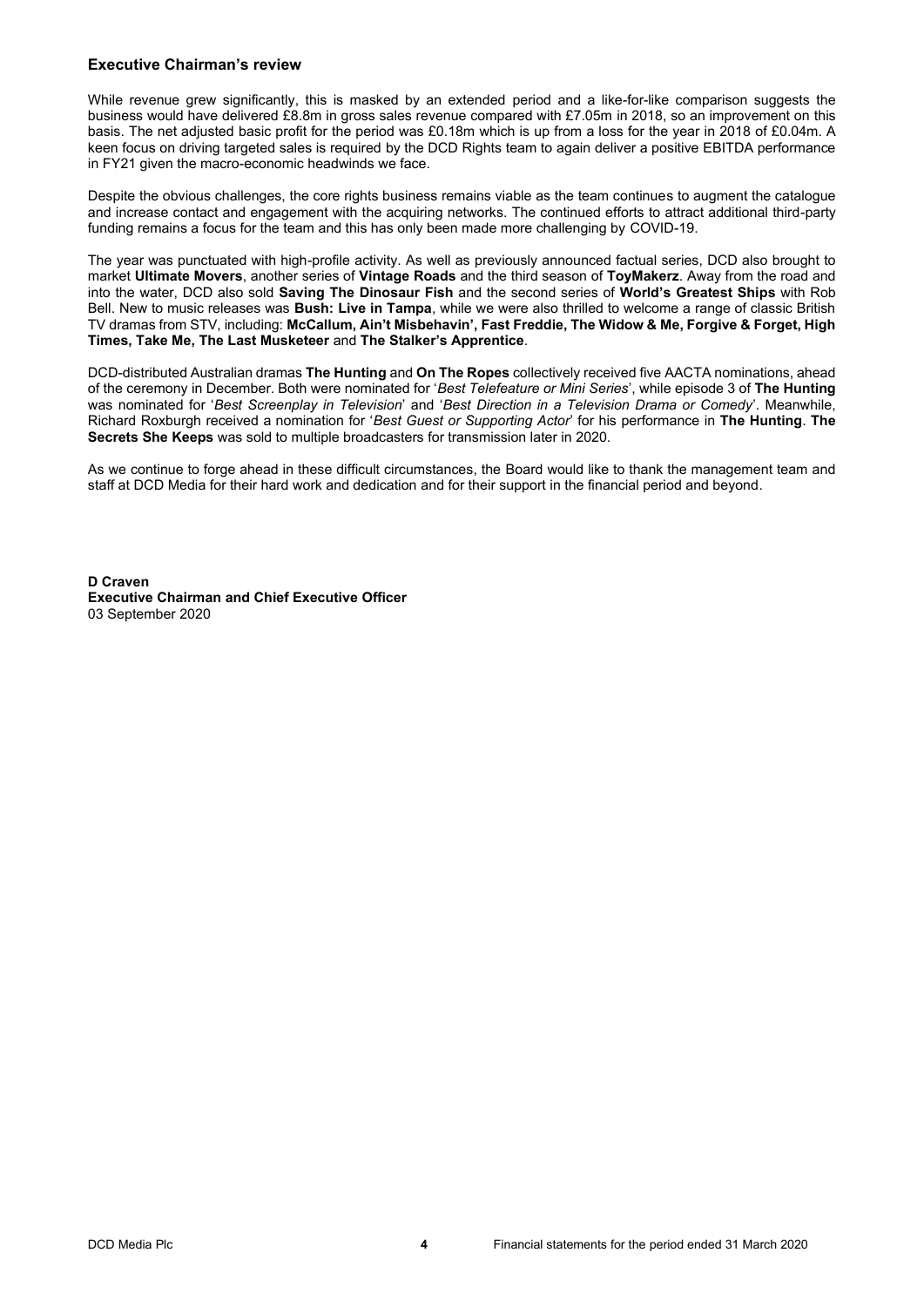## **Group strategic report**

#### **Strategic outlook**

The ongoing global COVID-19 crisis has led to widespread uncertainty and sapped both acquisition and sales confidence in our specific market sector. The uncertainly is simply down to how long will the current pandemic persist and what will the resulting impact be on the economy at large after we recover, both of which are significant unknowns. Furthermore, we have the added uncertainty in the economy on how post-Brexit trade agreements will look once the deadline of 31 December 2020 is passed, although this seems likely to be extended beyond this date it remains an unknown currently.

As an organisation, DCD Rights has adapted well, the team have worked highly efficiently on conference calls using digital resources and closing deals without the ability to hold in-person meetings. But it is perhaps the wider economic fallout that concerns us; the knock-on effect on long-term media consumption habits, the confidence for blue-chip networks to acquire and the underlying support from capital markets in acquiring content.

Certainly, the Group is reassessing how it operates on an ongoing basis in the hope that the businesses can forge stronger and more direct relationships with producers and buyers as the confidence returns in the market. We are fortunate to have highly skilled and committed people working with us and consequently we believe we will grow from strength to strength.

#### **Review of divisions for the fifteen-month period to 31 March 2020**

## **Rights and Licensing**

## *DCD Rights*

Three new dramas delivered strong sales during the second half of the year, as well as critical acclaim. **The Secrets She Keeps** six-part drama starring Laura Carmichael (Downton Abbey) and Jessica de Gouw (The Crown) was launched at MIPCOM in Cannes with Laura Carmichael hosting a dinner event for key buyers. Laura also supported the series with press interviews resulting in strong sales to all key territories, including the BBC TV UK, Mediawan France, and Digital Store for Sundance Now in North America.

**My Life is Murder** starring Lucy Lawless (Xena the Warrior Princess) was sold to UK TV's Alibi Channel for launch in October following the previously announced sale to Acorn TV in North America. **The Hunting** premiered on SBS in Australia as the most successful commissioned drama on the channel and DCD Rights concluded a sale to Channel 5 in the UK as well as deals to CBC Canada, NPO Netherlands, RTE Eire as well as IVI Russia.

In factual programming, DCD launched a new six-part series fronted by Bettany Hughes, **The Top Ten Treasures of Egypt, Pompeii and Egyptian Mummies**, and concluded sales across North America and Australia as well as a worldwide cable sale to the National Geographic channel. **The Secret Nazi Bases** series became a best seller with sales concluded across Europe including with Proseiben in Germany and Discovery in Spain.

In December 2019, DCD agreed a pivotal deal with 1/17, September Films' co-production partners for US series Penn and **Teller: Fool Us**. Under this arrangement, DCD Rights acquired the distribution rights for the US seasons 3 onwards, excluding USA, Philippines, Finland, Bangladesh, Pakistan and India, comprising 39 hours of top-quality, light entertainment magic competition. DCD Rights already distributes seasons 1 and 2 having acquired the rights to the first series of the US franchise making a total of 73 hours. Seasons 5 and 6 were acquired by ABC Network in Australia.

The factual catalogue increased with the addition of multiple new series including **Ultimate Movers**, **The Day My Job Tried to Kill Me**, **Vintage Roads**, **Art Detectives,** car series **Toymakerz**, and **Aussie Bull Catchers**. All were carefully selected for their viability with key international channels and specialist cable networks.

With the digital markets in mind, DCD struck a deal with STV to distribute classic library titles **Taggart**, **McCallum** and **Rebus**, as well as several mini-series. DCD Rights subsequently announced substantial sales to Britbox North America, as well as deals in Australia, along with multiple agreements across all titles to digital channels around the world.

James Martin's Islands to Highlands series delivered in January 2020 and transmitted to strong ratings, bringing the catalogue of James Martin presented cookery shows to a total of 80 hours. The music catalogue continued to grow with the addition of **Bush: Live in Tampa** in the new 4K format, adding to the over 50 hours in the library produced in 4K.

The general market caution at the end of the period, and the shift in the industry towards digital distribution combined to make the final quarter challenging in both acquisitions and sales. However, with an additional 500 hours in the library we have proceeded steadily and benefit from a focussed team who can compete successfully through speed to market and access to funds.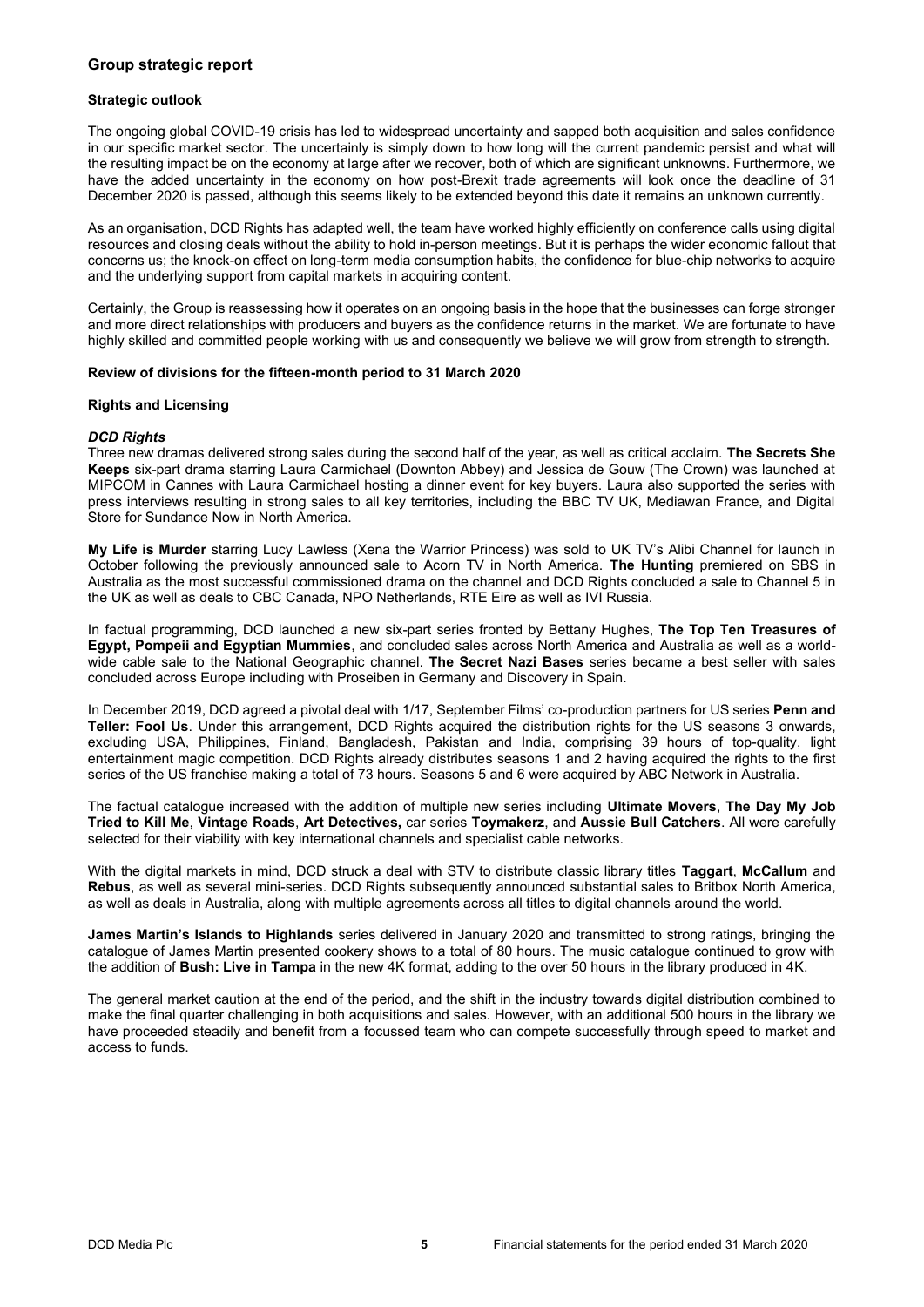## **Group strategic report**

#### **Productions**

The DCD Media production division comprised the following brands:

| <b>September Films UK</b> | London, UK |
|---------------------------|------------|
| <b>Rize Television</b>    | London, UK |

The output of September Films is overseen by DCD Media and complimented by the Group's rights division.

#### *September Films*

September Films agreed to co-produce, with US based 1/17 Productions, a further series of the highly successful entertainment show **Penn & Teller: Fool Us**. This is the sixth season produced in the US and the seventh season overall with filming completing before the COVID-19 pandemic took hold. It will consist of 13 episodes and continue to be hosted by Alyson Hannigan and again feature the world-famous magicians Penn & Teller. The current series was aired in June 2020 on The CW network in the US.

September Films will continue to be involved in the production of future series of **Penn & Teller: Fool Us**. The company continues to review its library of formats and titles.

#### *Rize*

During the period there was limited activity in Rize and the directors do not foresee commercial activity in the forthcoming year.

#### **Performance**

At a turnover level, the Group delivered £10.9m in revenue over the fifteen-month period, all from continuing operations compared with £7.1m for the year in 2018. There is currently uncertainty in the market due to the COVID-19 pandemic but the team remain hopeful of meeting management's expectations due to the strong library and content that they have available. While the period to March 2020 was better than trading results in 2018 from a sales perspective, the team are working hard to improve this further in the current year and deliver sustainable profit for the business.

The Group made an operating loss for the year of £0.15m (2018: £0.04m), which is stated after impairment and amortisation of intangible assets, including goodwill and trade names.

Adjusted EBITDA and adjusted PBT are key metrics most relevant to the Board, because they most fairly reflect the underlying business performance by excluding the significant non-cash impacts of goodwill, trade name and programme rights amortisation and impairments.

The headline adjusted EBITDA in the fifteen months ended 31 March 2020 was a profit of £0.40m (2018: loss of £0.03m), inclusive of £0.19m of foreign exchange gains (2018: £0.01m) and depreciation of £0.21m (2018: £0.03m). The increase in depreciation (and related reduction in administrative expenses) is a result of the implementation of IFRS 16 and the way we are required to account for leases from 1 January 2019, this is detailed more within the notes to the accounts.

Adjusted continuing profit before tax for the Group was £0.18m in 2020 (2018: loss of £0.04m).

The following table represents the reconciliation between the operating loss per the consolidated income statement and adjusted profit/loss before tax and adjusted Earnings Before Interest Tax Depreciation and Amortisation (EBITDA):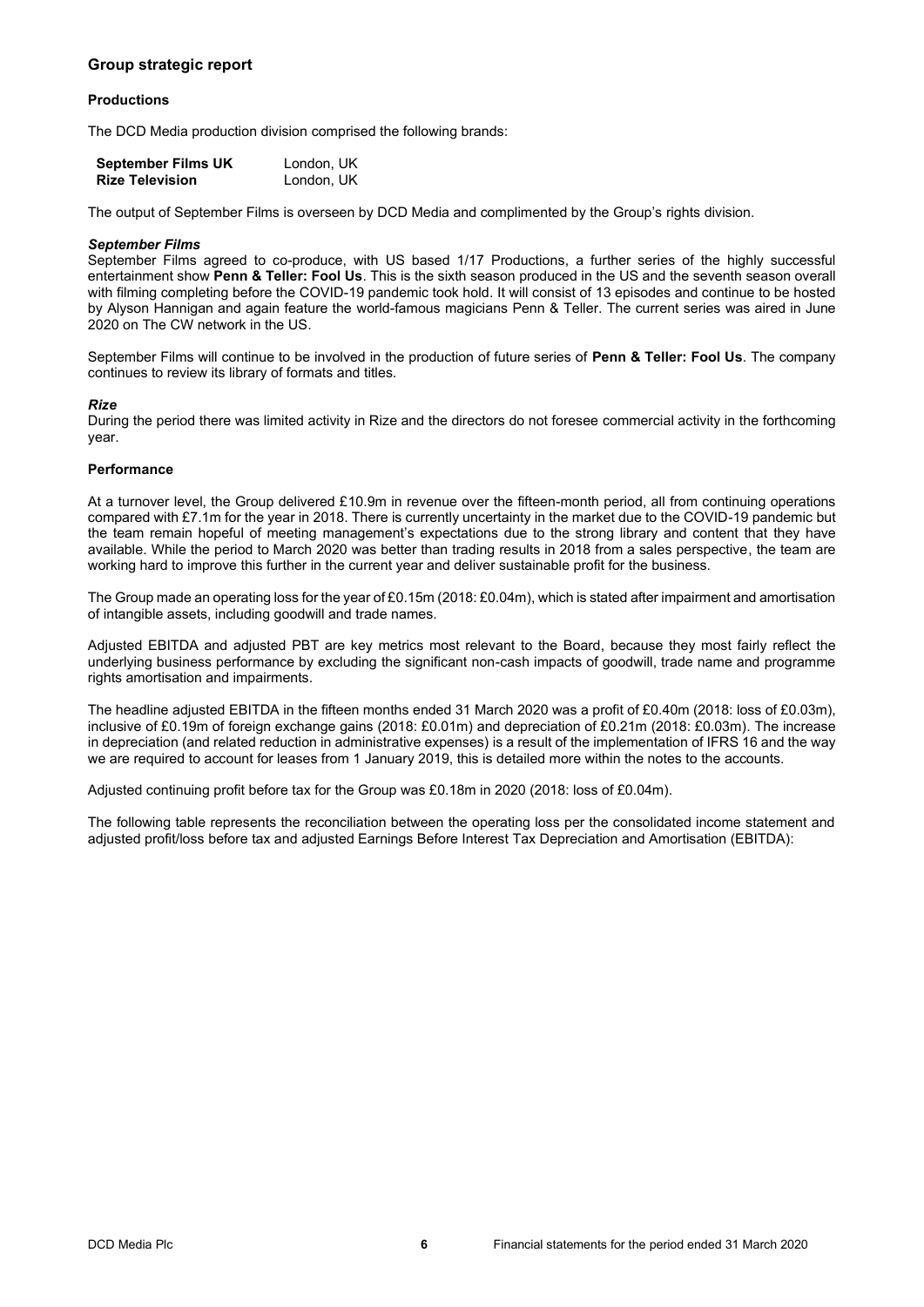|                                                                                                        | Period ended<br>31 March<br>2020<br>£m | Year ended<br>31 December<br>2018<br>£m |
|--------------------------------------------------------------------------------------------------------|----------------------------------------|-----------------------------------------|
| Operating loss per statutory accounts (continuing operations)<br>Add: Discontinued operations (note 9) | (0.15)                                 | (0.07)<br>0.03                          |
| Operating result per statutory accounts                                                                | (0.15)                                 | (0.04)                                  |
| Add: Impairment of programme rights (note 11)<br>Add: Depreciation (notes 12 and 13)                   | 0.00<br>0.21                           | 0.01<br>0.03                            |
| <b>EBITDA</b>                                                                                          | 0.06                                   | 0.00                                    |
| Add: Loss/(profit) on restructuring                                                                    | 0.34                                   | (0.03)                                  |
| <b>Adjusted EBITDA</b>                                                                                 | 0.40                                   | (0.03)                                  |
| Less: Net financial (expense)/income (note 7)<br>Less: Depreciation (notes 12 and 13)                  | (0.01)<br>(0.21)                       | 0.02<br>(0.03)                          |
| Adjusted profit/(loss) before tax                                                                      | 0.18                                   | (0.04)                                  |

#### **Intangible assets**

The Group's intangible asset balance, see note 11, is wholly attributable to Goodwill in relation to DCD Rights and September Films.

The accounting implications, in terms of the effect of reporting impaired intangible assets under International Financial Standards, are explained below.

#### *Goodwill*

The Directors have assessed the carrying value of goodwill attributable to September Films and have booked no impairment in the period to 31 March 2020 (2018: £Nil). This is in light of the back-end catalogue income expected to be received within the business. In assessing the future carrying value of Goodwill in Rize TV the Directors have been advised a write-down of £67k is appropriate in the current period (2018: £Nil) and can be seen in the company's standalone results at note 4.

#### *Trade names*

All trade names were fully amortised before the 2018 year and as such no charge was made in the fifteen-month period to 31 March 2020 (2018: £Nil). Trade names are amortised over ten years on a straight-line basis.

#### **Restructuring costs**

Restructuring costs of £0.34m (2018: £0.03m) have been disclosed in the consolidated statement of comprehensive income. These are in relation to one-off expenditure incurred in the period and in 2018 they related to small charges incurred within Sequence Post Ltd, the post-production business, that ceased trading in November 2017.

#### **Earnings per share**

Basic loss per share in the period was 11p (year ended 31 December 2018: 1p) and was calculated on the loss after taxation of £0.27m (year ended 31 December 2018: £0.04m) divided by the weighted average number of shares in issue during the year being 2,541,419 (2018: 2,541,419).

#### **Balance sheet**

The Group's net cash balance has increased to £2.7m at 31 March 2020 from £2.3m at 31 December 2018. A substantial portion of the Group's cash balances represent working capital commitment in relation to its rights business and is not considered free cash. The increase in the year is largely due to temporary movements in receivables and payables in working capital.

At the period end, the Group had an available gross overdraft facility of £0.30m and a net facility of £0.15m.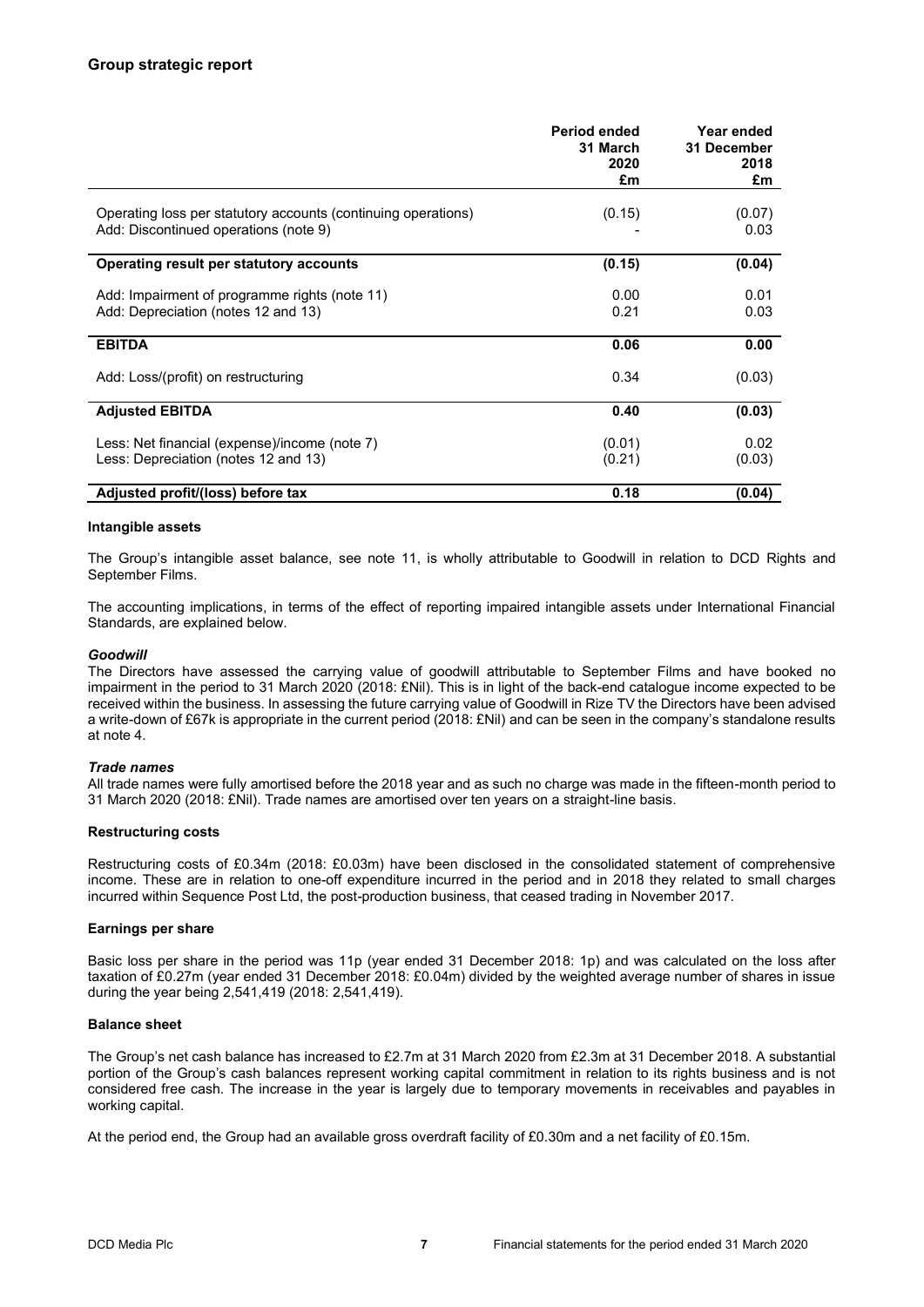## **Group strategic report**

#### **Shareholders' equity**

Retained earnings as at 31 March 2020 was a deficit of £60.7m (2018: £60.6m) and total shareholders' equity at that date was £2.7m (2018: £2.9m).

## **Current trading**

As mentioned in the strategic report the ongoing global COVID-19 crisis has led to widespread uncertainty and sapped both acquisition and sales confidence in our specific market sector. However, the team have a high-quality library of content and while currently there is a lag in reaching signature stage and subsequent delivery, the Group has a number of exciting deals that we are hopeful of converting to closure before the end of the first half of this year. This should enable the business to perform on target with management's expectations.

#### **Going concern**

The Group's business activities, together with the factors likely to affect its future development, performance, financial position and borrowings are set out above. In addition, note 18 to the consolidated financial statements sets out the Group's objectives, policies and processes for managing its financial instruments and risk.

The Group's day-to-day operations are funded from cash generated from trading. During the period the Group also had access to an overdraft facility with Coutts & Co ("Coutts") for a net borrowing amount of £150k. The overdraft facility was and is repayable on demand. The overdraft facility was due to renew in November 2019. However, it has been extended as terms towards a new revolving credit facility have been negotiated and agreed for a total gross amount of £500k. While at the date of signing this is not fully in place the terms and conditions of the facility are agreed and we expect to sign in early September. This is positive news for the Group giving even more flexible funding options and solidifies the great relationship it has with its principal bankers. As such the Directors are comfortable that the Group is, and will be, adequately funded for a period in excess of 12 months from the date of approval of these financial statements.

In considering the going concern basis of preparation of the Group's financial statements, the Board has prepared profit and cash flow projections which incorporate reasonably foreseeable impacts of the ongoing challenging trading environment. These projections reflect the management of the day-to-day cash flows of the Group which includes assumptions on the profile of payment of certain existing liabilities of the Group. They show that the day to day operations will continue to be cash generative.

The Directors' forecasts and projections, which make allowance for potential changes in its trading performance, show that with the ongoing support of its principal shareholder and its bank; the Group can continue to generate cash to meet its obligations as they fall due.

The Directors have regular discussions with the Group's main shareholders and its principal bankers and have a reasonable expectation that the Company and the Group will have adequate resources to continue in operational existence for the foreseeable future. Accordingly, they continue to adopt the going concern basis in preparing the annual report and financial statements.

## **Key Performance Indicators (KPIs)**

|                                           | 15 months to<br>31 March<br>2020<br>£m | 12 months to<br>31 December<br>2018<br>£m |
|-------------------------------------------|----------------------------------------|-------------------------------------------|
| Revenue from continuing operations        | 10.93                                  | 7.05                                      |
| Continuing operating loss from operations | (0.15)                                 | (0.07)                                    |
| <b>Adjusted EBITDA</b>                    | 0.40                                   | (0.03)                                    |
| Adjusted profit/(loss) before tax         | 0.18                                   | (0.04)                                    |

#### **Principal risks and uncertainties**

#### *General commercial risks*

The Group's management aims to minimise risk of over-reliance on individual business segments, members of staff, productions or customers by developing a broad, balanced stable of production and distribution activities and intellectual property. Clear risk assessment and strong financial and operational management is essential to control and manage the Group's existing business, retain key staff and balance current development with future growth plans. As the Group operates in overseas markets, it is also subject to exposures on transactions undertaken in foreign currencies.

#### *Production and distribution revenue*

Production revenue will remain at current levels or recede given the Group has ceased to pursue productions in development and will focus on its two current franchises. Distribution revenue is forecast to rise as this division is the prime focus of the Group going forward.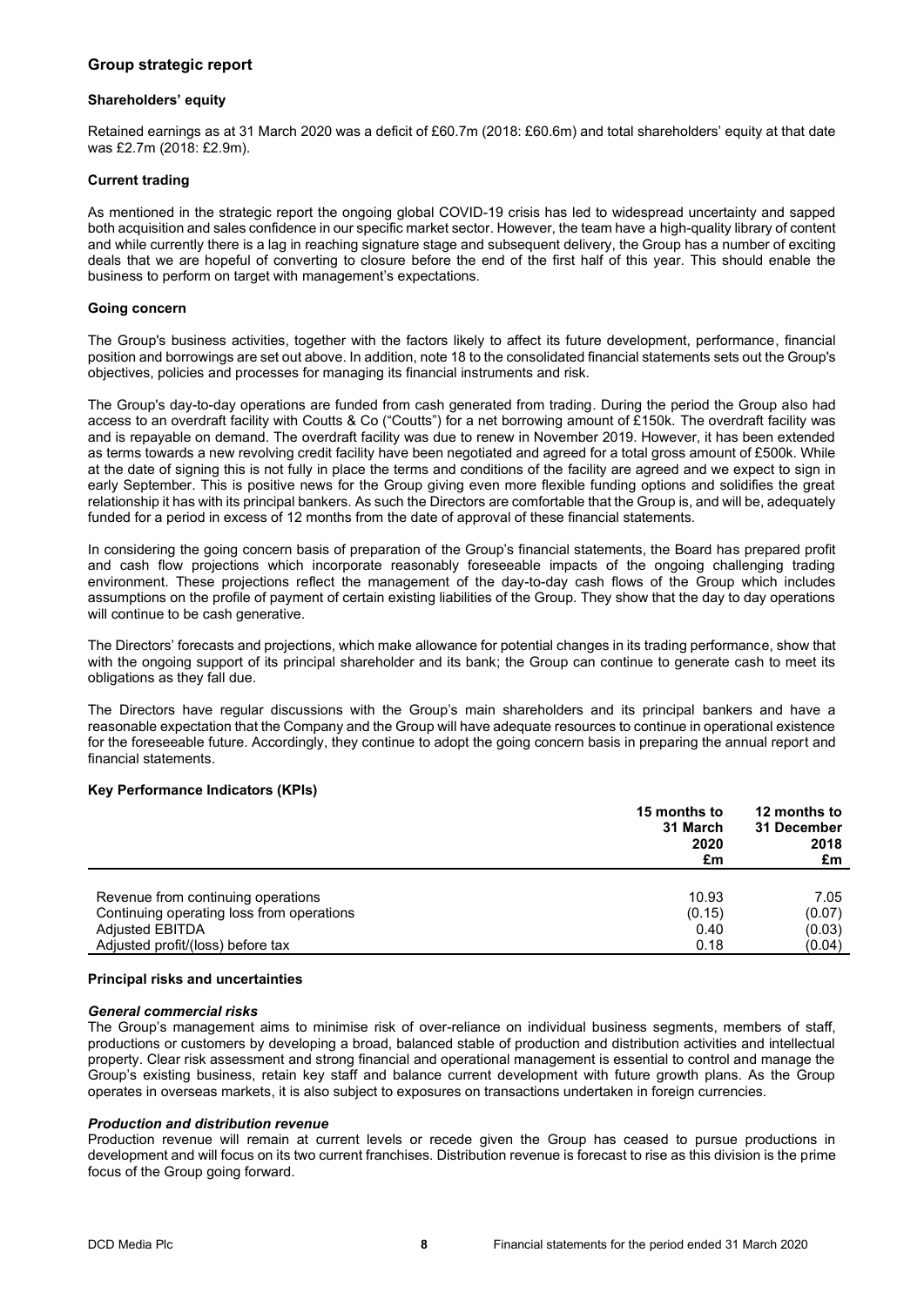## **Group strategic report**

#### *Funding and liquidity*

Securing funding from external parties to grow the catalogue through acquisition is key to the rights and licencing business. The Board is comfortable given the relationships with current funding partners they have adequate resources to meet their acquisition plans for the foreseeable future.

The Group's cash and cash equivalents net of overdraft at the end of the period was £2.7m (2018: £2.3m) including certain production related cash held to maintain the Group policy. The Group does not currently have any outstanding debt (2018: £0.5m) having successfully repaid the balance to Timeweave Ltd during the period. Details of interest payable, funding and risk mitigation are disclosed in notes 7, 17 and 18 to the consolidated financial statements.

#### *Exchange rate risk*

Management review expected cash inflows and outflows in source currency and when required, take out forward options to protect against any short-term fluctuations.

#### *Section 172 statement*

From 1 January 2019, legislation was introduced requiring companies to include a statement pursuant to section 172(1) of the Companies Act 2006. The Board recognises the importance of the Group's wider stakeholders when performing their duties under Section 172(1) of the Companies Act and their duties to act in the way they consider, in good faith, would be most likely to promote the success of the company for the benefit of its members as a whole, and in doing so have regard (among other matters) to:

- The likely consequences of any decision in the long-term, the Board are given access to management papers which set out the potential outcome of decisions and regular discussion between the Board and management on decision consequences are held, both financial and non-financial;
- The impact of their decisions in the value for shareholders;
- The interests of the company's employees, the Directors actively consider the interest of employees in all major decisions. The Directors hold regular feedback sessions with employees and people is a key area of discussion in every board meeting;
- The need to foster the company's business relationships with suppliers, customers and partner, the Directors have identified the key stakeholders (employees, customers and suppliers of content) of the Group and regularly review their interests, concerns and expectations to ensure adequate communication and engagement is ongoing;
- The impact of the company's operations on the community and the environment.
- The desirability of the company maintaining a reputation for high standards of business conduct, the Group has fully adopted the Quoted Companies Alliance Corporate Governance Code and take their responsibility seriously. The Group will seek guidance from legal experts when required with regards to its corporate governance and business undertakings; and
- The need to act fairly as between members of the company.

## **D Craven Executive Chairman and Chief Executive Officer**

03 September 2020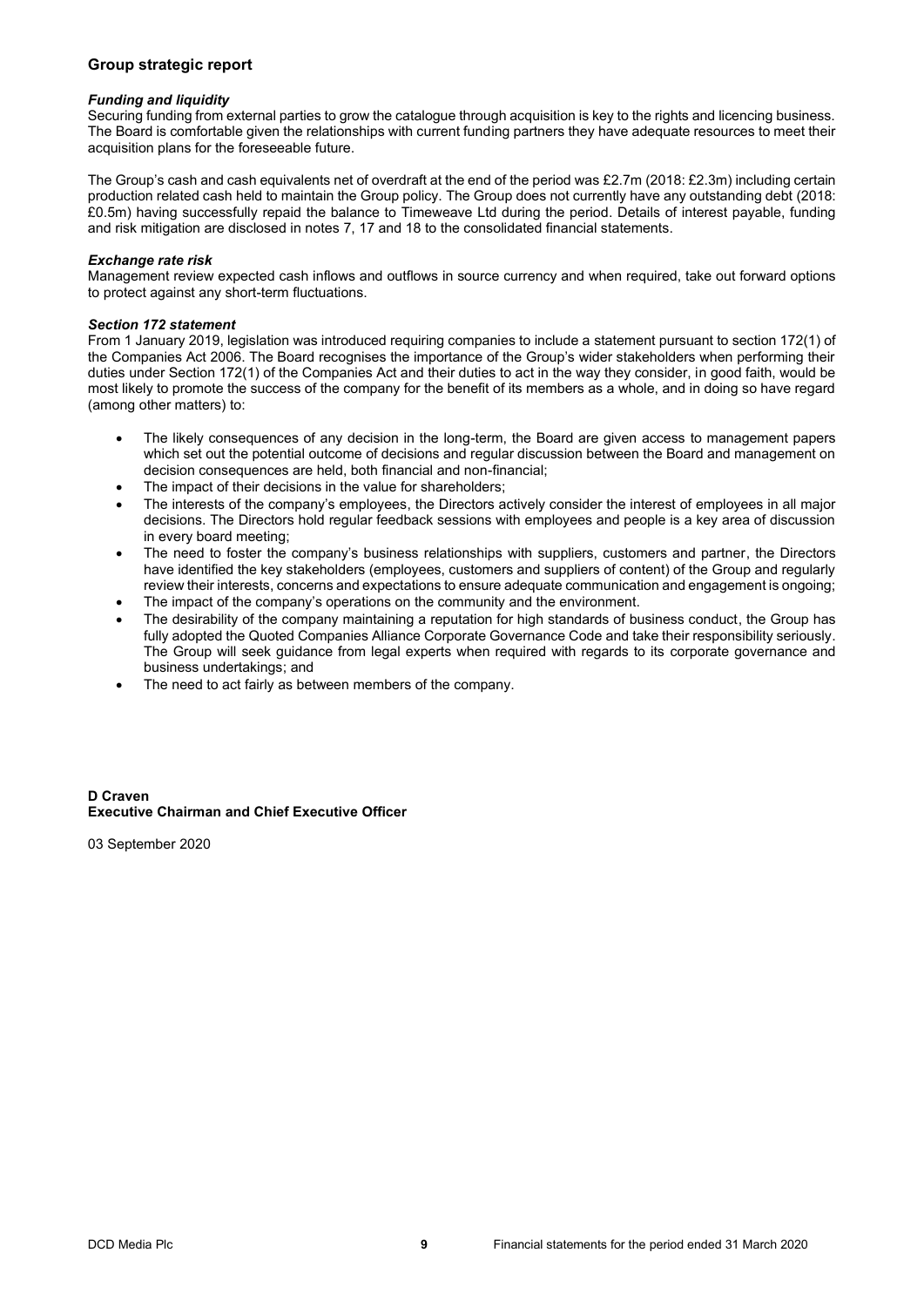The Directors present their report together with the audited financial statements for the fifteen-month period ended 31 March 2020.

## **Principal activities**

The main activities of the Group in the period continued to be distribution and rights exploitation. The main activity of the Company continued to be that of a holding company, providing support services to its subsidiaries.

#### **Business review**

A detailed review of the Group's business including key performance indicators and likely future developments is contained in the Executive Chairman's Review and Group Strategic Report on pages 4 to 9, which should be read in conjunction with this report.

#### **Results**

The Group's loss before taxation for the period ended 31 March 2020 was £0.16m (2018: £0.02m). The result for the period post-taxation was £0.16m (2018: £0.04m) and has been carried forward in reserves.

The Directors do not propose to recommend the payment of a dividend (2018: £Nil).

## **Directors and their interests**

|                   | <b>At 31 March 2020</b>          |                                         |                                  | At 31 December 2018                     |
|-------------------|----------------------------------|-----------------------------------------|----------------------------------|-----------------------------------------|
|                   | Ordinary<br>shares of<br>£1 each | <b>Deferred</b><br>shares of<br>£1 each | Ordinary<br>shares of<br>£1 each | <b>Deferred</b><br>shares of<br>£1 each |
| N Davies Williams | 781                              | 69.317                                  | 781                              | 69.317                                  |
| D Craven          |                                  | -                                       |                                  |                                         |
| N McMvn           | -                                | -                                       |                                  |                                         |
| A Lindlev*        |                                  |                                         | -                                |                                         |
| J P Rohan**       | -                                | -                                       | ۰                                |                                         |

Resigned 13 August 2020 x Appointed 27 August 2020

Mr Lindley, prior to his resignation was a non-executive director during the period. At the date of signing Mr McMyn and Mr Rohan were Non-Executive Directors. Biographies of the Company's directors can be found on page 15.

Other than as disclosed in note 21 to the consolidated financial statements, none of the Directors had a material interest in any other contract of any significance with the Company and its subsidiaries during or at the end of the financial year.

#### **Substantial shareholdings**

The Company has been notified, as at 03 September 2020, of the following material interests in the voting rights of the Company under the provisions of the Disclosure Guidance and Transparency Rules:

| <u>Name</u>                       | No. of £1 ordinary shares | <u>%</u> |
|-----------------------------------|---------------------------|----------|
| Timeweave Ltd                     | 1.818.377                 | 71.55    |
| Lombard Odier Investment Managers | 664.328                   | 26.14    |

#### **Share capital**

Details of share capital are disclosed in note 19 to the consolidated financial statements.

#### **Employee involvement**

The Group's policy is to encourage employee involvement at all levels as it believes this is essential for the success of the business. There is significant competition for experienced and skilled creative staff and administrators. The Directors are aware of this and have looked to encourage and develop internal resources and to put in place succession plans. In addition, the Group has adopted an open management style to encourage communication and give employees the opportunity to contribute to future strategy discussions and decisions on business issues.

The Group does not discriminate against anyone on any grounds. Criteria for selection and promotion are based on suitability of an applicant for the job. Applications for employment by disabled persons are always fully considered, bearing in mind the respective aptitudes of the applicants concerned. In the event of members of staff becoming disabled, every effort will be made to ensure that their employment with the Group continues and that appropriate training is arranged. It is the policy of the Group that the training, career development and promotion of disabled persons should, as far as possible, be at least comparable with that of other employees.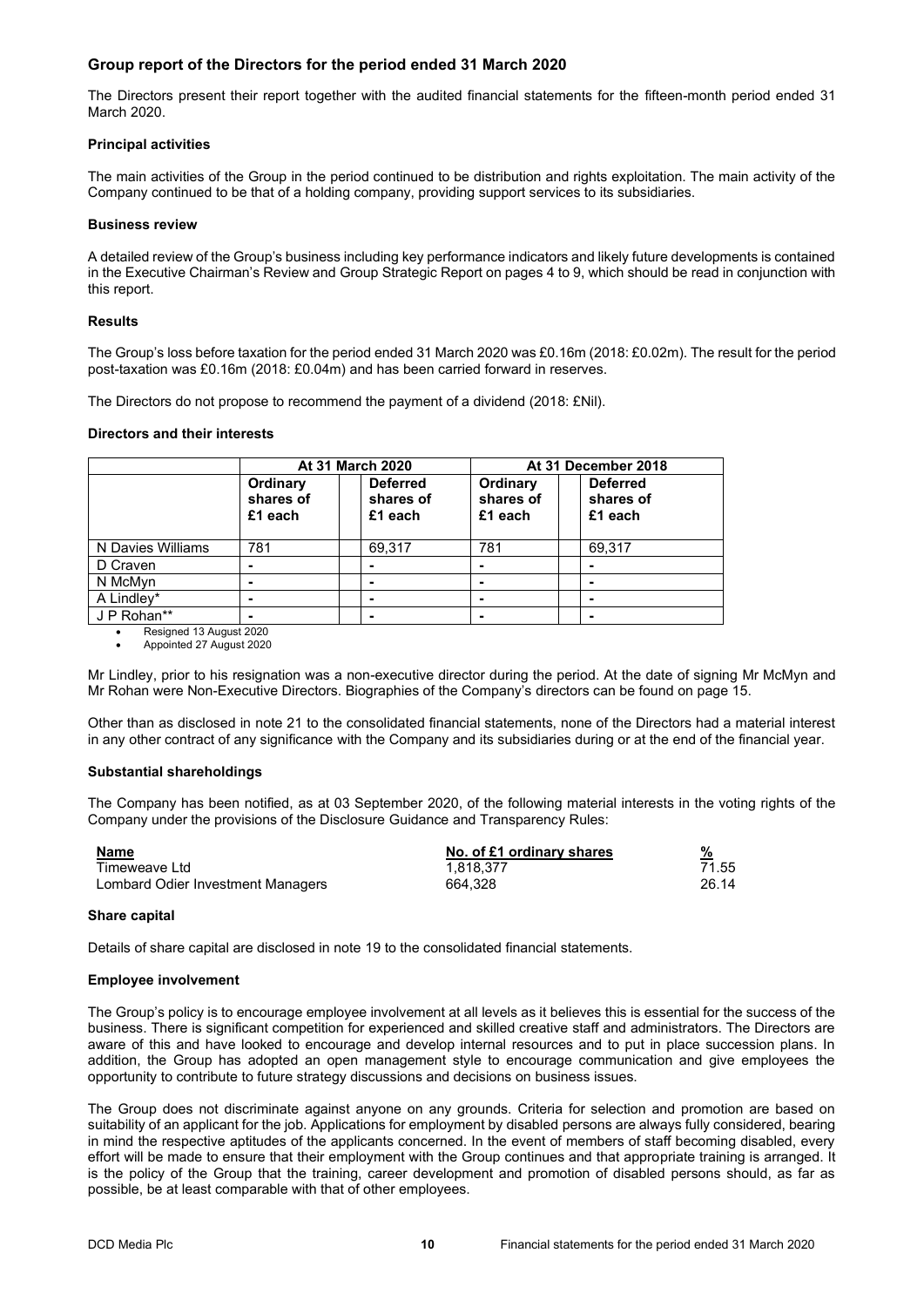## **Financial instruments**

Details of the use of financial instruments by the Company are contained in note 18 to the consolidated financial statements.

## **CORPORATE GOVERNANCE**

#### **Statement of compliance**

The Group has adopted a framework for corporate governance which it believes is suitable for a company of its size with reference to the key points within the UK Corporate Governance Code issued by the Financial Reporting Council ("the Combined Code").

DCD Media Plc's shares are quoted on AIM, a market operated by the London Stock Exchange Plc. From the 28 September 2018 there was a requirement for AIM listed entities to explain how they adhere to a recognised Corporate Governance policy.

The corporate governance framework which the group operates, including board leadership and effectiveness, board remuneration, and internal control is based upon practices which the Board believes are proportional to the size, risks, complexity and operations of the business and is reflective of the group's values. Of the two widely recognised formal codes, the Board decided to adhere to the Quoted Companies Alliance's (QCA) Corporate Governance Code for small and mid-size quoted companies (revised in April 2018 to meet the new requirements of AIM Rule 26). The full code and how the Company adheres to this can be found on the Group's website at www.dcdmedia.co.uk/investors/corporategovernance

The QCA Code is constructed around ten broad principles and a set of disclosures. The QCA has stated what it considers to be appropriate arrangements for growing companies and asks companies to provide an explanation about how they are meeting the principles through the prescribed disclosures.

We have considered how we apply each principle to the extent that the board judges these to be appropriate in the circumstances, and below we provide an explanation of the approach taken. A full explanation for each principle can be seen on the website accordingly. Consideration to the ownership of the business is key in where the board deviate from any QCA code directives. The company is owned 97.69% by two institutional investors with the four board members made up of two directors from Timeweave Ltd, its majority shareholder. Timeweave Ltd owns 71.55% accordingly.

The Directors confirm that the annual report and accounts, taken as a whole, is fair, balanced and understandable while providing the information necessary for shareholders to assess the Group's position and performance, business model and strategy.

## **Board composition and compliance**

The Board recognises its collective responsibility for the long-term success of the Group. It assesses business opportunities and seeks to ensure that appropriate controls are in place to assess and manage risk.

The Board of DCD Media currently comprises two executive Directors and two non-executive Directors. During a normal year there are a number of scheduled board meetings with other meetings being arranged at shorter notice as necessary. The Board agenda is set by the Chairman in consultation with the other Directors.

The Board has a formal schedule of matters reserved to it for decision which is reviewed on an annual basis.

Under the provisions of the Company's Articles of Association, all Directors are required to offer themselves for re-election at least once every three years. In addition, under the Articles, any Director appointed during the year will stand for election at the next annual general meeting, ensuring that each Board member faces re-election at regular intervals.

The Directors are entitled to take independent professional advice at the expense of the Company and all have access to the advice and services of the Company Secretary. The Company will take all reasonable steps to ensure compliance by Directors and applicable employees with the provisions of the AIM Rules relating to dealings in securities.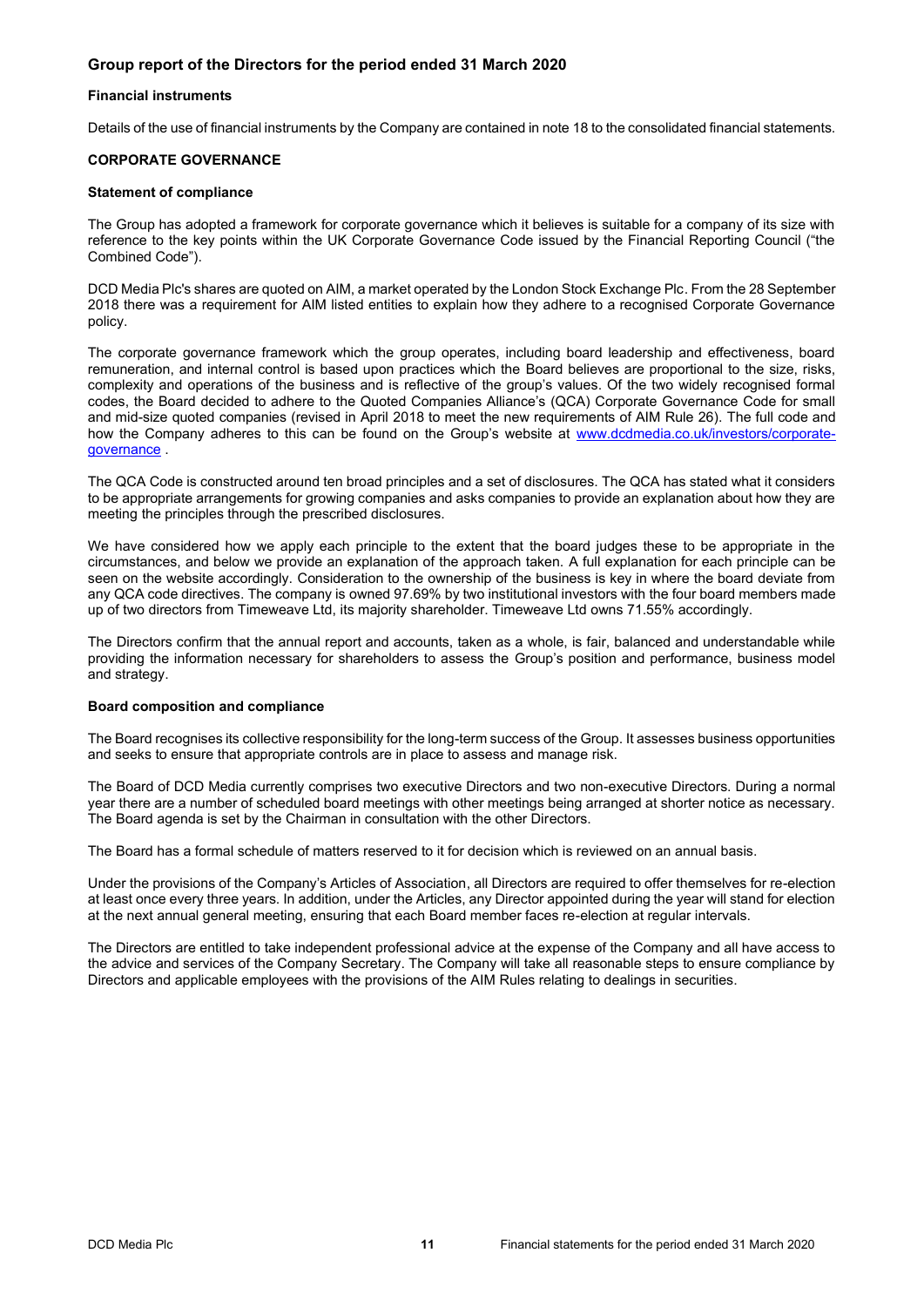#### **Board evaluation**

While there is no formal evaluation of the board on an annual basis in place the director's and the committees do evaluate the contribution of each on an ongoing basis. The board recognise the importance of evaluating the performance of each individual member but also recognise that for the size of company this form of self-evaluation is sufficient currently. Going forward as the company grows we will look to utilise external facilitators in future board evaluations.

The Board has established an Audit, Nomination and Remuneration Committee. All are formally constituted with written terms of reference. The terms of reference are available on request from the Company Secretary.

## **Audit Committee**

During the financial period under review, the members of the Audit Committee were Neil McMyn (Chairman) and Andrew Lindley. Andrew Lindley resigned after the period end on 13 August 2020. He was replaced by Jean-Paul Rohan on 27 August once approved by the existing Board and was subsequently assigned to the remuneration committee.

The responsibilities of the committee include the following:

- ensuring that the financial performance of the Group is properly monitored, controlled and reported on;
- reviewing accounting policies, accounting treatment and disclosures in the financial reports;
- meeting the auditors and reviewing reports from the auditors relating to accounts and internal control systems; and
- overseeing the Group's relationship with external auditors, including making recommendations to the Board as to the appointment or re-appointment of the external auditors, reviewing their terms of engagement, and monitoring the external auditors' independence, objectivity and effectiveness.

During the period, the committee met to review audit planning and findings with regard to the Annual Report. In addition, it reviewed the appointment of auditors, and agreed unanimously to re-elect SRLV Audit Limited.

## **Remuneration Committee**

During the financial period under review, the members of the Remuneration Committee were Neil McMyn (Chairman) and Andrew Lindley. Andrew Lindley resigned after the period end on 13 August 2020. He was replaced by Jean-Paul Rohan on 27 August once approved by the existing Board and was subsequently assigned to the remuneration committee.

The responsibilities of the committee include the following:

- reviewing the performance of the Executive Directors and setting the scale and structure of their remuneration with due regard to the interest of shareholders; and
- overseeing the evaluation of the Executive Directors.

#### **Shareholder engagement**

The Directors of the Company are open for discussion with shareholders at any point. Furthermore, they seek to keep shareholders informed through detailed full year and interim results notices, the AGM, RNS releases, an up to date and detailed website as well as through more modern platforms such as Twitter and LinkedIn. The Company promotes the AGM as a chance to ask questions and discuss issues face to face with the board. Given that only 2% of shares are in the public domain (outside of the two major institutional investors) there has been little shareholder engagement in the past few years at the AGM. However, in light of the COVID-19 pandemic and the social distancing measures in place, shareholders will not be able to attend the 2020 AGM in person and arrangements for the AGM may also need to change at short notice. The Company will continue to update shareholders in the usual way, via the Regulatory News System.

#### **Strategy and business model**

We aim to deliver original, inspiring and popular television programmes and media content for clients around the world, enabling them to achieve high audience satisfaction and ratings. We strive to become one of the world's leading independent TV rights distributor.

#### **Staff and corporate culture**

We encourage a collaborative, innovative and respectful culture across our workforce. We aim to empower our staff as much as possible and to ensure they feel involved with the business and its overall strategy. The business has a minimal level of staff turnover, and while the team is only small, we believe this is testament to the fact that the business is so connecting from top down. We have regular one-to-one meetings with key management personnel to ensure staff are engaged. These, along with team meetings allow for corporate culture to be encouraged and to allow staff to see how they affect it and how they can impact it.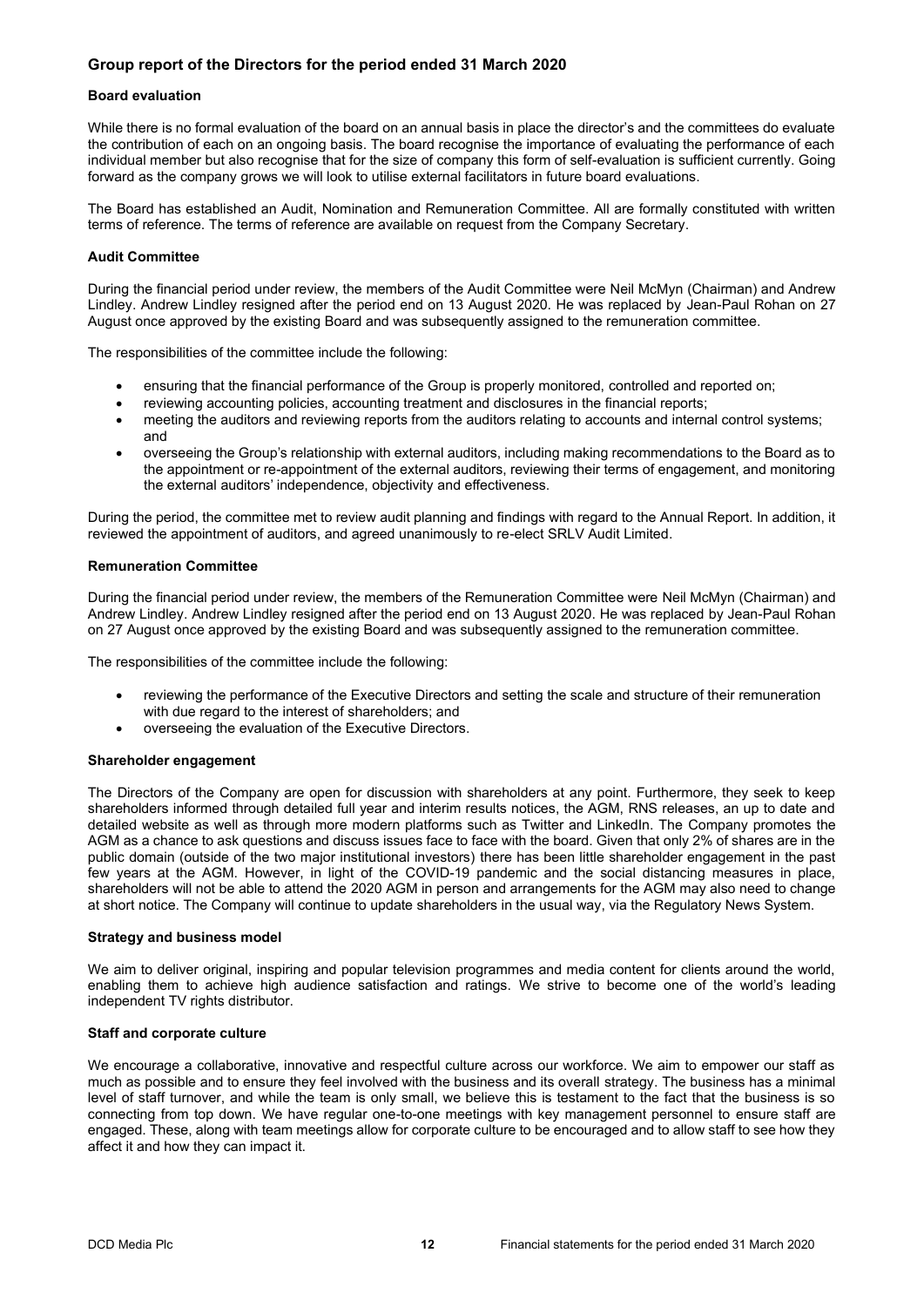#### **Internal control**

The Board has overall responsibility for ensuring that the Group maintains a sound system of internal control to provide it with reasonable assurance that all information used within the business and for external publication is adequate, including financial, operational and compliance control and risk management.

It should be recognised that any system of control can provide only reasonable and not absolute assurance against material misstatement or loss, as it is designed to manage rather than eliminate those risks that may affect the Group achieving its business objectives.

## **Going concern**

For the reasons set out in the Executive Chairman's Review, the Directors consider it is appropriate to continue to adopt the going concern basis in preparing the annual report and financial statements.

## **Supplier payment policy**

The Company and Group's policy is to agree terms of payment with suppliers when agreeing the overall terms of each transaction, to ensure that suppliers are aware of the terms of payment and that Group companies abide by the terms of the payment.

## **Share capital**

Details of the Company's share capital and changes to the share capital are shown in note 19 to the consolidated financial **statements** 

## **Resolutions at the Annual General Meeting**

The Company's AGM will be held on Tuesday 29 September 2020. Accompanying this Report is the Notice of AGM which sets out the resolutions to be considered and approved at the meeting together with some explanatory notes. The resolutions cover such routine matters as the renewal of authority to allot shares, to dis-apply pre-emption rights and to purchase own shares.

## **Statement of Directors' responsibilities**

The Directors are responsible for preparing the annual report and the financial statements in accordance with applicable law and regulations.

Company law requires the Directors to prepare financial statements for each financial period. Under that law the Directors have elected to prepare the consolidated financial statements in accordance with International Financial Reporting Standards (IFRSs) as adopted by the European Union, and the parent company financial statements in accordance with United Kingdom Generally Accepted Accounting Practice (Financial Reporting Standard 102 "The Financial Reporting Standard applicable in the United Kingdom and Republic of Ireland' and applicable law). Under company law the Directors must not approve the financial statements unless they are satisfied that they give a true and fair view of the state of affairs of the Group and Company and of the profit or loss of the Group for that period.

In preparing these financial statements, the Directors are required to:

- select suitable accounting policies and then apply them consistently;
- make judgements and accounting estimates that are reasonable and prudent;
- state whether IFRSs as adopted by the European Union and applicable UK accounting standards have been followed, subject to any material departures disclosed and explained in the consolidated and parent company financial statements respectively; and
- prepare the financial statements on the going concern basis unless it is inappropriate to presume that the Company will continue in business.

The Directors are responsible for keeping adequate accounting records that are sufficient to show and explain the Group's and the Company's transactions and disclose with reasonable accuracy at any time the financial position of the Group and of the Company and enable them to ensure that the financial statements comply with the Companies Act 2006. They are also responsible for safeguarding the assets of the Group and the Company and hence for taking reasonable steps for the prevention and detection of fraud and other irregularities.

The Directors are responsible for the maintenance and integrity of the company's website. Legislation in the United Kingdom governing the preparation and dissemination of financial statements may differ from legislation in other jurisdictions.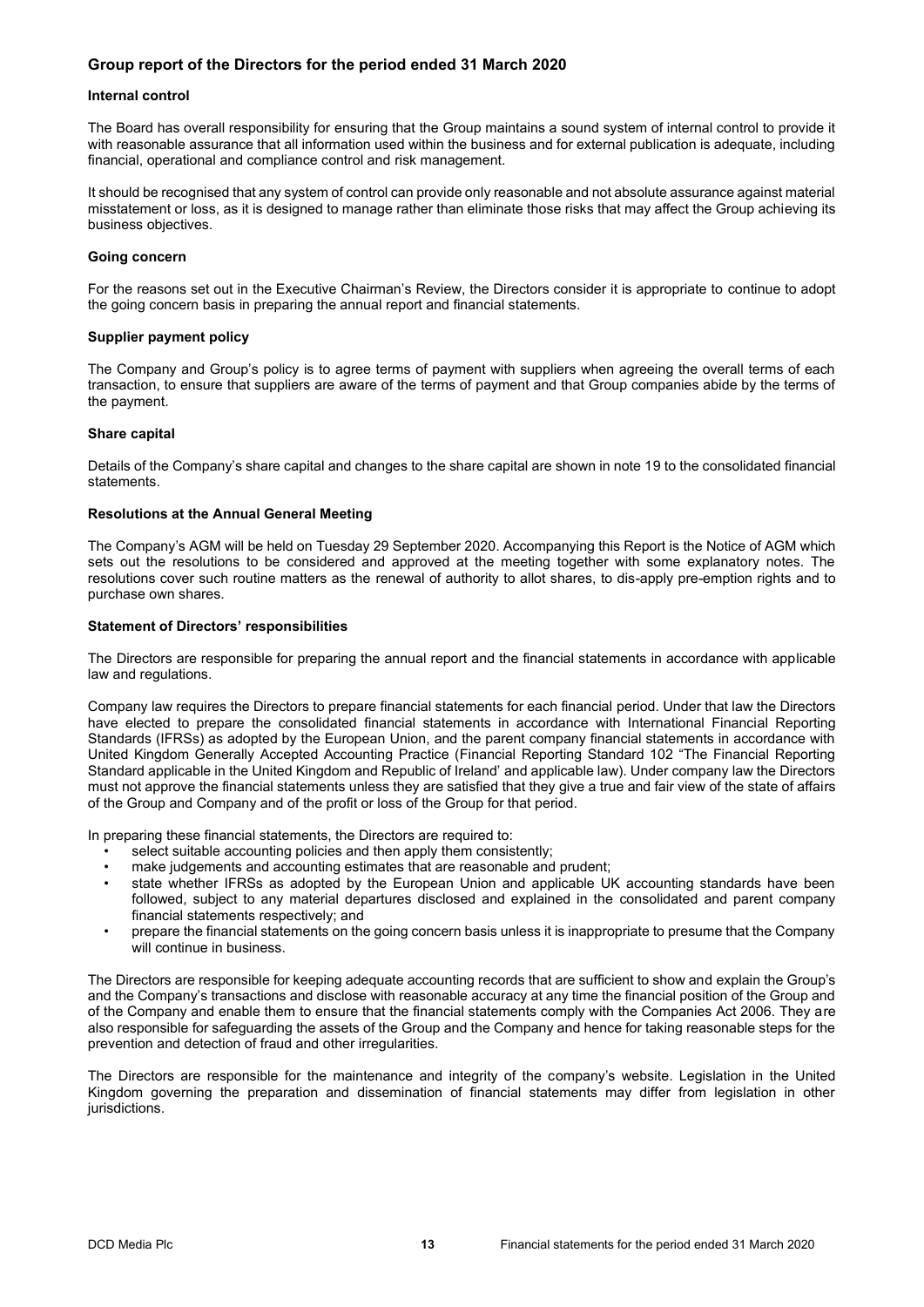### **Website publication**

The Directors are responsible for ensuring the annual report and the financial statements are made available on a website. Financial statements are published on the Company's website (www.dcdmedia.co.uk) in accordance with legislation in the United Kingdom governing the preparation and dissemination of financial statements, which may vary from legislation in other jurisdictions. The maintenance and integrity of the Company's website is the responsibility of the Directors. The Directors' responsibility also extends to the on-going integrity of the financial statements contained therein.

## **Charitable and political donations**

Group donations to charities worldwide were £Nil (2018: £Nil). No donations were made to any political party in either period.

## **Auditor**

A resolution to re-appoint SRLV Audit Limited as the Company's auditor will be put forward at the AGM to be held on 29 September 2020.

## **Disclosure of information to the auditors**

In the case of each of the persons who are Directors at the time when the annual report is approved, the following applies:

- so far as that Director is aware, there is no relevant audit information of which the Company's auditor is unaware; and
- that Director has taken all the steps that they ought to have taken as a Director in order to be aware of any relevant audit information and to establish that the Company's auditor is aware of that information.

This confirmation is given and should be interpreted in accordance with the provisions of section 418 of the Companies Act 2006.

Directors' Report approved by the Board on 03 September 2020 and signed on its behalf by:

**D Craven Executive Chairman and Chief Executive Officer** 03 September 2020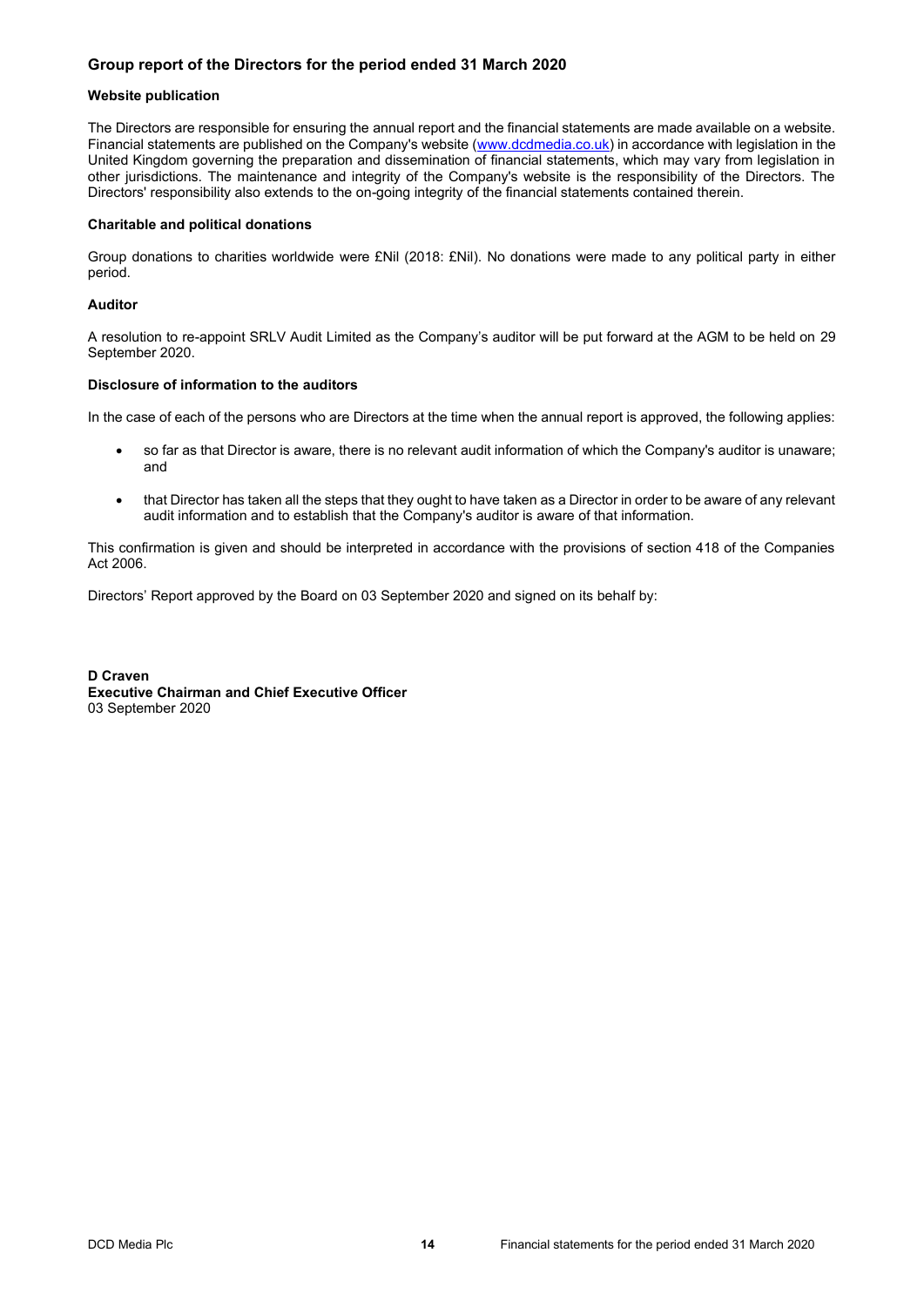## **Board of Directors**

## **David Craven (Executive Chairman & CEO)**

David Craven was appointed CEO of DCD Media in October 2012 and Executive Chairman in January 2014. He is also CEO and a Director of Timeweave Ltd, which he joined in April 2011. David brings significant sector-specific and broad commercial experience to the Group, having held senior roles with News Corporation, UPC Media and Trinity Newspapers. He was also joint MD of the Tote for six years and was closely involved in its privatisation, and has held senior executive roles at UK Betting Plc and Wembley Plc. David was also a co-founder of broadband and interactive TV media group, UPC Chello, and was a co-founder of the Gaming Media Group.

## **Nicky Davies Williams (Executive Director)**

Nicky Davies Williams was appointed CEO of DCD Rights, DCD Media's distribution and licencing division, in December 2005 when she sold NBD TV, a company she founded and ran successfully for over 22 years, to the Group. An English Literature graduate from Leeds University, she began her career in the music business, moving into film and television distribution at Island Pictures, where she rose to the post of Sales Director, prior to founding her own company in 1983. She has managed DCD Rights' growth into one of the world's leading independent distributors. Her experience includes non-executive directorships on the Board of The Channel Television Group from 1991-1998, and as a founding nonexecutive of the Women in Film and Television in the UK. With primary responsibility as CEO for DCD Rights, in her role as a DCD Media Director she continues to oversee the Penn and Teller Fool US 1/17 co-production in the US for September Films as well as acting as Executive Producer across the Bridezillas US format productions alongside numerous factual series where DCD Rights are co-production partners.

## **Neil McMyn (Non-Executive Director)**

Neil McMyn is a chartered accountant and European Chief Financial Officer of Tavistock Group, an international private investment organisation. Previously Neil spent nine years with Arthur Andersen Corporate Finance in Edinburgh and six years in advisory and funds management roles at Westpac Institutional Bank in Sydney. Neil was also appointed as Chief Financial Officer of Ultimate Finance Group in July 2015 and director of Timeweave Ltd in June 2017. He became a Non-Executive Director of DCD Media in September 2012.

## **Jean-Paul Rohan (Non-Executive Director)**

A highly experienced commercial and business development executive, Jean-Paul Rohan has hands-on experience of building businesses in sports, media, games, wireless, broadband and digital TV markets on a European and global basis. Jean-Paul spent over 10 years in the games industry at a senior level for companies including Activision, Mindscape International and BMG Interactive International. Having worked within the UK and Europe, developing broadband, wireless and interactive TV strategies as well as brokering many of the deals necessary to deliver end applications, together with operators including Sky, UPC, NTL, Telewest BT and mobile network owners, Jean-Paul has considerable experience in understanding the complexities of developing commercial opportunities in this continually converging media and content space. His extensive experience in the creation, commercialisation and protection of IPR across a number of sectors has helped to build some of the strongest and commercially valuable gaming and media businesses in the market today.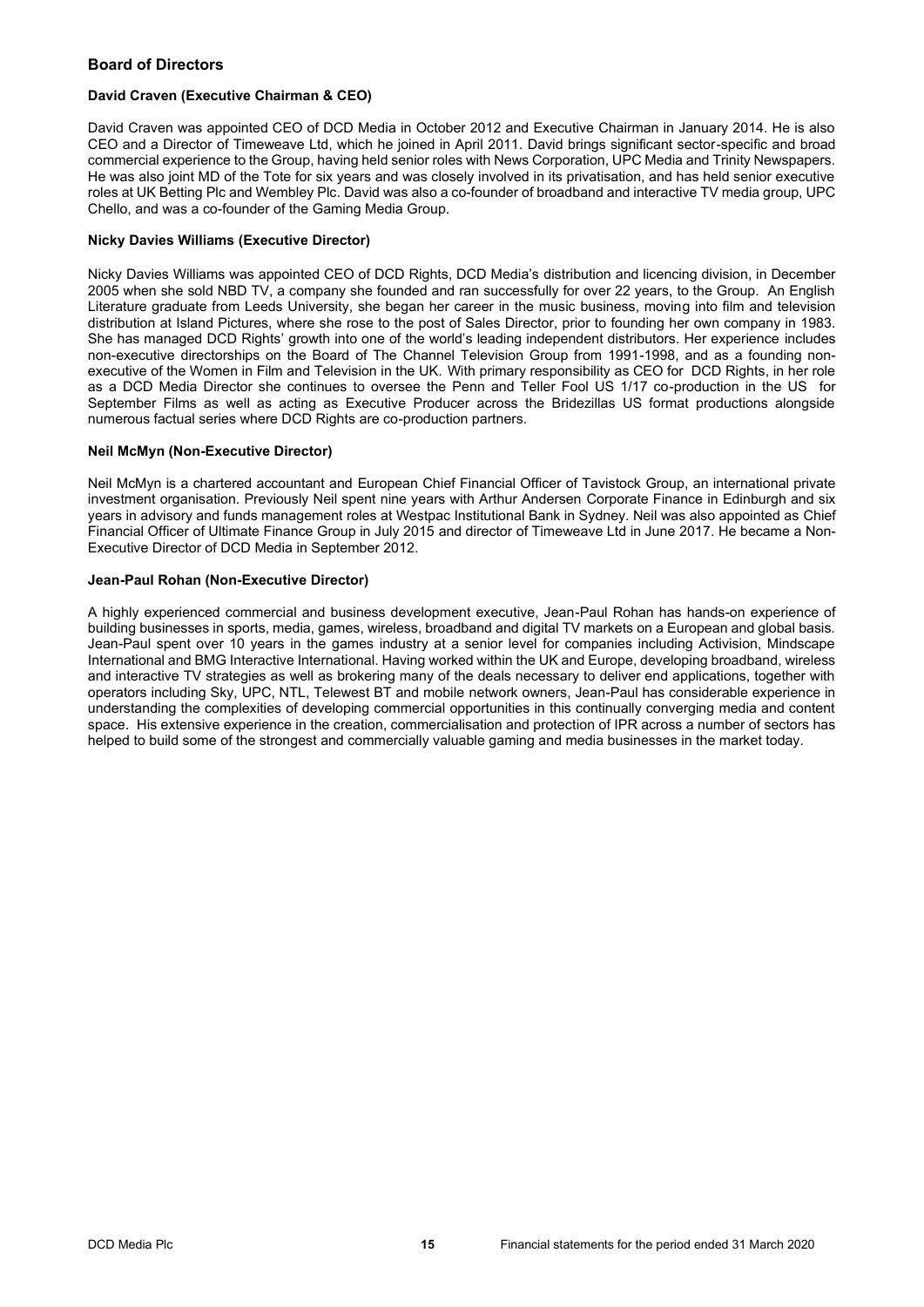## Independent auditor's report to the members of DCD Media Plc

We have audited the financial statements of DCD Media Plc (the 'parent company') and its subsidiaries (the 'Group') for the period ended 31 March 2020 which comprise the consolidated income statement, the consolidated statement of comprehensive income, the consolidated statement of financial position, the consolidated statement of cash flows, the consolidated statement of changes in equity, the notes to the consolidated financial statements, the parent company balance sheet, the statement of changes in equity and the notes to the parent company financial statements, including a summary of significant accounting policies. The financial reporting framework that has been applied in the preparation of the Group financial statements is applicable law and International Financial Reporting Standards (IFRSs) as adopted by the European Union. The financial reporting framework that has been applied in the preparation of the parent company financial statements is applicable law and United Kingdom Accounting Standards, including Financial Reporting Standard 102 'The Financial Reporting Standard applicable in the United Kingdom and Republic of Ireland' (United Kingdom Generally Accepted Accounting Practice).

In our opinion:

- the financial statements give a true and fair view of the state of the Group's and of the parent company's affairs as at 31 March 2020 and of the Group's result for the period then ended;
- the consolidated financial statements have been properly prepared in accordance with IFRSs as adopted by the European Union;
- the parent company financial statements have been properly prepared in accordance with United Kingdom Generally Accepted Practice; and
- the financial statements have been prepared in accordance with the requirements of the Companies Act 2006.

#### **Basis for opinion**

We conducted our audit in accordance with International Standards on Auditing (UK) (ISAs (UK)) and applicable law. Our responsibilities under those standards are further described in the auditor's responsibilities for the audit of the financial statements section of our report. We are independent of the Group and the parent company in accordance with the ethical requirements that are relevant to our audit of the financial statements in the UK, including the FRC's Ethical Standard as applied to listed public interest entities, and we have fulfilled our other ethical responsibilities in accordance with these requirements. We believe that the audit evidence we have obtained is sufficient and appropriate to provide a basis for our opinion.

## **Conclusions relating to going concern**

We have nothing to report in respect of the following matters in relation to which the ISAs (UK) require us to report to you where:

- the Directors' use of the going concern basis of accounting in the preparation of the financial statements is not appropriate; or
- the Directors have not disclosed in the financial statements any identified material uncertainties that may cast significant doubt about the Group's or the parent company's ability to continue to adopt the going concern basis of accounting for a period of at least twelve months from the date when the financial statements are authorised for issue.

#### **Key audit matters**

Key audit matters are those matters that, in the auditors' professional judgement, were of most significance in the audit of the financial statements of the current period and include the most significance in the audit of the financial statements of the current period and include the most significant assessed risks of material misstatement (whether or not due to fraud) identified by the auditors, including those which had the greatest effect on: the overall audit strategy; the allocation of resources in the audit; and directing the efforts of the engagement team. These matters, and any comments we make on the results of our procedures thereon, were addressed in the context of our audit of the financial statements as a whole, and in forming our opinion thereon, and we do not provide a separate opinion on these matters. This is not a complete list of all risks identified by our audit.

#### *Valuation of intangibles, rights and licences*

In line with the Group's accounting policy, management is required to perform an annual impairment assessment by comparing the carrying value of intangible assets to the net present value of forecast future cash flows generated from the underlying businesses ("Cash Generating Unit or CGU") or specific cash flows (for programme rights).

Management has developed two separate models for this purpose, one to assess the carrying value of goodwill and trade names, and the other to assess the carrying value of programme rights. At the period end, the Group held goodwill, trade names and programme rights.

#### *Our response*

We reviewed the capitalisation policy adopted by management, the method of determining amortisation and management's impairment assessment, plus allocation of items to the consolidated income statement where matched to related income.

The trade names and programme rights have been fully impaired/amortised. Goodwill is impaired in line with policies adopted by management and the determination of discount factors utilised in management calculations supporting impairment assessments were considered reasonable.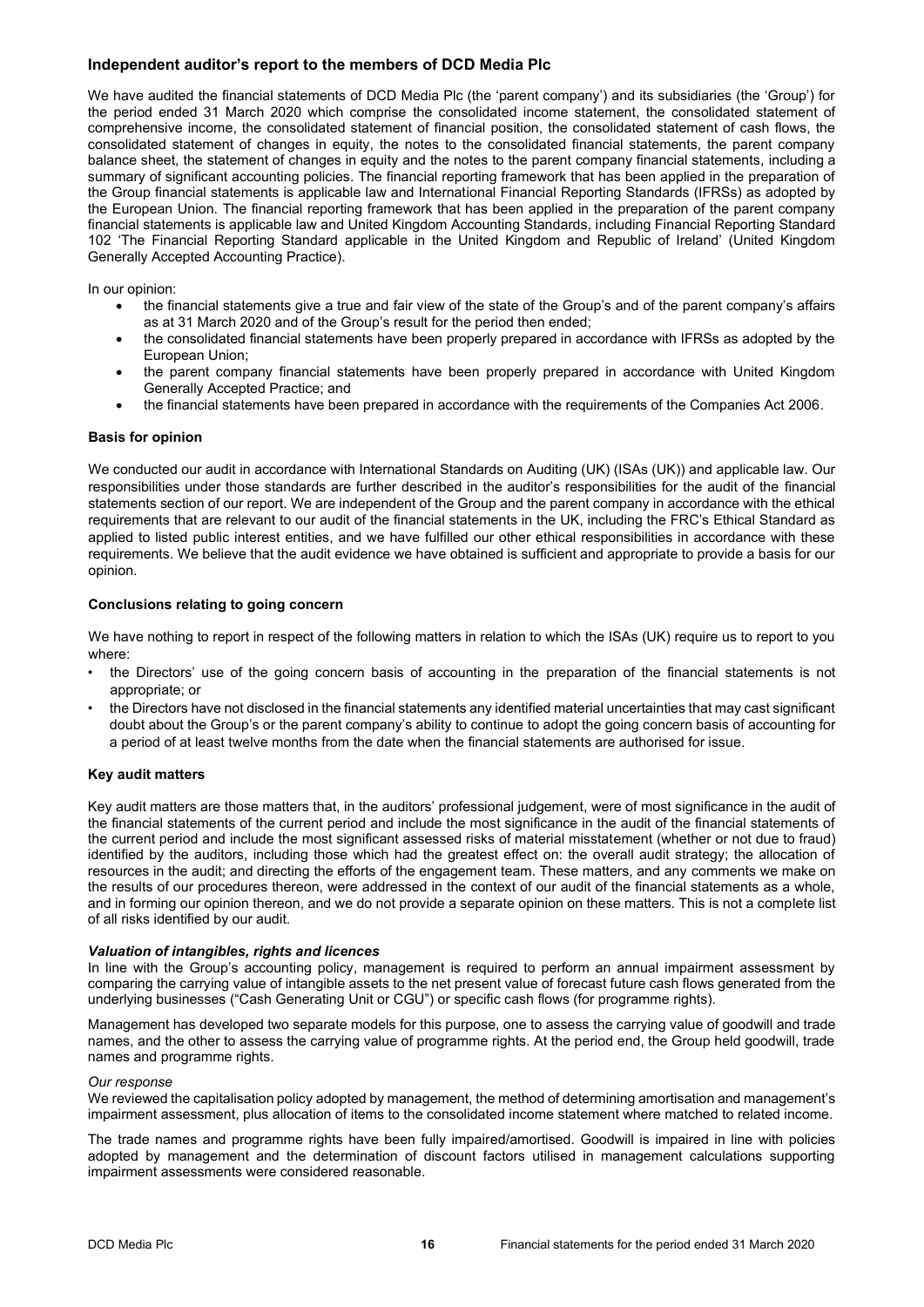## Independent auditor's report to the members of DCD Media Plc

#### *Revenue recognition*

Distribution revenue arises from the licensing of programme rights which have been obtained under distribution agreements. Distribution revenue is recognised in the statement of comprehensive income on signature of the licence agreement and represents amounts receivable from such contracts. In line with the Group's accounting policy, revenue represents amounts receivable from producing programme/production content and is recognised over the period of the production in accordance with the milestones within the underlying signed contract.

#### *Our response*

Revenue is recognised appropriately in line with the stated consolidated or parent company financial statements accounting policy, IFRS requirements and the principles for revenue recognition contained within UK GAAP respectively.

## **Our application of materiality**

The scope of our audit was influenced by our application of materiality. We set certain quantitative thresholds for materiality. These, together with qualitative considerations, helped us to determine the scope of our audit and the nature, timing and extent of our audit procedures on the individual financial statement line items and disclosures and in evaluating the effect of misstatements, both individually and in aggregate on the financial statements as a whole.

Based upon our professional judgement, we determined materiality for the financial statements as a whole as follows:

- For the consolidated financial statements, overall materiality was  $£129,569$  (2018  $£109,130$ ). We calculated this using 1.5% of revenue, pro-rated for 12 months (2018  $-$  1.5% of revenue).
- For the parent company financial statements, overall materiality was £103,097 (2018 £100,000). We calculated this using 2% of total assets.

For each component in the scope of our Group audit, we allocated a materiality that is less than our overall Group materiality. The range of materiality allocated across the components was between £6,024 and £129,569. Certain components were audited to a local statutory audit materiality that was also less than our overall Group materiality.

We agreed with the audit committee that we would report to them misstatements identified during our audit above £6,478 (Group audit) (2018 - £5,456) £5,155 (parent company audit) (2018 - £5,000) as well as misstatements below those amounts that, in our view, warranted reporting for qualitative reasons.

## **An overview of the scope of our audit**

As part of designing our audit, we determined materiality and assessed the risks of material misstatement in the financial statements, including those that required significant auditor consideration at the component and Group level. In particular, we looked at where the Directors made subjective judgements, for example in respect of significant accounting estimates that involved making assumptions and considering future events that are inherently uncertain. As in all our audits, we also addressed the risk of management override of internal controls, including estimates whether there was evidence of bias by the Directors that represented a risk of material misstatement due to fraud. The Group engagement team performed all of the audit procedures. Procedures were performed to address the risks identified and for the most significant assessed risks of material misstatement. The procedures performed are outlined in the key audit matters section of this report.

#### **Other information**

The Directors are responsible for the other information. The other information comprises the information included in the annual report, other than the financial statements and our auditor's report thereon. Our opinion on the financial statements does not cover the other information and, except to the extent otherwise explicitly stated in our report, we do not express any form of assurance conclusion thereon. In connection with our audit of the financial statements, our responsibility is to read the other information and, in doing so, consider whether the other information is materially inconsistent with the financial statements or our knowledge obtained in the audit or otherwise appears to be materially misstated. If we identify such material inconsistencies or apparent material misstatements, we are required to determine whether there is a material misstatement in the financial statements or a material misstatement of the other information. If, based on the work we have performed, we conclude that there is a material misstatement of this other information, we are required to report that fact.

We have nothing to report in this regard.

#### **Opinions on other matters prescribed by the Companies Act 2006**

In our opinion, based on the work undertaken in the course of the audit:

- the information given in the strategic report and the Directors' report for the financial period for which the financial statements are prepared is consistent with the financial statements; and
- the strategic report and the Directors' report have been prepared in accordance with applicable legal requirements.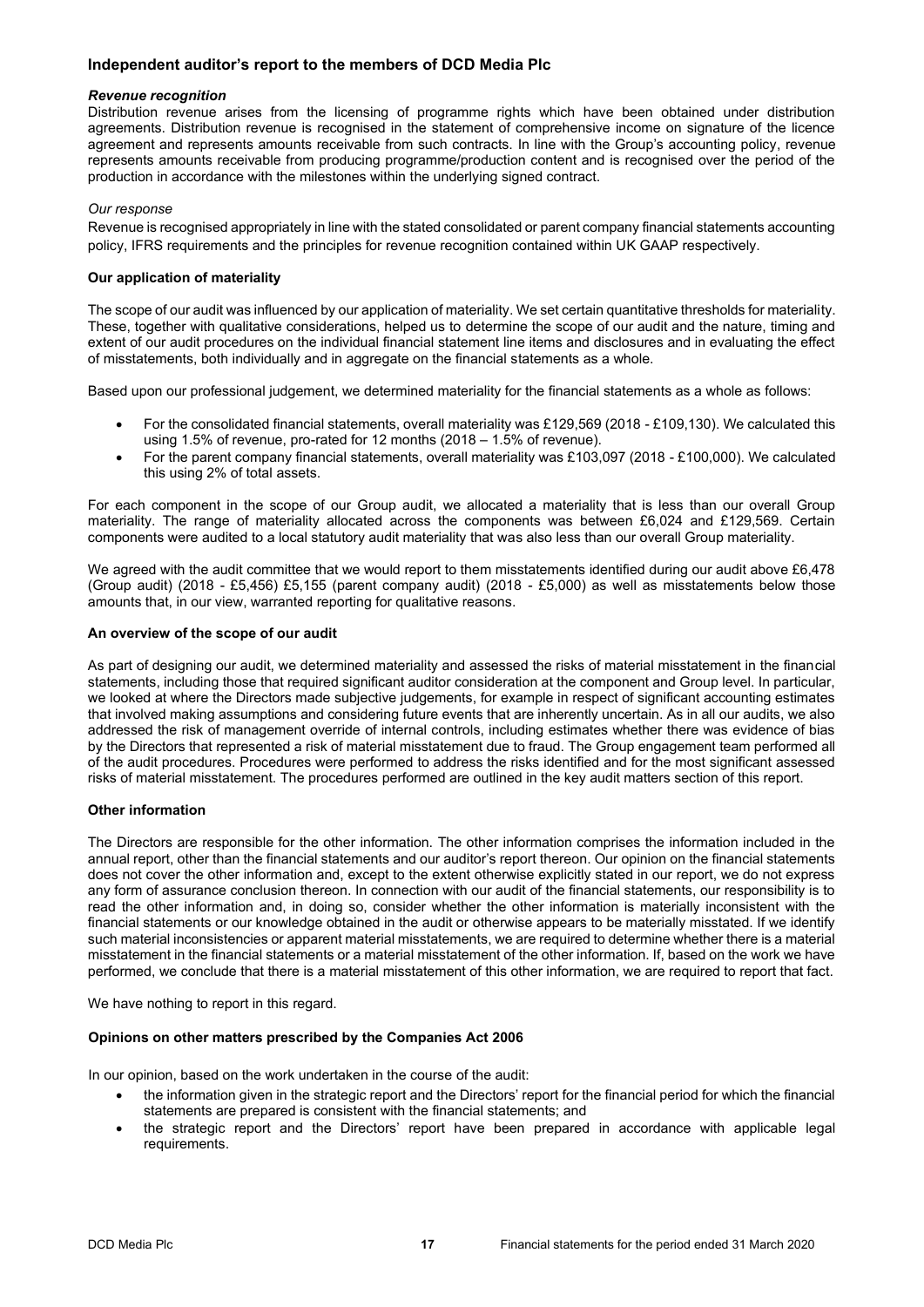## Independent auditor's report to the members of DCD Media Plc

#### **Matters on which we are required to report by exception**

In the light of the knowledge and understanding of the Group and the parent company and its environment obtained in the course of the audit, we have not identified material misstatements in the strategic report or the Directors' report.

We have nothing to report in respect of the following matters in relation to which the Companies Act 2006 requires us to report to you if, in our opinion:

- adequate accounting records have not been kept by the parent company, or returns adequate for our audit have not been received from branches not visited by us; or
- the parent company financial statements are not in agreement with the accounting records and returns; or
- certain disclosures of directors' remuneration specified by law are not made; or
- we have not received all the information and explanations we require for our audit.

## **Responsibilities of Directors**

As explained more fully in the Directors' responsibilities statement on page 13, the Directors are responsible for the preparation of the financial statements and for being satisfied that they give a true and fair view, and for such internal control as the Directors determine is necessary to enable the preparation of financial statements that are free from material misstatement, whether due to fraud or error.

In preparing the financial statements, the Directors are responsible for assessing the Group's and the parent company's ability to continue as a going concern, disclosing, as applicable, matters related to going concern and using the going concern basis of accounting unless the Directors either intend to liquidate the Group or the parent company or to cease operations, or have no realistic alternative but to do so.

#### Auditor's responsibilities for the audit of the financial statements

Our objectives are to obtain reasonable assurance about whether the financial statements as a whole are free from material misstatement, whether due to fraud or error, and to issue an auditor's report that includes our opinion. Reasonable assurance is a high level of assurance, but is not a guarantee that an audit conducted in accordance with ISAs (UK) will always detect a material misstatement when it exists. Misstatements can arise from fraud or error and are considered material if, individually or in the aggregate, they could reasonably be expected to influence the economic decisions of users taken on the basis of these financial statements.

A further description of our responsibilities for the audit of the financial statements is located on the Financial Reporting Council's website at: www.frc.org.uk/auditorsresponsibilities. This description forms part of our auditor's report.

#### **Other matters which we are required to address**

SRLV Audit Limited was appointed by the audit committee on 14 February 2018 to audit the financial statements for the year ended 31 December 2018, and for the period ended 31 March 2020. SRLV Audit Limited is associated with the previous auditor, SRLV and therefore the total uninterrupted period of engagement is eight years, covering the periods ending 31 December 2012 to 31 March 2020.

The non-audit services prohibited by the FRC's Ethical Standard were not provided to the Group or the parent company and we remain independent of the Group and the parent company in conducting our audit.

Our audit opinion is consistent with the additional report to the audit committee.

#### **Use of our report**

This report is made solely to the Company's members, as a body, in accordance with Chapter 3 of Part 16 of the Companies Act 2006. Our audit work has been undertaken so that we might state to the Company's members those matters we are required to state to them in an auditors' report and for no other purpose. To the fullest extent permitted by law, we do not accept or assume responsibility to anyone other than the Company and the Company's members, as a body, for our audit work, for this report, or for the opinions we have formed.

Karen Atkinson (Senior Statutory Auditor) for and on behalf of **SRLV Audit Limited** Chartered Accountants Statutory Auditor Elsley Court 20-22 Great Titchfield Street London W1W 8BE 3 September 2020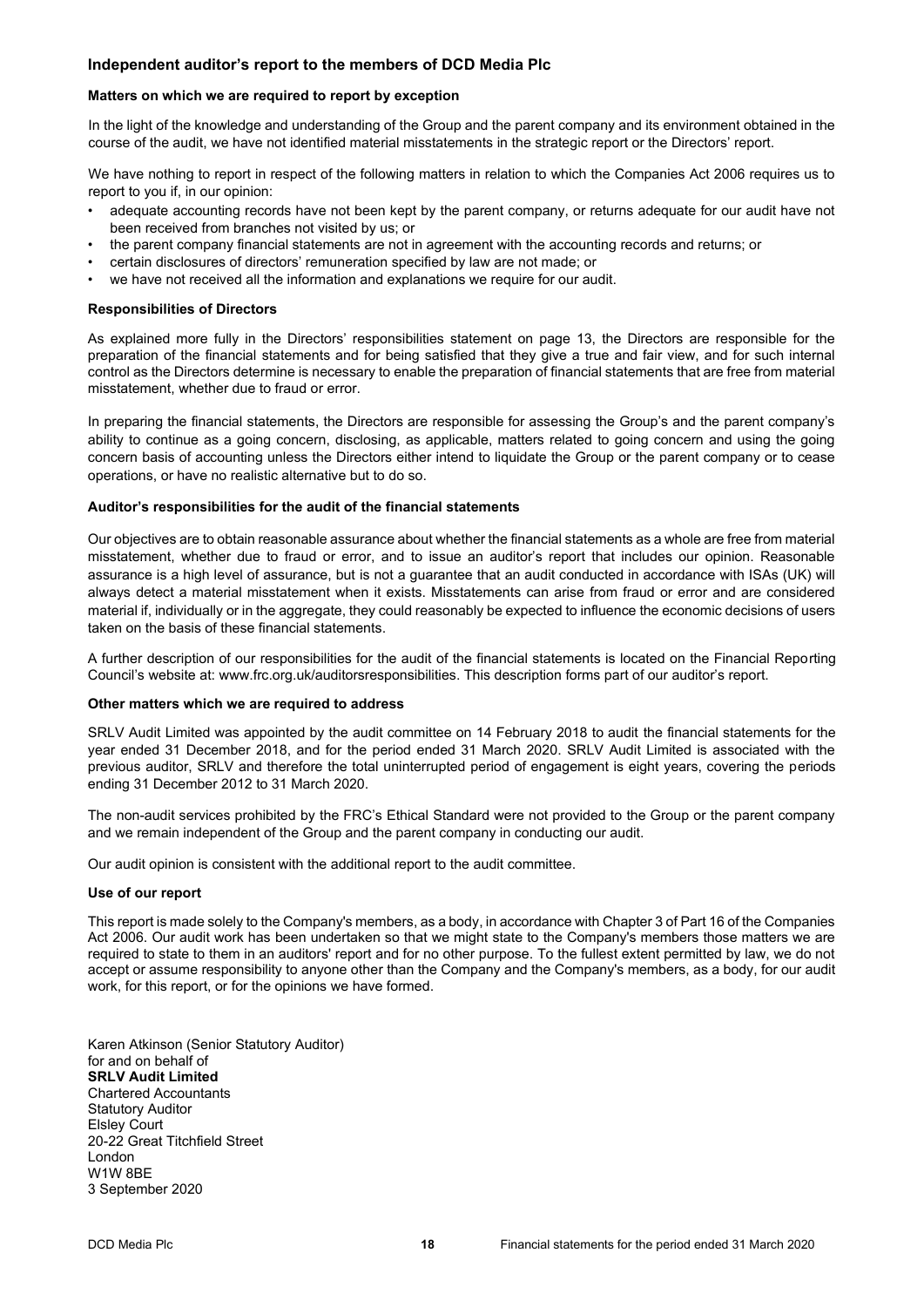## **Consolidated income statement for the period ended 31 March 2020**

|                                                                                                                        | <b>Note</b>    | 15 months to<br>31 March<br>2020<br>£'000 | 12 months to<br>31 December<br>2018<br>£'000 |
|------------------------------------------------------------------------------------------------------------------------|----------------|-------------------------------------------|----------------------------------------------|
|                                                                                                                        |                |                                           |                                              |
| <b>Revenue</b>                                                                                                         | 4              | 10,934                                    | 7,051                                        |
| Cost of sales<br>Impairment of programme rights                                                                        | 5,11           | (8,882)                                   | (5, 392)<br>(19)                             |
|                                                                                                                        |                | (9,882)                                   | (5, 411)                                     |
| <b>Gross profit</b>                                                                                                    |                | 2,052                                     | 1,640                                        |
| <b>Administrative expenses:</b><br>- Other administrative expenses                                                     |                | (2, 198)                                  | (1,715)                                      |
|                                                                                                                        |                | (2, 198)                                  | (1,715)                                      |
| <b>Operating loss</b>                                                                                                  |                | (146)                                     | (75)                                         |
| Finance (costs)/income                                                                                                 | $\overline{7}$ | (10)                                      | 17                                           |
| Loss before taxation                                                                                                   |                | (156)                                     | (58)                                         |
| Taxation                                                                                                               | 8              |                                           | (13)                                         |
| Loss after taxation from continuing operations                                                                         |                | (156)                                     | (71)                                         |
| Profit on discontinued operations net of tax                                                                           | 9              |                                           | 35                                           |
| Loss for the financial year                                                                                            |                | (156)                                     | (36)                                         |
| Loss attributable to:                                                                                                  |                |                                           |                                              |
| Owners of the parent                                                                                                   |                | (156)                                     | (36)                                         |
|                                                                                                                        |                | (156)                                     | (36)                                         |
| Earnings per share attributable to the equity holders of the Company during the year (expressed as pence per<br>share) |                |                                           |                                              |
| Basic loss per share from continuing operations<br>Basic earnings per share from discontinued operations               | 9              | (6p)                                      | (2p)<br>1p                                   |
| Total basic loss per share                                                                                             | 10             | (6p)                                      | (1p)                                         |
| Diluted loss per share from continuing operations<br>Diluted earnings per share from discontinued operations           | 9              | (6p)                                      | (2p)<br>1p                                   |

Total diluted loss per share **10 (6p) (1p) (1p)** 

The notes on pages 24 to 49 are an integral part of these consolidated financial statements.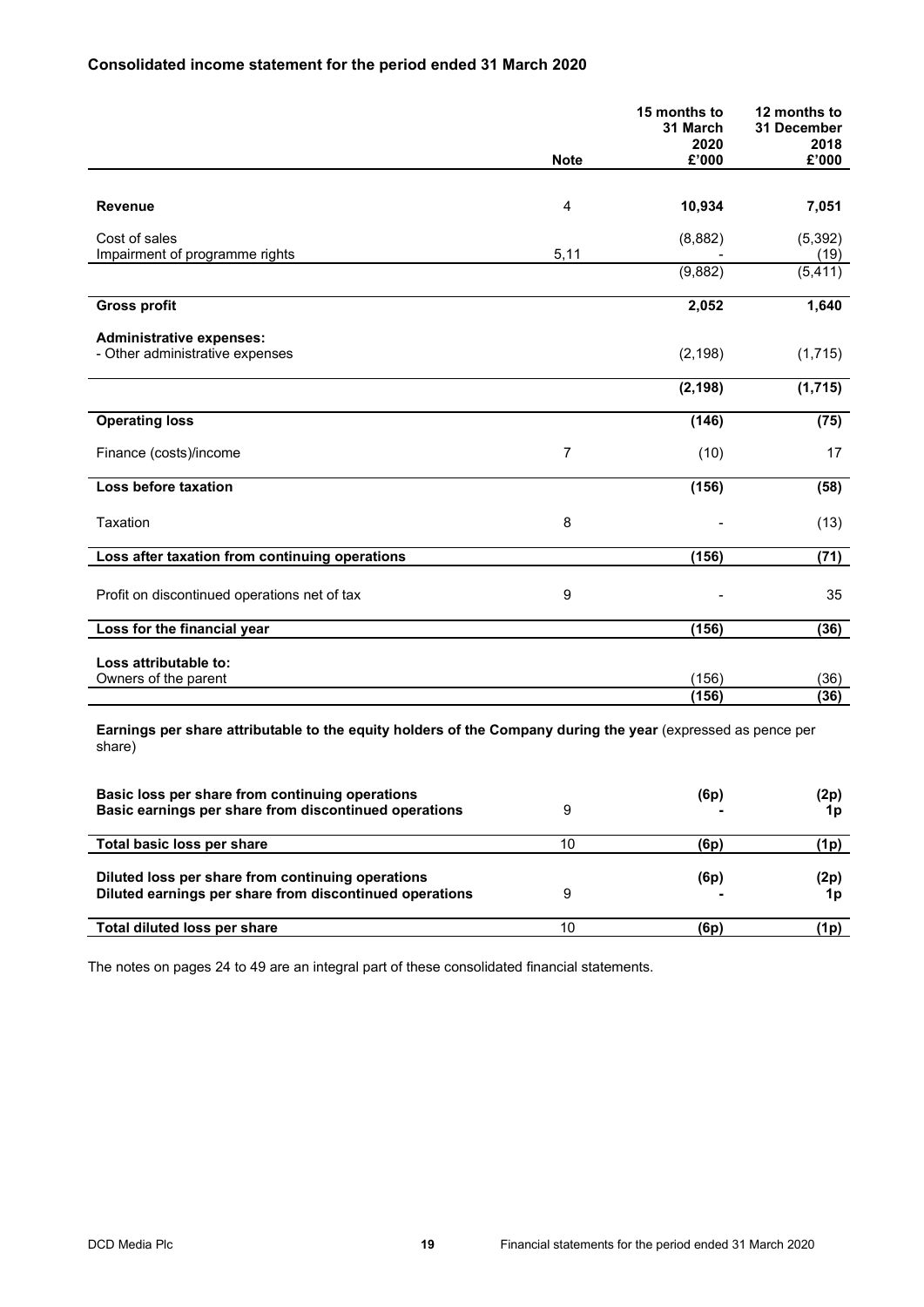# **Consolidated statement of comprehensive income for the period ended 31 March 2020**

|                                                                     | 15 months to<br>31 March | 12 months to<br>31 December |
|---------------------------------------------------------------------|--------------------------|-----------------------------|
|                                                                     | 2020<br>£'000            | 2018<br>£'000               |
| Loss for the financial year                                         | (156)                    | (36)                        |
| <b>Total comprehensive income</b>                                   | (156)                    | (36)                        |
| Total comprehensive income attributable to:<br>Owners of the parent | (156)                    | (36)                        |
|                                                                     | (156)                    | (36)                        |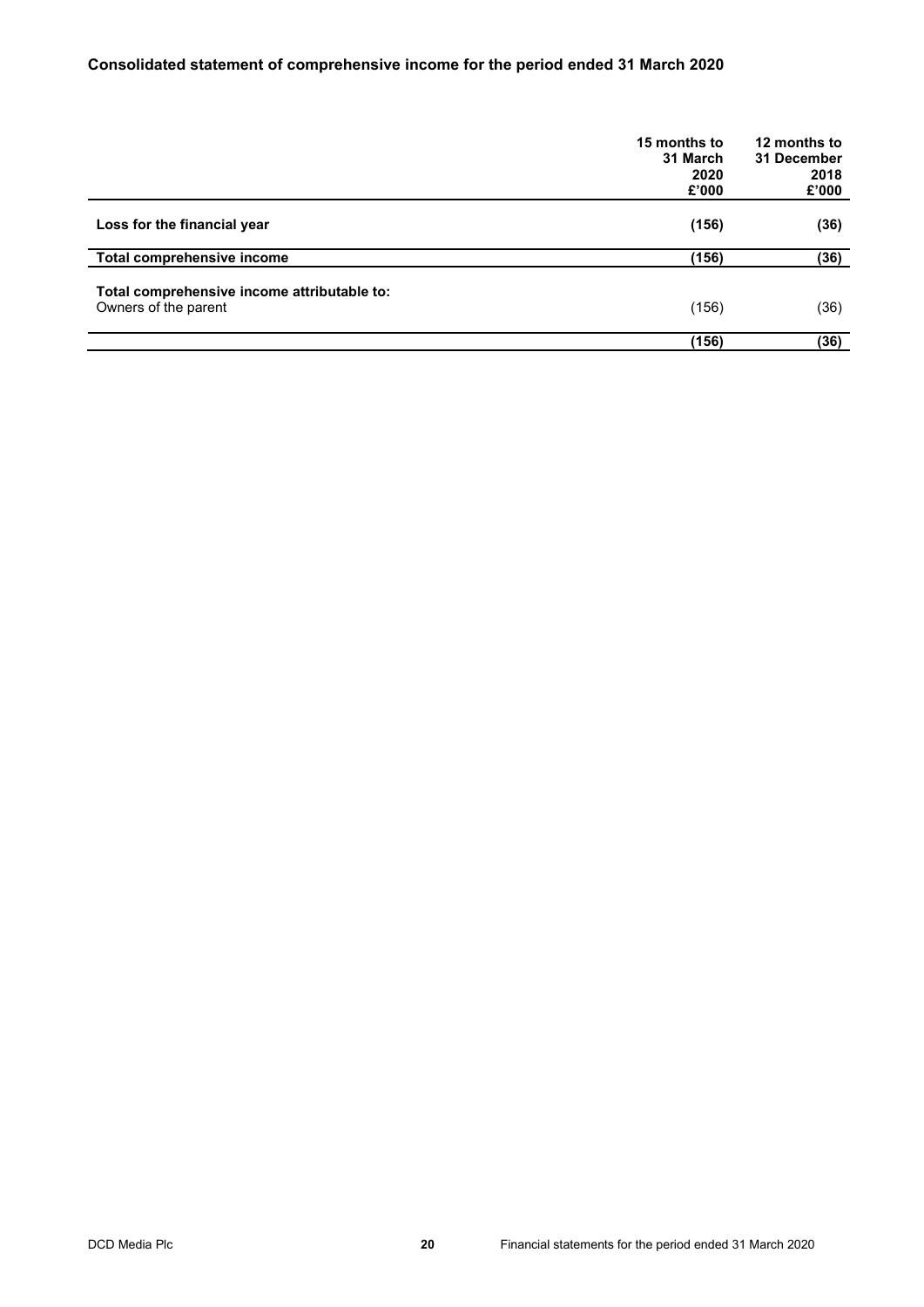## **Consolidated statement of financial position as at 31 March 2020**

Company number 03393610

|                                             |             | As at<br>31 March<br>2020 | As at<br>31 December<br>2018 |
|---------------------------------------------|-------------|---------------------------|------------------------------|
|                                             | <b>Note</b> | £'000                     | £'000                        |
| <b>Non-current assets</b>                   |             |                           |                              |
| Goodwill                                    | 11          | 1,017                     | 1,017                        |
| Property, plant and equipment               | 12          | 19                        | 27                           |
| Right of use assets                         | 13          | 144                       |                              |
| Trade and other receivables                 | 14          | 379                       | 279                          |
|                                             |             | 1,559                     | 1,323                        |
| <b>Current assets</b>                       |             |                           |                              |
| Trade and other receivables                 | 14          | 8,137                     | 9,071                        |
| Cash and cash equivalents                   | 23          | 2,735                     | 2,276                        |
|                                             |             | 10,872                    | 11,347                       |
|                                             |             |                           |                              |
| <b>Total assets</b>                         |             | 12,431                    | 12,670                       |
|                                             |             |                           |                              |
| <b>Current liabilities</b>                  |             |                           |                              |
| Trade and other payables                    | 15          | (9, 546)                  | (9,769)                      |
| Lease liabilities                           | 16          | (146)                     |                              |
| Taxation and social security                | 15          | (36)                      | (42)                         |
|                                             |             | (9, 728)                  | (9, 811)                     |
|                                             |             |                           |                              |
| <b>Total liabilities</b>                    |             | (9, 728)                  | (9, 811)                     |
|                                             |             |                           |                              |
| <b>Net assets</b>                           |             | 2,703                     | 2,859                        |
|                                             |             |                           |                              |
| <b>Equity</b>                               |             |                           |                              |
| Equity attributable to owners of the parent |             |                           |                              |
| Share capital                               | 19          | 12,272                    | 12,272                       |
| Share premium account                       | 19          | 51,215                    | 51,215                       |
| Own shares held                             |             | (37)                      | (37)                         |
| Retained earnings                           |             | (60, 747)                 | (60, 591)                    |
| Equity attributable to owners of the parent |             | 2,703                     | 2,859                        |
| <b>Total equity</b>                         |             | 2,703                     | 2,859                        |
|                                             |             |                           |                              |

The notes on pages 24 to 49 are an integral part of these consolidated financial statements.

The consolidated financial statements were approved and authorised for issue by the Board of Directors on 03 September 2020.

**D Craven Director**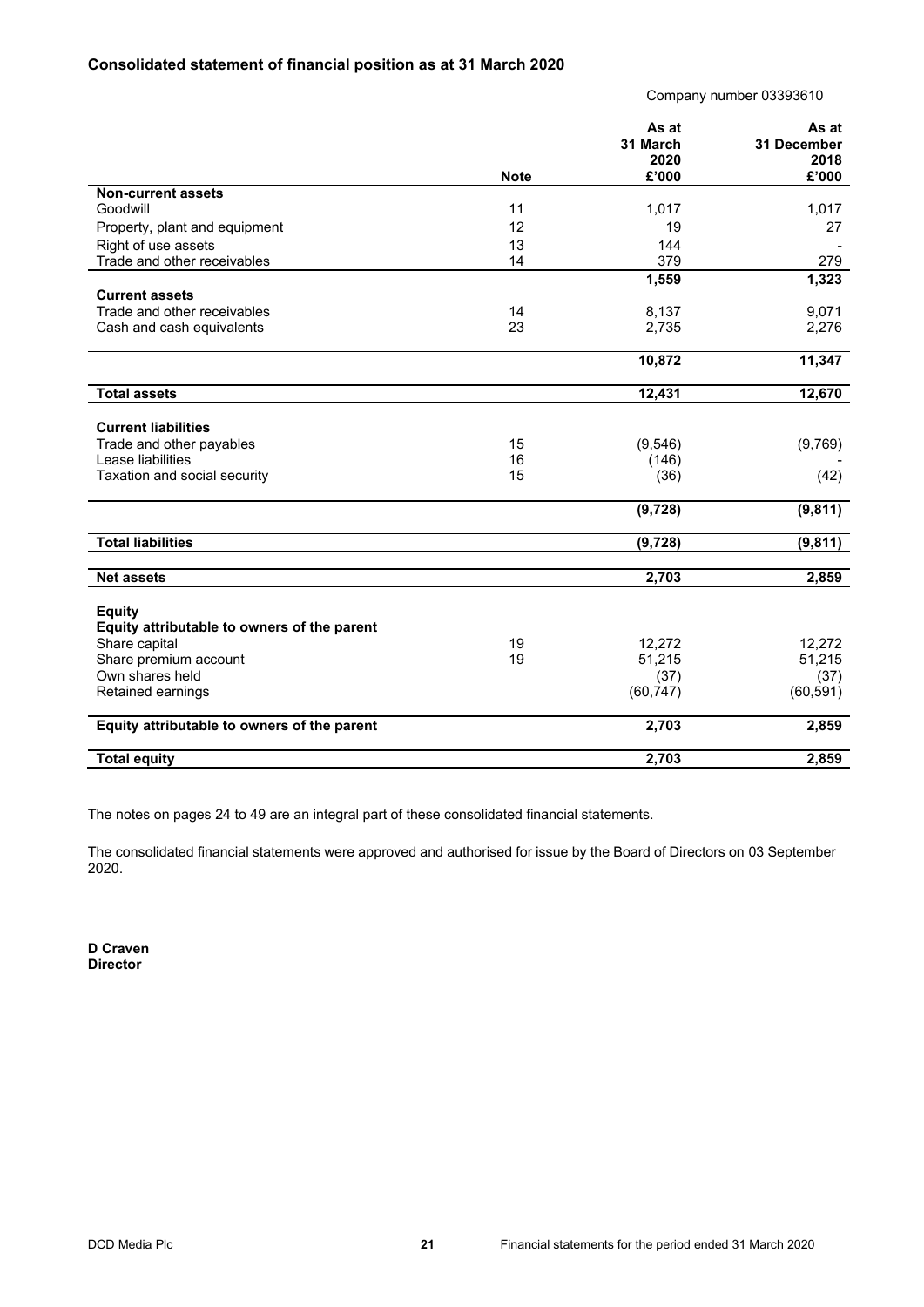## **Consolidated statement of cash flows for the period ended 31 March 2020**

| Cash flow from operating activities including discontinued operations                            |         | 15 months to<br>31 March<br>2020<br>£'000 | 12 months to<br>31 December<br>2018<br>£'000 |
|--------------------------------------------------------------------------------------------------|---------|-------------------------------------------|----------------------------------------------|
|                                                                                                  |         |                                           |                                              |
| Net loss before taxation<br>Adjustments for:                                                     |         | (156)                                     | (23)                                         |
| Depreciation of tangible assets                                                                  | 12      | 208                                       | 29                                           |
| Amortisation and impairment of intangible assets<br>Net bank and other interest charges/(income) | 11<br>7 | 10                                        | 19<br>(17)                                   |
| Corporation tax                                                                                  |         |                                           | (14)                                         |
| Net cash flows before changes in working capital                                                 |         | 62                                        | (6)                                          |
| Decrease in trade and other receivables                                                          | 14      | 834                                       | 1,650                                        |
| Decrease in trade and other payables                                                             | 15      | (229)                                     | (651)                                        |
| Cash from continuing operations                                                                  |         | 667                                       | 993                                          |
| Cash flow from discontinued operations                                                           |         |                                           |                                              |
| Net profit before taxation                                                                       |         |                                           | 35                                           |
| Adjustments for:<br>Profit on discontinued operations                                            |         |                                           | (35)                                         |
| Net cash flows before changes in working capital                                                 |         |                                           |                                              |
| <b>Cash from discontinued operations</b>                                                         |         | ä,                                        |                                              |
| <b>Cash from operations</b>                                                                      |         | 667                                       | 993                                          |
| Interest paid                                                                                    |         | (10)                                      |                                              |
| Net cash flows from operating activities                                                         |         | 657                                       | 993                                          |
| <b>Investing activities</b>                                                                      |         |                                           |                                              |
| Purchase of property, plant and equipment                                                        | 12      | (20)                                      | (21)                                         |
| Net cash flows used in investing activities                                                      |         | (20)                                      | (21)                                         |
| <b>Financing activities</b>                                                                      |         |                                           |                                              |
| Repayment of finance leases<br>Settlement of convertible loans                                   |         | (178)                                     |                                              |
|                                                                                                  |         |                                           | (19)                                         |
| Net cash flows from financing activities                                                         |         | (178)                                     | (19)                                         |
| Net increase in cash                                                                             |         | 459                                       | 953                                          |
| Cash and cash equivalents at beginning of period                                                 |         | 2,276                                     | 1,323                                        |
| Cash and cash equivalents at end of period                                                       | 23      | 2,735                                     | 2,276                                        |

The notes on pages 24 to 49 are an integral part of these consolidated financial statements.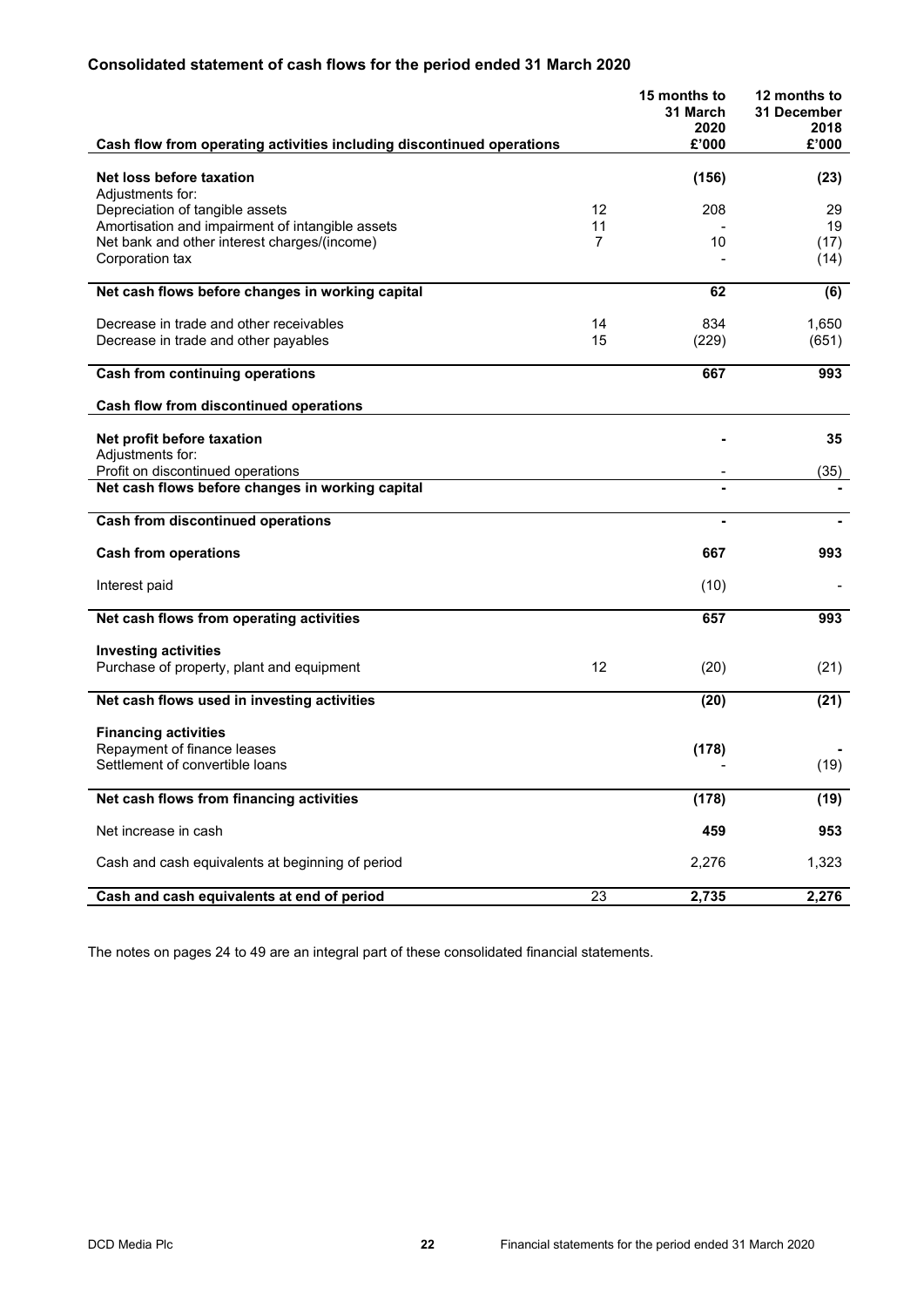|                                                       | capital<br><b>Share</b> | premium<br><b>Share</b> | convertible<br>element of<br>Equity<br>loan | Translation<br>reserve | shares<br><b>Own</b><br>held | <b>Retained</b><br>earnings | to owners of<br>the parent<br>attributable<br>Equity | attributable<br>to non-<br>controlling<br>interest<br><b>Amounts</b> | Total<br>equity |
|-------------------------------------------------------|-------------------------|-------------------------|---------------------------------------------|------------------------|------------------------------|-----------------------------|------------------------------------------------------|----------------------------------------------------------------------|-----------------|
| Balance at 31 December 2017                           | 12,272                  | 51,215                  |                                             |                        | હ્ય                          | (60,555)<br>£'000           | £'000<br>2,896                                       |                                                                      | 2,896           |
| income for the year<br>Loss and total comprehensive   |                         |                         |                                             |                        |                              | $\mathfrak{B}$              | (36)                                                 |                                                                      | 36)             |
| Disposal of convertible loan notes                    |                         |                         | Э                                           |                        |                              |                             |                                                      |                                                                      |                 |
| Bance at 31 December 2018                             | 12,272                  | 51,215                  |                                             |                        | $\overline{37}$              | (60,591                     | 2,859                                                |                                                                      | 2,859           |
| income for the period<br>Loss and total comprehensive |                         |                         |                                             |                        |                              | (156)                       | (991)                                                |                                                                      | (991)           |
| Balance at 31 March 2020                              | 12,272                  | 51,215                  |                                             |                        | 37                           | (60,747)                    | 2,703                                                |                                                                      | 2,703           |

**23**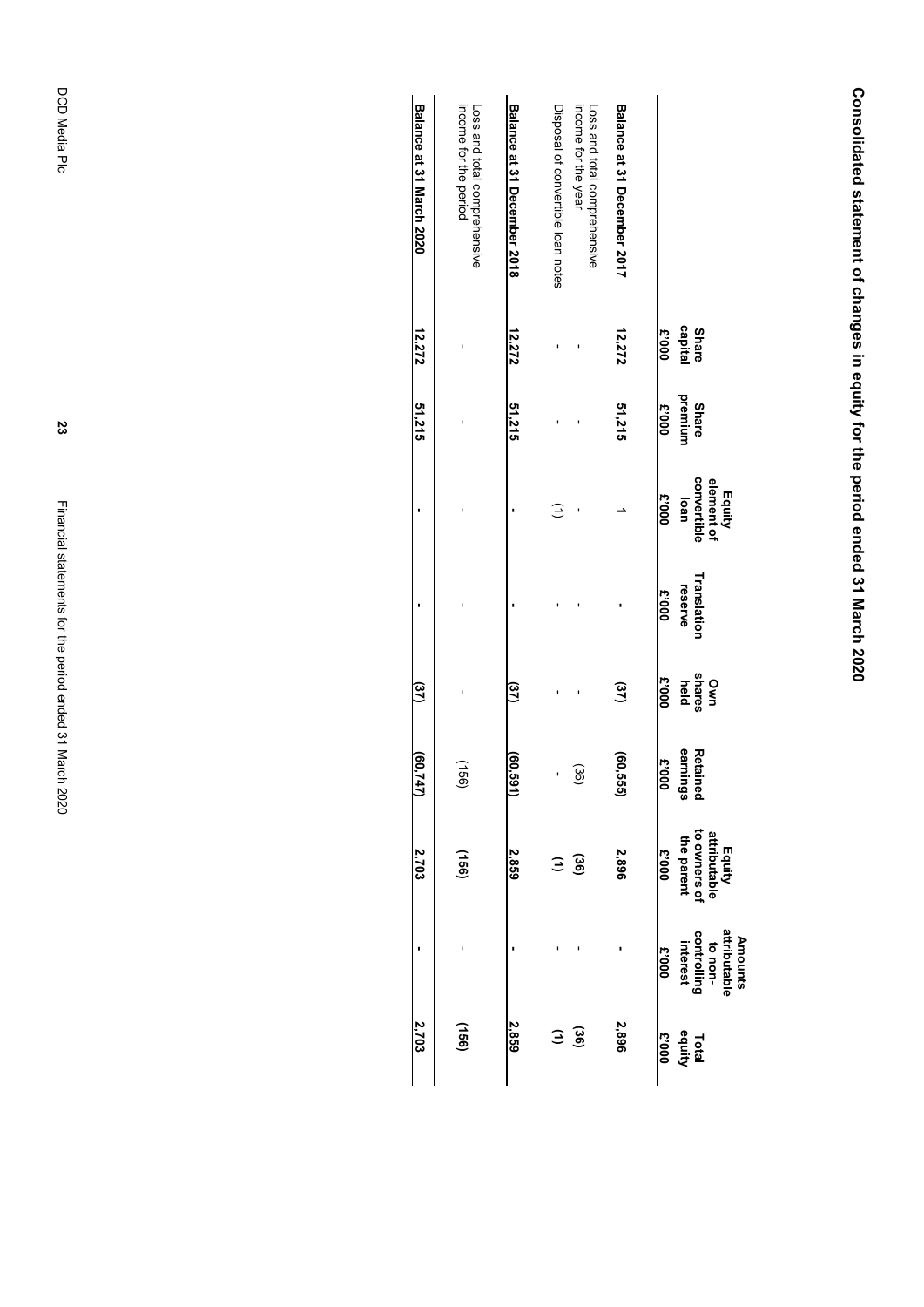During the period, the principal activity of DCD Media Plc and subsidiaries (the Group) was the worldwide distribution of programmes for television and other media. The Group also distributes programmes on behalf of third-party producers and broadcasters as well as DCD Media formats and productions.

DCD Media Plc is the Group's ultimate parent company and it is incorporated and registered in England and Wales. The address of DCD Media Plc's registered office is 9th Floor, Winchester House, 259 - 269 Old Marylebone Road, London, NW1 5RA, and its principal place of business is London. DCD Media Plc's shares are listed on the Alternative Investment Market of the London Stock Exchange.

DCD Media Plc's consolidated financial statements are presented in Pounds Sterling (£), which is also the functional currency of the parent company. Amounts are presented in rounded thousands. The accounts have been drawn up to the date of 31 March 2020.

#### **1 Principal accounting policies**

The principal accounting policies adopted in the preparation of the consolidated financial statements are set out below. The policies have been consistently applied to all the years presented, unless otherwise stated. The Group financial statements have been prepared in accordance with International Financial Reporting Standards, International Accounting Standards and Interpretations (collectively IFRSs) issued by the International Accounting Standards Board (IASB) as adopted by European Union ("Adopted IFRSs"), and with those parts of the Companies Act 2006 applicable to companies preparing their financial statements under Adopted IFRSs.

#### **Basis of preparation - going concern**

The Group's business activities, together with the factors likely to affect its future development, performance and position are set out in the Executive Chairman's Review and the Strategic Report. The financial position of the Group, its cash position and borrowings are set out in the performance section of the Strategic Report. In addition, note 18 sets out the Group's objectives, policies and processes for managing its financial instruments and risk.

The Group's day-to-day operations are funded from cash generated from trading and the use of an overdraft facility of £0.15m (£0.15m at 31 December 2018) with other activities funded from a combination of equity and short and medium term debt instruments. As mentioned in the Strategic Report the overdraft facility is currently in the process of being replaced with a revolving credit facility with a gross value of £500k which we expect to be in place at the start of September 2020. At the date of signing, however, the Group's overdraft facility remains available but is repayable on demand.

In considering the going concern basis of preparation of the Group's financial statements, the Board have prepared profit and cash flow projections which incorporate reasonably foreseeable impacts of the ongoing challenging market environment.

The Directors' forecasts and projections, which make allowance for reasonably possible changes in its trading performance, show that, with the ongoing support of its lenders and its bank, the Group can continue to generate cash to meet its obligations as they fall due.

The Directors, after making enquiries, have a reasonable expectation that the Company and the Group will have adequate resources to continue in operational existence for the foreseeable future. Accordingly, they continue to adopt the going concern basis in preparing the annual report and financial statements.

The financial statements do not include the adjustments that would result if the Group or Company were unable to continue as a going concern.

#### **Changes in accounting policies**

A number of amendments to standards issued by IASB become effective from 1 January 2020. These have been reviewed and no adjustments deemed necessary. Those becoming effective from 1 January 2020 have not been adopted early by the Group. Management have reviewed these standards and believe none are expected to have a material effect on the Group's future financial statements.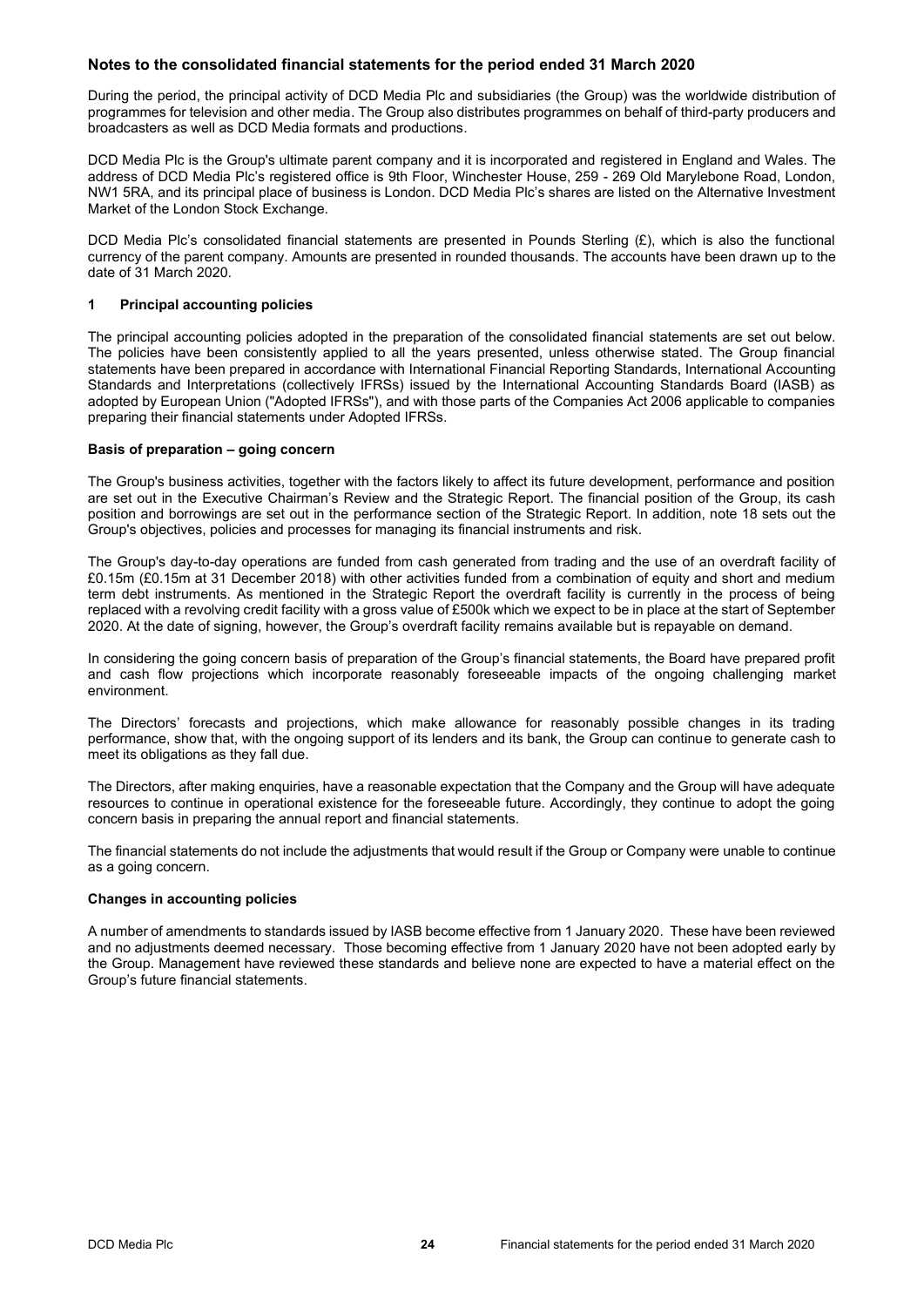## **1 Principal accounting policies (continued)**

#### *IFRS 16*

In the period the company has adopted IFRS 16 Leases, requiring companies to recognise assets and liabilities of leases on the balance sheet accordingly. The group has applied IFRS16 using the modified retrospective approach, under which the cumulative effect of initial application is recognised in retained earnings at 1 January 2019.

On transition to IFRS16 the group elected to apply the following practical expedients:

- For leases previously classified as operating leases under IAS17:
	- the company has applied a single discount rate to a portfolio of leases with similar characteristics
	- the group has excluded initial direct costs from measuring the right of use asset at the date of initial application.

On transition to IFRS16, the group recognised an additional £323,877 right of use asset and £323,877 of lease liabilities.

When measuring these lease liabilities, the company discounted lease payments using its incremental borrowing rate at 1 January 2019. The borrowing rate applied is 3.5%.

#### **Application of new and revised International Financial Reporting Standards (IFRSs)**

#### **New and revised IFRSs in issue but not yet effective**

The Group has not applied the following new and revised IFRSs that have been issued but are not yet effective:

|                                                                                 |                                                                                                                                                                                                                           | Issued        | Effective     |
|---------------------------------------------------------------------------------|---------------------------------------------------------------------------------------------------------------------------------------------------------------------------------------------------------------------------|---------------|---------------|
| <b>Standard</b>                                                                 | <b>Description</b>                                                                                                                                                                                                        | date          | date          |
|                                                                                 |                                                                                                                                                                                                                           |               |               |
| IAS 1 Presentation of Financial<br><b>Statements</b>                            | Amendments regarding the classification of liabilities                                                                                                                                                                    | $Jan-20$      | <b>Jan-22</b> |
| IAS 1 Presentation of Financial<br><b>Statements</b>                            | Amendment to defer the effective date of the January<br>2020 amendments                                                                                                                                                   | <b>Jul-20</b> | $Jan-23$      |
| IAS 16 Property, Plant and<br>Equipment                                         | Amendments prohibiting a company from deducting from<br>the cost of property, plant and equipment amounts<br>received from selling items produced while the company<br>is preparing the asset for its intended use        | $May-20$      | $Jan-22$      |
| IAS 37 Provisions, Contingent<br>Liabilities and Contingent Assets              | Amendments regarding the costs to include when<br>assessing whether a contract is onerous                                                                                                                                 | $May-20$      | <b>Jan-22</b> |
| IAS 41 Agriculture                                                              | Amendments resulting from Annual Improvements to<br>IFRS Standards 2018-2020 (taxation in fair value<br>measurements)                                                                                                     | May-20        | $Jan-22$      |
| IFRS 1 First-time Adoption of<br>International Financial Reporting<br>Standards | Amendments resulting from Annual Improvements to<br>IFRS Standards 2018-2020 (subsidiary as a first-time<br>adopter)                                                                                                      | $May-20$      | <b>Jan-22</b> |
| <b>IFRS 3 Business Combinations</b>                                             | Amendments updating a reference to the Conceptual<br>Framework                                                                                                                                                            | $May-20$      | $Jan-22$      |
| IFRS <sub>4</sub>                                                               | Amendments regarding the expiry date of the deferral<br>approach                                                                                                                                                          | <b>Jun-20</b> | $Jan-23$      |
| <b>IFRS7</b>                                                                    | Amendments regarding pre-replacement issues in the<br>context of the IBOR reform                                                                                                                                          | Sep-19        | $Jan-20$      |
| <b>IFRS 9 Financial Instruments</b>                                             | Amendments regarding pre-replacement issues in the<br>context of the IBOR reform                                                                                                                                          | Sep-19        | $Jan-20$      |
| <b>IFRS 9 Financial Instruments</b>                                             | Amendments resulting from Annual Improvements to<br>IFRS Standards 2018-2020 (fees in the '10 per cent' test<br>for derecognition of financial liabilities)                                                               | May-20        | $Jan-22$      |
| <b>IFRS 16 Leases</b>                                                           | Amendment to provide lessees with an exemption from<br>assessing whether a COVID-19-related rent concession<br>is a lease modification                                                                                    | $May-20$      | Jan-22        |
| <b>IFRS 17 Business Combinations</b>                                            | Amendments to address concerns and implementation<br>challenges that were identified after IFRS 17 was<br>published (includes a deferral of the effective date to<br>annual periods beginning on or after 1 January 2023) | $Jun-20$      | $Jan-23$      |

No early adoption has been taken up where permitted on any of the above revisions, amendments and original issue IFRSs.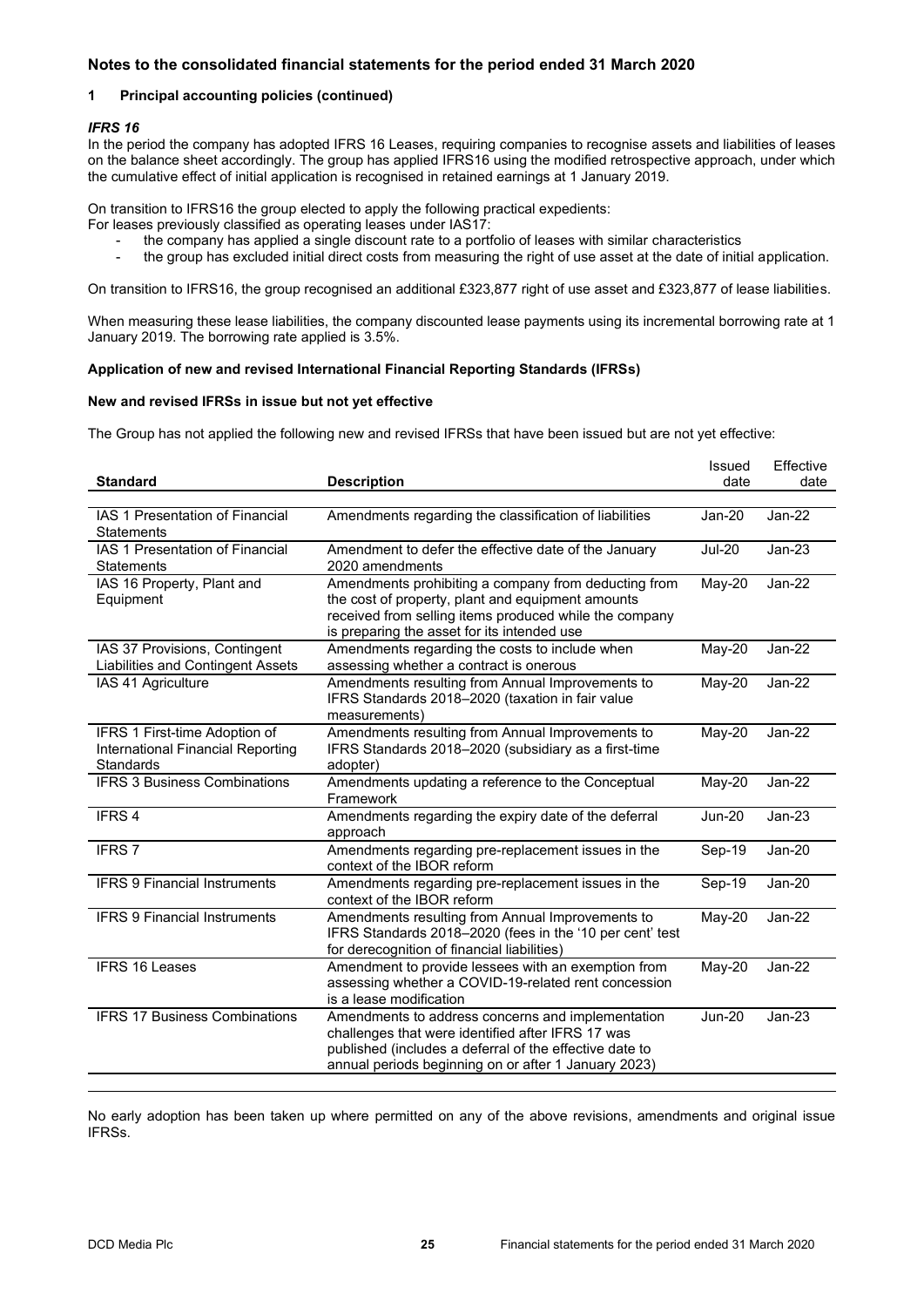#### **1 Principal accounting policies (continued)**

#### **Revenue and attributable profit**

Production revenue represents amounts receivable from producing programme/production content and is recognised over the period of the production in accordance with the milestones within the underlying signed contract. Profit attributable to the period is calculated by capitalising all appropriate costs up to the stage of production completion, and amortising production costs in the proportion that the revenue recognised in the year bears to estimated total revenue from the programme. The carrying value of programme costs in the statement of financial position is subject to an annual impairment review.

Where productions are in progress at the year end and where billing is in advance of the completed work per the contract, the excess is classified as deferred income and is shown within trade and other payables.

Distribution revenue arises from the licensing of programme rights which have been obtained under distribution agreements with either external parties or Group companies. Distribution revenue is recognised in the statement of comprehensive income on signature of the licence agreement and represents amounts receivable from such contracts.

#### *Determining the transaction price*

Most of the Group's revenue is derived from fixed price contracts and therefore the amount of revenue to be earned from each contract is determined by reference to those fixed prices.

#### *Allocating amounts to performance obligations*

There is generally limited judgment involved in allocating amounts to performance obligations as there is one activity driven by each contract. The tasks required to complete that activity are individually valued to prepare the pricing structure.

#### *Practical exemptions*

The Group has taken advantage of the practical exemptions:

- not to account for significant financing components where the time difference between receiving consideration and transferring control of goods (or services) to its customer is one year or less; and
- to expense the incremental costs of obtaining a contract when the amortisation period of the asset otherwise recognised would have been one year or less.

All revenue excludes value added tax.

#### **Basis of consolidation**

The Group financial statements consolidate those of the Company and of its subsidiary undertakings drawn up to 31 March 2020. Subsidiaries are entities over which the Group has the power to control the financial and operating policies so as to obtain benefits from its activities. The Group obtains and exercises control through voting rights.

Amounts reported in the financial statements of subsidiaries have been adjusted where necessary to ensure consistency with the accounting policies adopted by the Group.

#### **Non-controlling interests**

For business combinations completed prior to 1 July 2009, the Group initially recognised any non-controlling interest in the acquiree at the non-controlling interest's proportionate share of the acquiree's net assets. For business combinations completed on or after 1 July 2009 the Group has the choice, on a transaction by transaction basis, to initially recognise any non-controlling interest in the acquiree which is a present ownership interest and entitles its holders to a proportionate share of the entity's net assets in the event of liquidation at either acquisition date fair value or, at the present ownership instruments' proportionate share in the recognised amounts of the acquiree's identifiable net assets. Other components of non-controlling interest such as outstanding share options are generally measured at fair value. The Group has not elected to take the option to use fair value in acquisitions completed to date.

From 1 July 2009, the total comprehensive income of non-wholly owned subsidiaries is attributed to owners of the parent and to the non-controlling interests in proportion to their relative ownership interests. Before this date, unfunded losses in such subsidiaries were attributed entirely to the Group. In accordance with the transitional requirements of IAS 27 (2008), the carrying value of non-controlling interests at the effective date of the amendment has not been restated.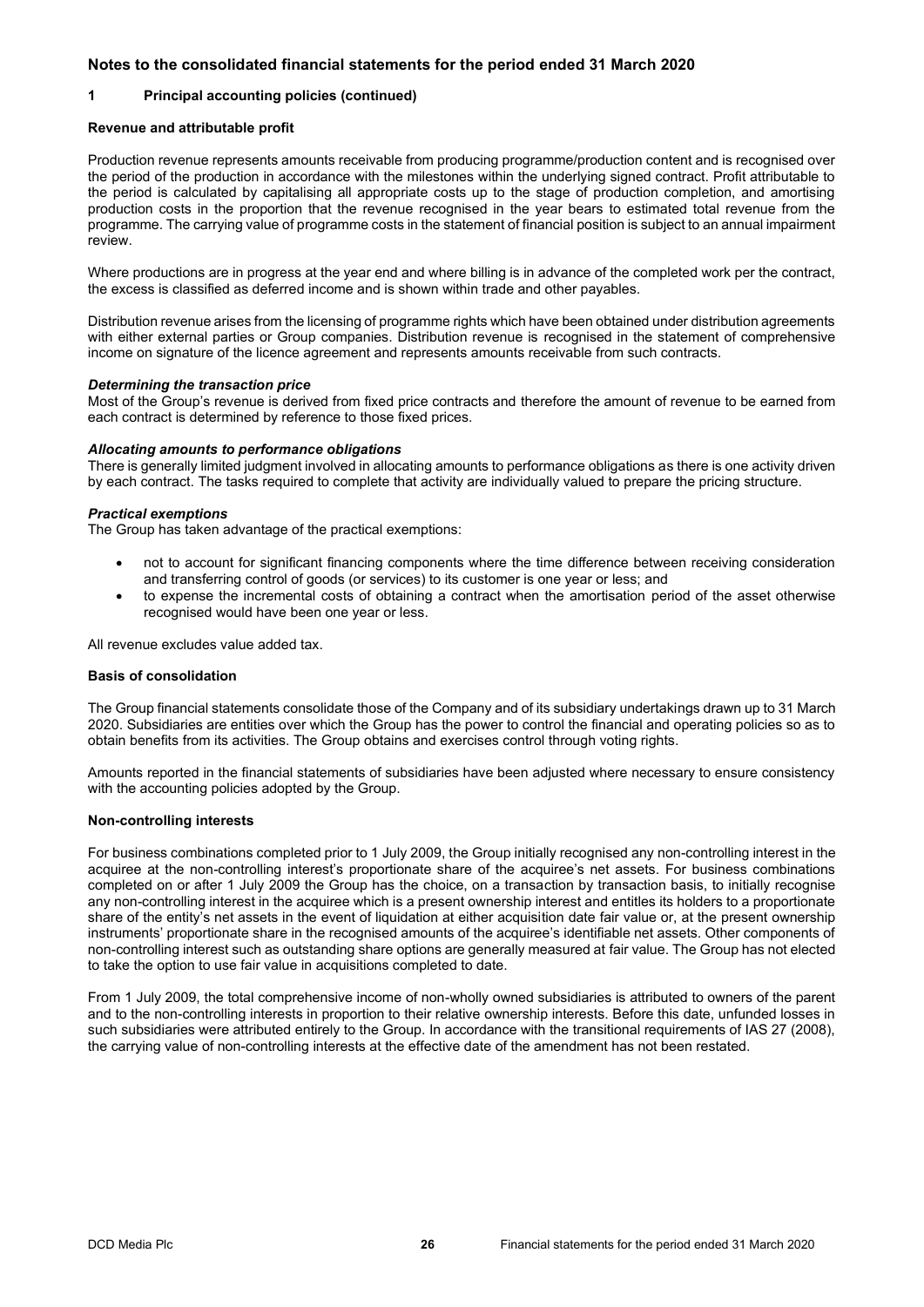#### **1 Principal accounting policies (continued)**

#### **Goodwill**

Goodwill represents the excess of the cost of a business combination over, in the case of business combinations completed prior to 1 January 2010, the Group's interest in the fair value of identifiable assets, liabilities and contingent liabilities acquired and, in the case of business combinations completed on or after 1 July 2009, the total acquisition date fair value of the identifiable assets, liabilities and contingent liabilities acquired. For business combinations completed prior to 1 July 2009, cost comprises the fair value of assets given, liabilities assumed and equity instruments issued, plus any direct costs of acquisition. Changes in the estimated value of contingent consideration arising on business combinations completed by this date are treated as an adjustment to cost and, in consequence, result in a change in the carrying value of goodwill.

For business combinations completed on or after 1 July 2009, cost comprised the fair value of assets given, liabilities assumed and equity instruments issued, plus the amount of any non-controlling interests in the acquiree plus, if the business combination is achieved in stages, the fair value of the existing equity interest in the acquiree. Contingent consideration is included in cost at its acquisition date fair value and, in the case of contingent consideration classified as a financial liability, re-measured subsequently through profit or loss. For business combinations completed on or after 1 January 2010, direct costs of acquisition are recognised immediately as an expense.

Goodwill is capitalised as an intangible asset with any impairment in carrying value being charged to the consolidated statement of comprehensive income. Where the fair value of identifiable assets, liabilities and contingent liabilities exceed the fair value of consideration paid, the excess is credited in full to the consolidated statement of comprehensive income on the acquisition date.

#### **Property, plant and equipment**

Property, plant and equipment are stated at cost net of depreciation and any provision for impairment. Depreciation is calculated to write down the cost less estimated residual value by equal annual instalments over their expected useful lives. The rates generally applicable are:

Motor vehicles 25% on cost Office and technical equipment 25%-33% on cost

The assets' residual values and useful lives are reviewed at each statement of financial position date and adjusted if appropriate.

#### **Other intangible assets**

#### *Trade names*

Trade names acquired through business combinations are stated at their fair value at the date of acquisition. They are amortised through the statement of comprehensive income, following a periodic impairment review, on a straight-line basis over their useful economic lives, such periods not to exceed 10 years.

## *Programme rights*

Internally developed programme rights are stated at the lower of cost, less accumulated amortisation, or recoverable amount. Cost comprises the cost of all productions and all other directly attributable costs incurred up to completion of the programme and all programme development costs. Where programme development is not expected to proceed, the related costs are written off to the statement of comprehensive income. Amortisation of programme costs is charged in the ratio that actual revenue recognised in the current year bears to estimated ultimate revenue. At each statement of financial position date, the Directors review the carrying value of programme rights and consider whether a provision is required to reduce the carrying value of the investment in programmes to the recoverable amount. The expected life of these assets is not expected to exceed 7 years.

Purchased programme rights are stated at the lower of cost, less accumulated amortisation, or recoverable amount. Purchased programme rights are amortised over a period in-line with expected useful life, not exceeding 7 years.

Amortisation and any charge in respect of writing down to recoverable amount during the year are included in the statement of comprehensive income within cost of sales.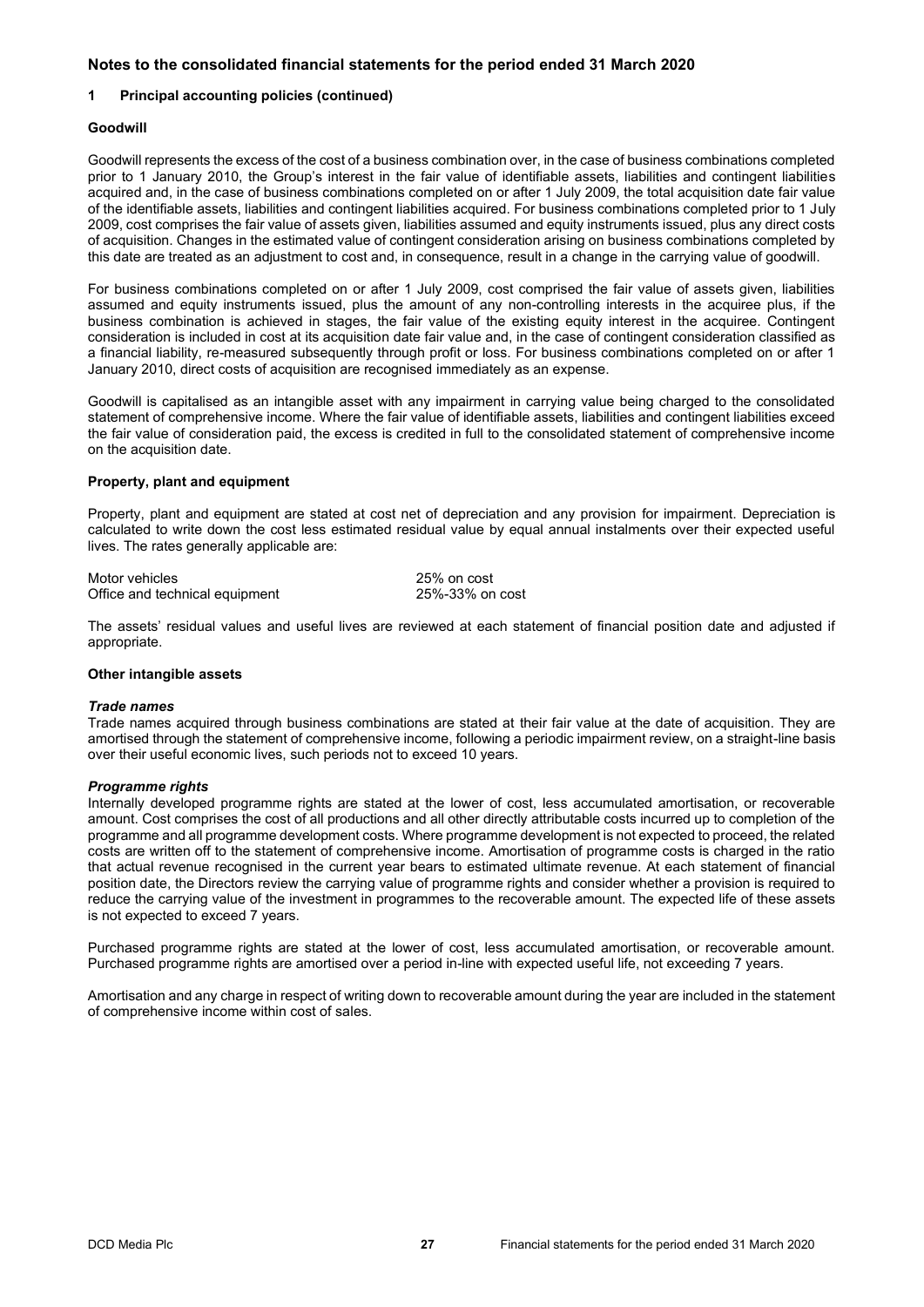## **1 Principal accounting policies (continued)**

#### **Leased assets**

The Group has applied IFRS 16 to each of the periods reported in the consolidated historical financial information.

All leases are accounted for by recognising a right-of-use asset and a lease liability except for:

- Leases of low value assets; and
- Leases with a duration of twelve months or less.

Lease liabilities are measured at the present value of the contractual payments due to the lessor over the lease term, with the discount rate determined by reference to the rate inherent in the lease unless (as is typically the case) this is not readily determinable, in which case the Group's incremental borrowing rate on commencement of the lease is used. Variable lease payments are only included in the measurement of the lease liability if they depend on an index or rate. In such cases, the initial measurement of the lease liability assumes the variable element will remain unchanged throughout the lease term. Other variable lease payments are expensed in the period to which they relate.

On initial recognition, the carrying value of the lease liability also includes:

- Amounts expected to be payable under any residual value quarantee;
- The exercise price of any purchase option granted in favour of the Group if it is reasonably certain to exercise that option; and
- Any penalties payable for terminating the lease, if the term of the lease has been estimated on the basis of termination option being exercised.

Right-of-use assets are initially measured at the amount of the lease liability, reduced for any lease incentives received, and increased for:

- Lease payments made at or before commencement of the lease; and
- $\bullet$  Initial direct costs incurred.

Subsequent to initial measurement, lease liabilities increase as a result of interest charged at a constant rate on the balance outstanding and are reduced for lease payments made. Right-of-use assets are amortised on a straight-line basis over the remaining term of the lease or over the remaining economic life of the asset if, rarely, this is judged to be shorter than the lease term.

When the Group revises its estimate of the term of any lease (because, for example, it re-assesses the probability of a lessee extension or termination option being exercised), it adjusts the carrying amount of the lease liability to reflect the payments to make over the revised term, which are discounted at the same discount rate that was applied on lease commencement. The carrying value of lease liabilities is similarly revised when the variable element of future lease payments dependent on a rate or index is revised. In both cases an equivalent adjustment is made to the carrying value of the right-of-use asset, with the revised carrying amount being amortised over the remaining (revised) lease term.

#### *Nature of leasing activities (in the capacity as lessee)*

The Group leases properties in the UK, being the jurisdiction from which it operates. The lease agreements are signed for a fixed amount for the life of the lease after which the lease is reviewed and terms renegotiated.

#### **Programme distribution advances**

Advances paid in order to secure distribution rights on third party catalogues or programmes are included within current assets. Distribution rights entitle the Company to license the programmes to broadcasters and DVD labels for a sales commission, whilst the underlying rights continue to be held by the programme owner. The advances are stated at the lower of the amounts advanced to the rights' owners less actual amounts due to rights owners based on sales to date.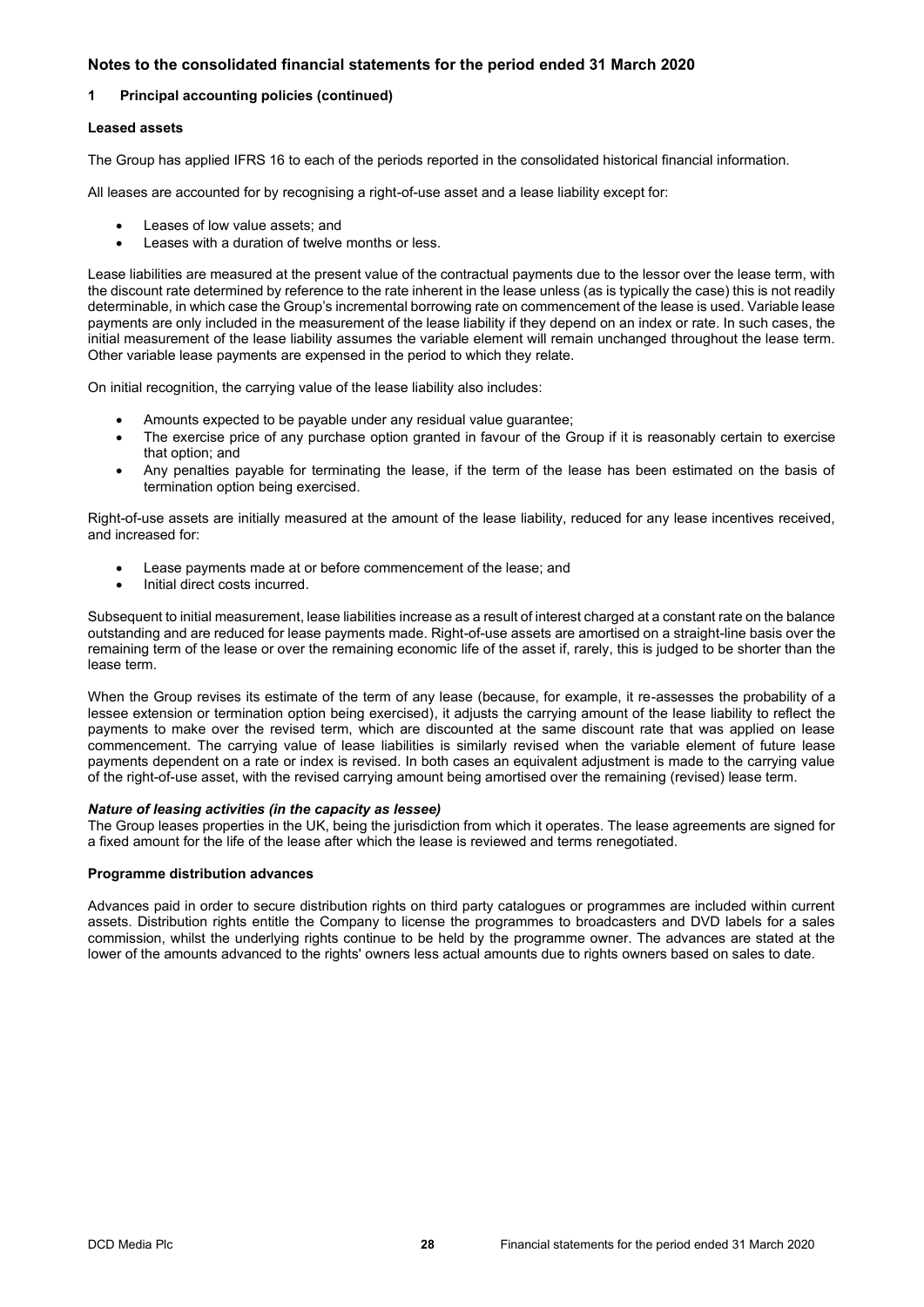## **1 Principal accounting policies (continued)**

#### **Impairment of non-current assets**

For the purposes of assessing impairment, assets are grouped into separately identifiable cash-generating units. Goodwill is allocated to those cash-generating units that have arisen from business combinations.

At each statement of financial position date, the Group reviews the carrying amounts of its non-current assets, to determine whether there is any indication those assets have suffered an impairment loss. If any such indication exists the recoverable amount of the asset is estimated in order to determine the extent of the impairment loss (if any). Goodwill is tested for impairment annually. Goodwill impairment charges are not reversed.

An impairment loss is recognised for the amount by which the asset's or cash-generating unit's carrying amount exceeds its recoverable amount. The recoverable amount is the higher of fair value and value in use based on an internal discounted cash flow evaluation.

#### **Cash and cash equivalents**

Cash and cash equivalents comprise cash in hand and demand deposits. Bank overdrafts that are repayable on demand are included as a component of cash and cash equivalents. Bank overdrafts are shown in current liabilities on the statement of financial position. Overdrafts are included in cash and cash equivalents for the purpose of the cash flow statement. At the period end there was no overdraft balance in use.

#### **Discontinued operations**

The results of operations disposed during the year are included in the consolidated statement of comprehensive income up to the date of disposal.

A discontinued operation is a component of the Group's business that represents a separate major line of business or geographical area of operations or is a subsidiary acquired exclusively with a view to resale, that has been disposed of, has been abandoned or that meets the criteria to be classified as held for sale.

Discontinued operations are presented in the consolidated statement of comprehensive income as a single line which comprises the post-tax profit or loss of the discontinued operation along with the post-tax gain or loss recognised on the re-measurement to fair value less costs to sell or on disposal of the assets or disposal groups constituting discontinued operations.

## **Equity**

Equity comprises the following:

- Share capital represents the nominal value of issued Ordinary shares and Deferred shares;
- Share premium represents the excess over nominal value of the fair value of consideration received for equity shares, net of expenses of the share issue;
- **Equity element of convertible loan** represents the part of the loan classified as equity rather than liability;
- x **Translation reserve** represents the exchange rate differences on the translation of subsidiaries from a functional currency to Sterling at the period end;
- Own shares held represents shares in employee benefit trust;
- x **Retained earnings** represents retained profits and losses; and
- x **Non-controlling interest** represents net assets owed to non-controlling interests.

#### **Foreign currency**

Transactions in foreign currencies are translated at the exchange rate ruling at the date of the transaction. Monetary assets and liabilities in foreign currencies are translated at the rates of exchange ruling at the statement of financial position date. Exchange differences arising on the settlement and retranslation of monetary items are taken to the statement of comprehensive income.

For the purposes of presenting consolidated financial statements, the assets and liabilities of the Group's foreign operations are translated at the exchange rate ruling at the statement of financial position date. Income and expense items are translated at the average exchange rates for the year. Exchange differences arising are classified as equity and transferred to the Group's retained earnings reserve.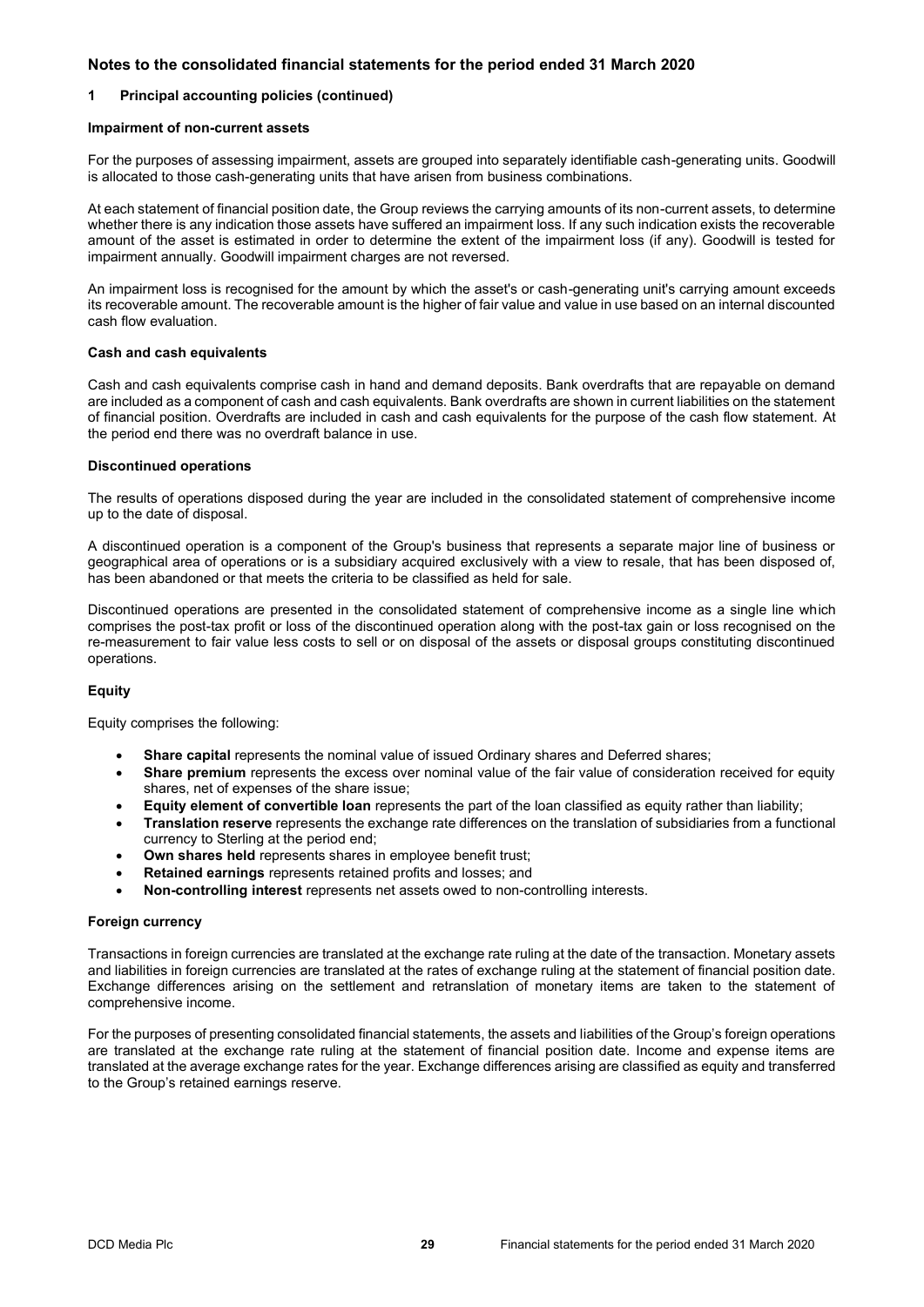## **1 Principal accounting policies (continued)**

#### **Deferred taxation**

Deferred tax assets and liabilities are recognised where the carrying amount of an asset or liability in the statement of financial position differs from its tax base, except for differences arising on:

- the initial recognition of goodwill;
- the initial recognition of an asset or liability in a transaction which is not a business combination and at the time of the transaction affects neither accounting or taxable profit; and
- investments in subsidiaries and jointly controlled entities where the Group is able to control the timing of the reversal of the difference and it is probable that the difference will not reverse in the foreseeable future.

Recognition of deferred tax assets is restricted to those instances where it is probable that taxable profit will be available against which the difference can be utilised.

The amount of the asset or liability is determined using tax rates that have been enacted or substantively enacted by the statement of financial position date and are expected to apply when the deferred tax liabilities/(assets) are settled/(recovered).

Deferred tax assets and liabilities are offset when the Group has a legally enforceable right to offset current tax assets and liabilities and the deferred tax assets and liabilities relate to taxes levied by the same tax authority on either:

- the same taxable Group company; or
- different Group entities which intend either to settle current tax assets and liabilities on a net basis, or to realise the assets and settle the liabilities simultaneously, in each future period in which significant amounts of deferred tax assets or liabilities are expected to be settled or recovered.

#### **Financial instruments**

The Group has applied IFRS 9 across all reporting periods in its consolidated financial statements.

#### *Financial assets*

The Group classifies its financial assets into one of the categories discussed below, depending on the purpose for which the asset was acquired. The Group's accounting policy for each category is as follows:

#### *Fair value through profit or loss*

The Group does not have any assets held for trading nor does it voluntarily classify any financial assets as being at fair value through profit or loss.

#### *Amortised cost*

These assets arise principally from the provision of goods and services to customers (e.g. trade receivables), but also incorporate other types of financial assets where the objective is to hold these assets in order to collect contractual cash flows and the contractual cash flows are solely payments of principal and interest. They are initially recognised at fair value plus transaction costs that are directly attributable to their acquisition or issue, and are subsequently carried at amortised cost using the effective interest rate method, less provision for impairment.

Impairment provisions for current and non-current trade receivables are recognised based on the simplified approach within IFRS 9 using a provision matrix in the determination of the lifetime expected credit losses. During this process the probability of the non-payment of the trade receivables is assessed. This probability is then multiplied by the amount of the expected loss arising from default to determine the lifetime expected credit loss for the trade receivables. For trade receivables, which are reported net, such provisions are recorded in a separate provision account with the loss being recognised within administrative expenses in the consolidated statement of comprehensive income. On confirmation that the trade receivable will not be collectible, the gross carrying value of the asset is written off against the associated provision.

Impairment provisions for receivables from related parties and loans to related parties are recognised based on a forward looking expected credit loss model. The methodology used to determine the amount of the provision is based on whether there has been a significant increase in credit risk since initial recognition of the financial asset. For those where the credit risk has not increased significantly since initial recognition of the financial asset, twelve month expected credit losses are recognised. For those for which credit risk has increased significantly, lifetime expected credit losses are recognised. For those that are determined to be credit impaired, lifetime expected credit losses on a net basis are recognised.

The Group's financial assets measured at amortised cost comprise trade and other receivables and cash and cash equivalents in the consolidated statement of financial position.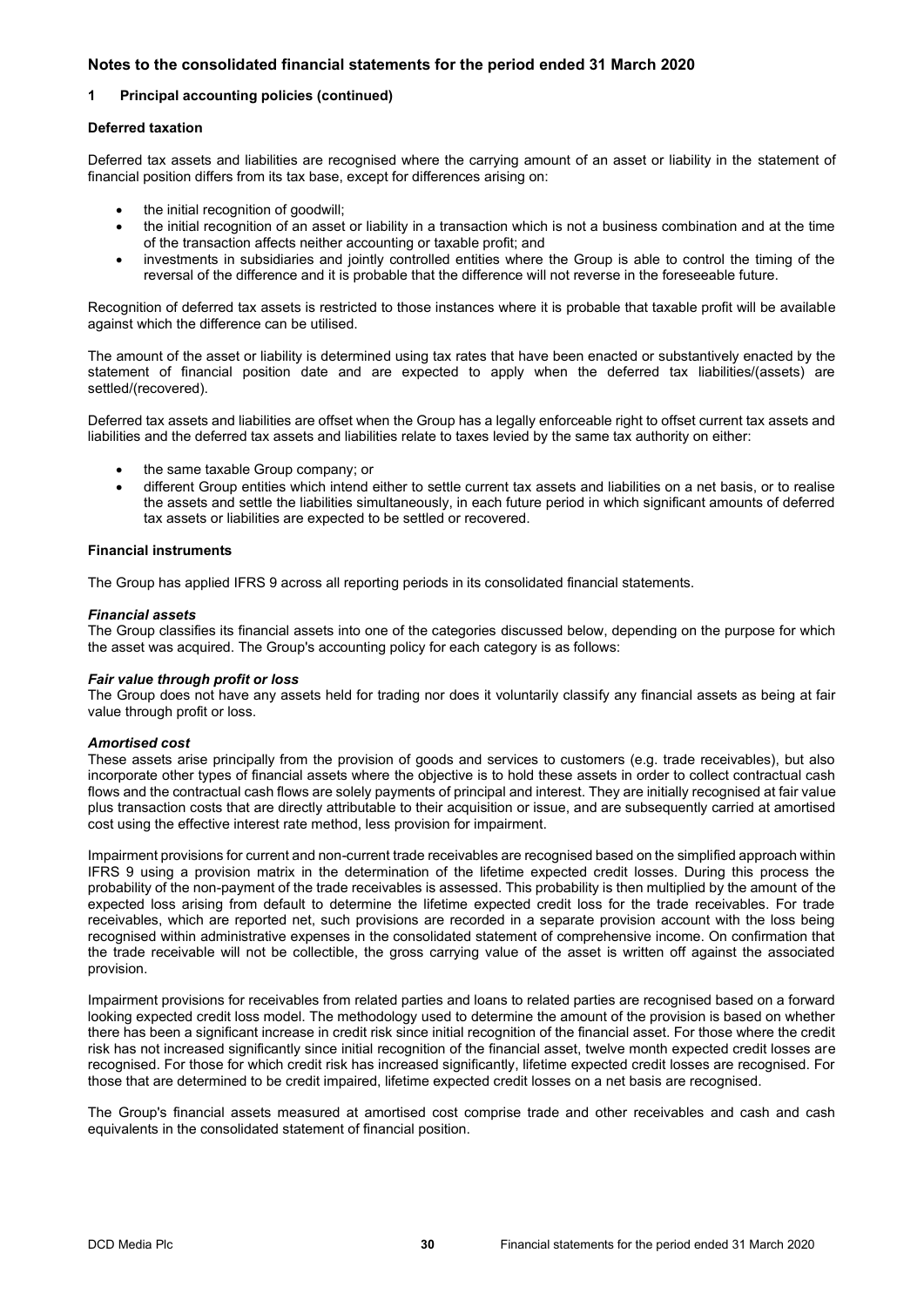#### **1 Principal accounting policies (continued)**

#### *Financial liabilities*

The Group classifies its financial liabilities into one of two categories, depending on the purpose for which the liability was acquired. The accounting policy for each category is as follows:

#### *Fair value through profit or loss*

The Group does not have any liabilities held for trading nor has it designated any financial liabilities as being at fair value through profit or loss.

#### *Other financial liabilities*

Other financial liabilities include the following items:

Convertible loan notes are regarded as compound instruments, consisting of a liability component and an equity component. At the date of issue, the fair value of the liability component is estimated using the prevailing market interest rate for similar non-convertible debt. The difference between the proceeds of issue of the convertible loan note and the fair value assigned to the liability component, representing the embedded option to convert the liability into equity of the Group, is included in equity. Issue costs are apportioned between the liability and equity components of the convertible loan notes based on their relative carrying amounts at the date of issue. The portion relating to the equity component is charged directly against equity. The interest expense of the liability component is calculated by applying the effective interest rate to the liability component of the instrument. The difference between this amount and the interest paid is added to the carrying amount of the convertible loan note.

Bank borrowings are initially recognised at fair value net of any transaction costs directly attributable to the issue of the instrument. Such interest-bearing liabilities are subsequently measured at amortised cost using the effective interest rate method, which ensures that any interest expense over the year to repayment is at a constant rate on the balance of the liability carried in the consolidated statement of financial position. Finance charges are accounted for on an effective interest method and are added to the carrying amount of the instrument to the extent that they are not settled in the year in which they arise.

Trade payables and other short-term monetary liabilities, which are initially recognised at fair value and subsequently carried at amortised cost using the effective interest method.

Equity instruments issued by the Group are recorded as the proceeds received, net of direct costs.

#### **Retirement benefits**

The Group contributes to the personal pension plans for the benefit of a number of its employees. Contributions are charged against profits as they accrue.

#### **2 Critical accounting judgements and key sources of estimation uncertainty**

The preparation of the financial statements requires management to make estimates and assumptions that affect the reported amounts of revenues, expenses, assets and liabilities, and the disclosure of contingent liabilities at the date of the financial statements. If in the future such estimates and assumptions which are based on management's best judgement at the date of the financial statements, deviate from the actual circumstances, the original estimates and assumptions will be modified as appropriate in the year in which the circumstances change. Where necessary, the comparatives have been reclassified or extended from the previously reported results to take into account presentational changes.

#### *Critical judgements in applying the Group's accounting policies*

In the process of applying the Group's accounting policies, which are described in note 1, management has made the following judgements that have the most significant effect on the amounts recognised in the financial statements (apart from those involving estimations, which are dealt with below).

#### *Key sources of estimation uncertainty*

The key assumptions concerning the future, and other key sources of estimation uncertainty at the statement of financial position date, that have a significant risk of causing a material adjustment to the carrying amounts of assets and liabilities within the next financial year are discussed below.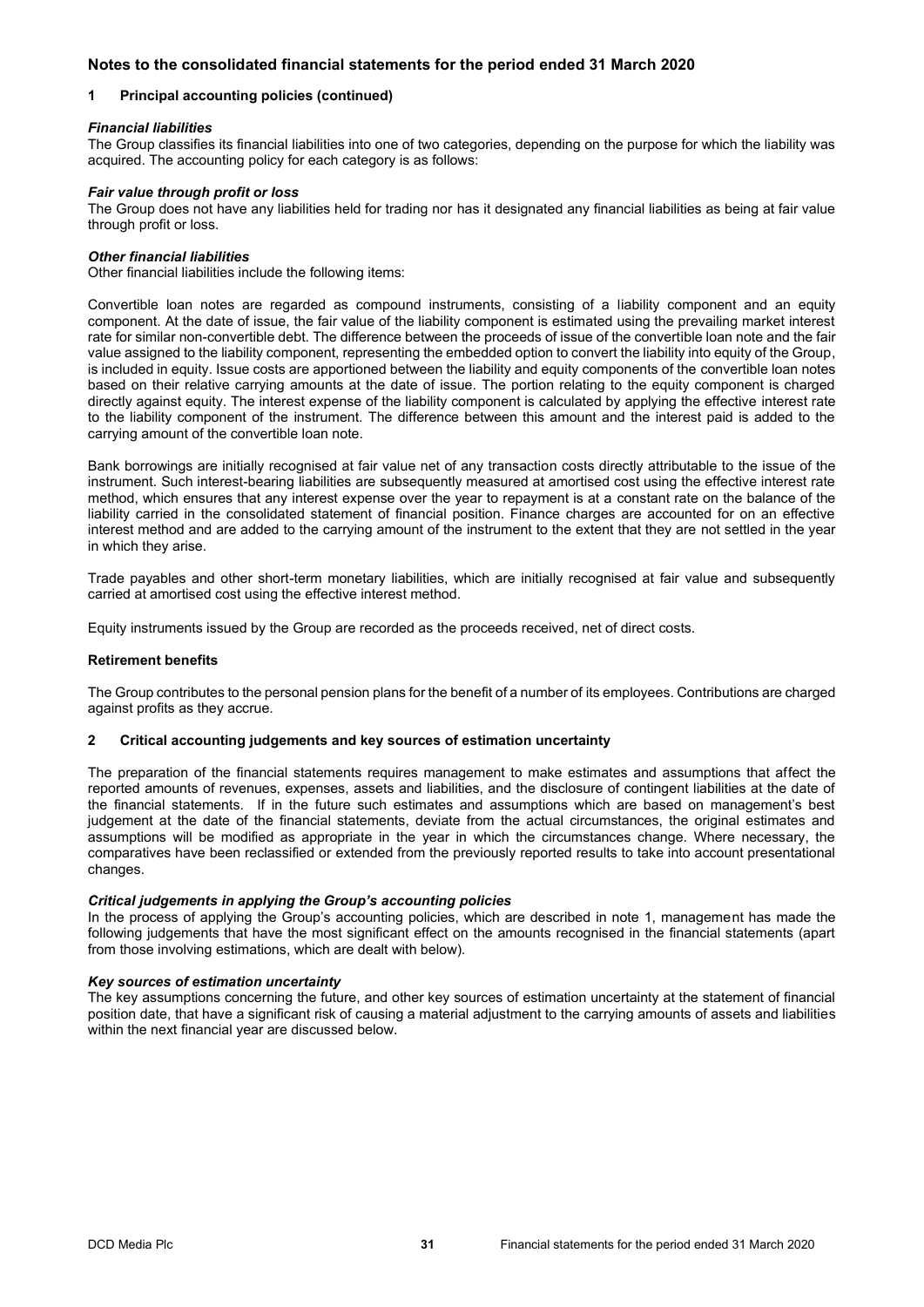## **2 Critical accounting judgements and key sources of estimation uncertainty (continued)**

#### *Revenue recognition*

Production revenue represents amounts receivable from producing programme/production content and is recognised over the period of the production in accordance with the milestones within the underlying signed contract.

#### *Recoverability of programmes in the course of production*

During the year, management reviewed the recoverability of its programmes in the course of production which are included in its statement of financial position. The projects continue to progress satisfactorily, and management continue to believe that the anticipated revenues will enable the carrying amount to be recovered in full.

#### *Carrying value of goodwill and trade names*

Determining whether goodwill and trade names are impaired requires an estimation of the value in use of the cashgenerating unit to which the goodwill has been allocated. The value in use calculation requires the entity to estimate the future cash flows expected to arise from the cash-generating unit and a suitable discount rate in order to calculate present value. The carrying amount of goodwill and trade names at the statement of financial position date was £1.0m. Details relating to the allocation of goodwill to cash-generating units and potential impairment calculations are given in note 11.

#### *Carrying value of programme rights*

Determining whether programme rights are impaired requires an estimation of the value in use of the cash-generating unit to which the rights have been allocated. The value in use calculation requires the entity to estimate the future cash flows expected to arise from the cash-generating unit and a suitable discount rate in order to calculate present value. The carrying amount of programme rights at the statement of financial position date was £Nil. Details of the impairment review calculations are given in note 11.

#### *Adequacy of accruals and provisions*

Determining whether accruals and provisions are adequate requires an estimate to be made of the likelihood of a liability crystallising and the potential amount. Management has reviewed each provision and, where considered necessary, has taken external advice to ensure adequacy.

#### *Determining the discount factor for right-of-use asset and lease liabilities*

The discount rate used in the calculation of the lease liability involves estimation. Discount rates are calculated on a lease by lease basis. For the property leases that make up substantially all of the Group's lease portfolio this results in 2 approaches. For the majority of the Group's property leases, the implicit rate in the lease can be calculated and is therefore adopted. Otherwise, for other leases the rate used is based on estimates of incremental borrowing costs. These will depend on the territory of the relevant lease and hence the currency used, the date of lease inception, and the lease term.

IFRS 16 defines the lease term as the non-cancellable period of a lease together with the options to extend or terminate a lease, if the lessee were reasonably certain to exercise that option. Where a lease includes the option for the Group to extend the lease term, the Group makes a judgement as to whether it is reasonably certain that the option will be taken. This will take into account the length of time remaining before the option is exercisable; current trading; future trading forecasts as to the ongoing profitability of the attraction; and the level and type of planned future capital investment. At this point it is not reasonably certain the Group's leases will be renewed, taking into account the factors noted above. This judgement is reassessed at each reporting period. A reassessment of the remaining life of the lease could result in a recalculation of the lease liability and a material adjustment to the associated balances.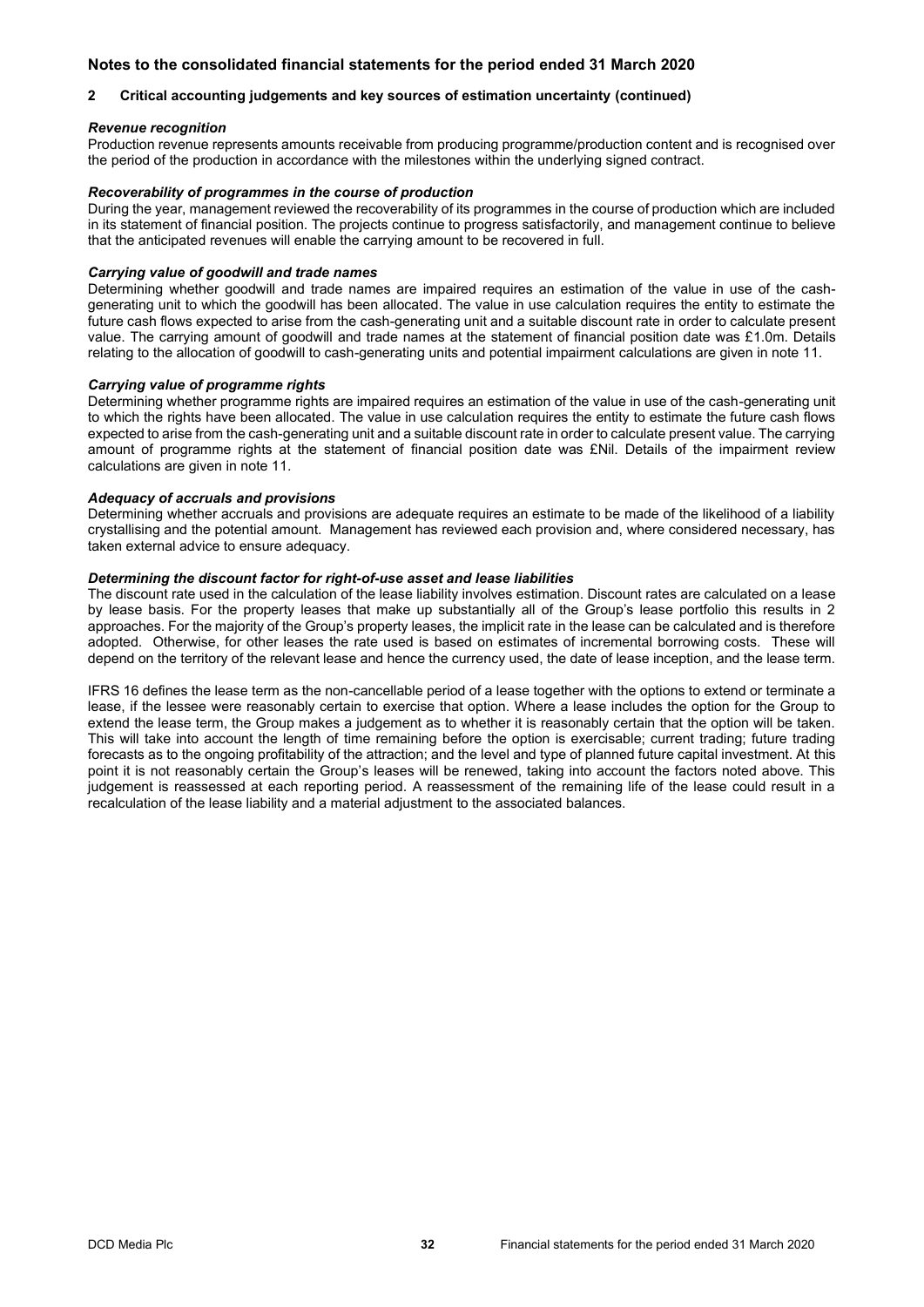#### **3 Segment information**

Under IFRS 8 the accounting policy for identifying segments is based on the internal management reporting information that is regularly reviewed by the senior management team.

The Group has two main reportable segments:

- **Rights and Licensing**  $-$  This is the primary division and is involved with the sale of distribution rights, DVDs, music and publishing deals through DCD Rights.
- **Production** This smaller division is involved in the production of television content.

The Group's reportable segments are strategic business divisions that offer different products to different markets, while its Other division is its head office function which manages activities that cannot be reported within the other reportable segments. They are managed separately because each business requires different management and marketing strategies.

Uniform accounting policies are applied across the entire Group. These are described in note 1 of the financial statements.

The Group evaluates performance of the basis of profit or loss from operations but excluding exceptional items such as goodwill impairments. The Board considers the most important KPIs within its business segments to be revenue, segmental adjusted EBITDA and adjusted profit before tax.

Inter-segmental trading occurs between the Rights and Licensing division and the Production divisions where sales are made of distribution rights. Royalties and commissions paid are governed by an umbrella agreement covering the Group that applies an appropriate rate that is acceptable to the local tax authorities.

Segment assets include all trading assets held and used by the segments for their day to day operations. Goodwill and trade-names are allocated to their respective segments. Segment liabilities include all trading liabilities incurred by the segments. Loans and borrowings incurred by the Group are not allocated to segments. Details of these balances are provided in the reconciliations below:

#### **2020 Segmental analysis ± income statement**

|                                                                       | Production   | Rights and<br>Licensing | Other      | <b>Total 2020</b> |
|-----------------------------------------------------------------------|--------------|-------------------------|------------|-------------------|
|                                                                       | £'000        | £'000                   | £'000      | £'000             |
| Total revenue<br>Inter-segmental revenue                              | 362<br>(160) | 10,731                  | 43<br>(42) | 11,136<br>(202)   |
| Total revenue from external customers                                 | 202          | 10,731                  | 1          | 10,934            |
| Group's revenue per consolidated statement of<br>comprehensive income | 202          | 10,731                  | 1          | 10,934            |
| Operating profit/(loss) before tax – continuing operations            | 309          | (501)                   | 46         | (146)             |
| Operating profit/(loss) before interest and tax                       | 309          | (501)                   | 46         | (267)             |
| Depreciation                                                          |              | 208                     |            | 208               |
| <b>Segmental EBITDA</b>                                               | 309          | (293)                   | 46         | 62                |
| Continuing adjusted EBITDA                                            | 340          | 20                      | 46         | 406               |
| Discontinued adjusted EBITDA                                          | (31)         | (313)                   |            | (344)             |
| Net finance (expense)/income<br>Depreciation                          |              | (10)<br>(208)           |            | (10)<br>(208)     |
| Segmental adjusted profit/(loss) before tax                           | 309          | (511)                   | 46         | (156)             |
|                                                                       |              |                         |            |                   |
| Continuing segmental adjusted profit/(loss) before tax                | 340          | (198)                   | 46         | 188               |
| Discontinuing segmental adjusted loss before tax                      | (31)         | (313)                   |            | (344)             |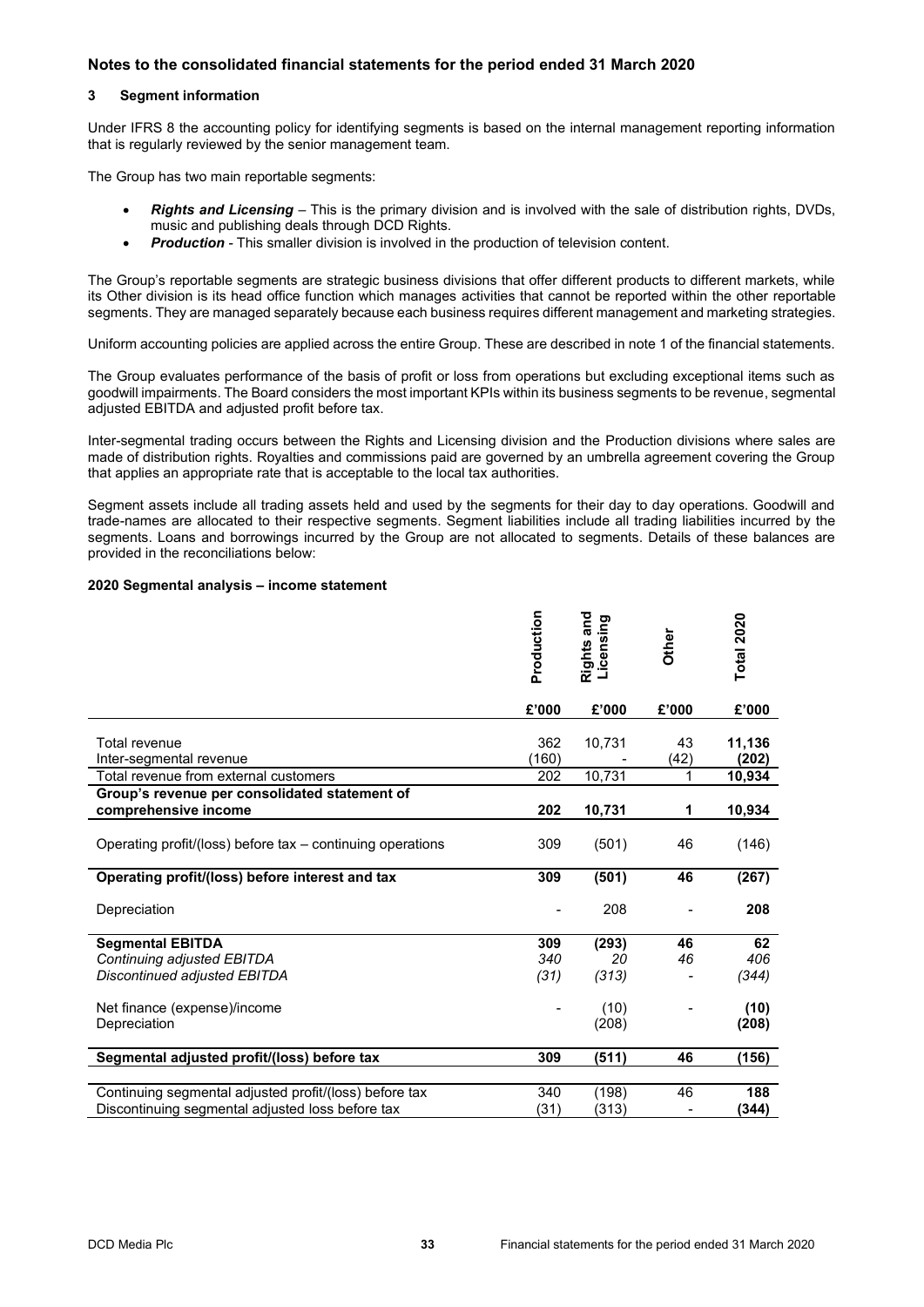## **2020 Segmental analysis ± financial position**

|                                | Production | Rights and<br>Licensing | Other | <b>Total 2020</b> |
|--------------------------------|------------|-------------------------|-------|-------------------|
|                                | £'000      | £'000                   | £'000 | £'000             |
| Non-current assets             |            | 542                     |       | 542               |
| Reportable segment assets      | 117        | 11,179                  | 118   | 11,414            |
| Goodwill                       | 393        | 624                     |       | 1,017             |
| <b>Total Group assets</b>      | 510        | 11,803                  | 118   | 12,431            |
| Reportable segment liabilities | (45)       | (9,615)                 | (68)  | (9, 728)          |
| <b>Total Group liabilities</b> | (45)       | (9,615)                 | (68)  | (9, 728)          |

|                                                                                                                     | Production   | Rights and<br>Licensing | Production<br>Post | Other      | <b>Total 2018</b> |
|---------------------------------------------------------------------------------------------------------------------|--------------|-------------------------|--------------------|------------|-------------------|
|                                                                                                                     | £'000        | £'000                   | £'000              | £'000      | £'000             |
| <b>Total revenue</b><br>Inter-segmental revenue                                                                     | 534<br>(200) | 6,716                   |                    | 49<br>(48) | 7,299<br>(248)    |
| Total revenue from external customers                                                                               | 334          | 6,716                   |                    | 1          | 7,051             |
| Group's revenue per consolidated statement of<br>comprehensive income                                               | 334          | 6,716                   |                    | 1          | 7,051             |
| Operating profit/(loss) before tax – continuing operations<br>Operating profit before tax - discontinued operations | 440          | (572)                   | 35                 | 58         | (74)<br>35        |
| Operating profit/(loss) before interest and tax                                                                     | 440          | (572)                   | 35                 | 58         | (39)              |
| Impairment of programme rights<br>Depreciation                                                                      | 19           | 29                      |                    |            | 19<br>29          |
| <b>Segmental EBITDA</b><br>Continuing adjusted EBITDA<br>Discontinued adjusted EBITDA                               | 459<br>459   | (543)<br>(543)          | 35<br>35           | 58<br>58   | 9<br>(26)<br>35   |
| Net finance (expense)/income<br>Depreciation                                                                        | (1)          | (29)                    |                    | 18         | 17<br>(29)        |
| Segmental adjusted profit/(loss) before tax                                                                         | 458          | (572)                   | 35                 | 76         | (3)               |
| Continuing segmental adjusted profit/(loss) before tax<br>Discontinuing segmental adjusted profit before tax        | 458          | (572)                   | 35                 | 76         | (38)<br>35        |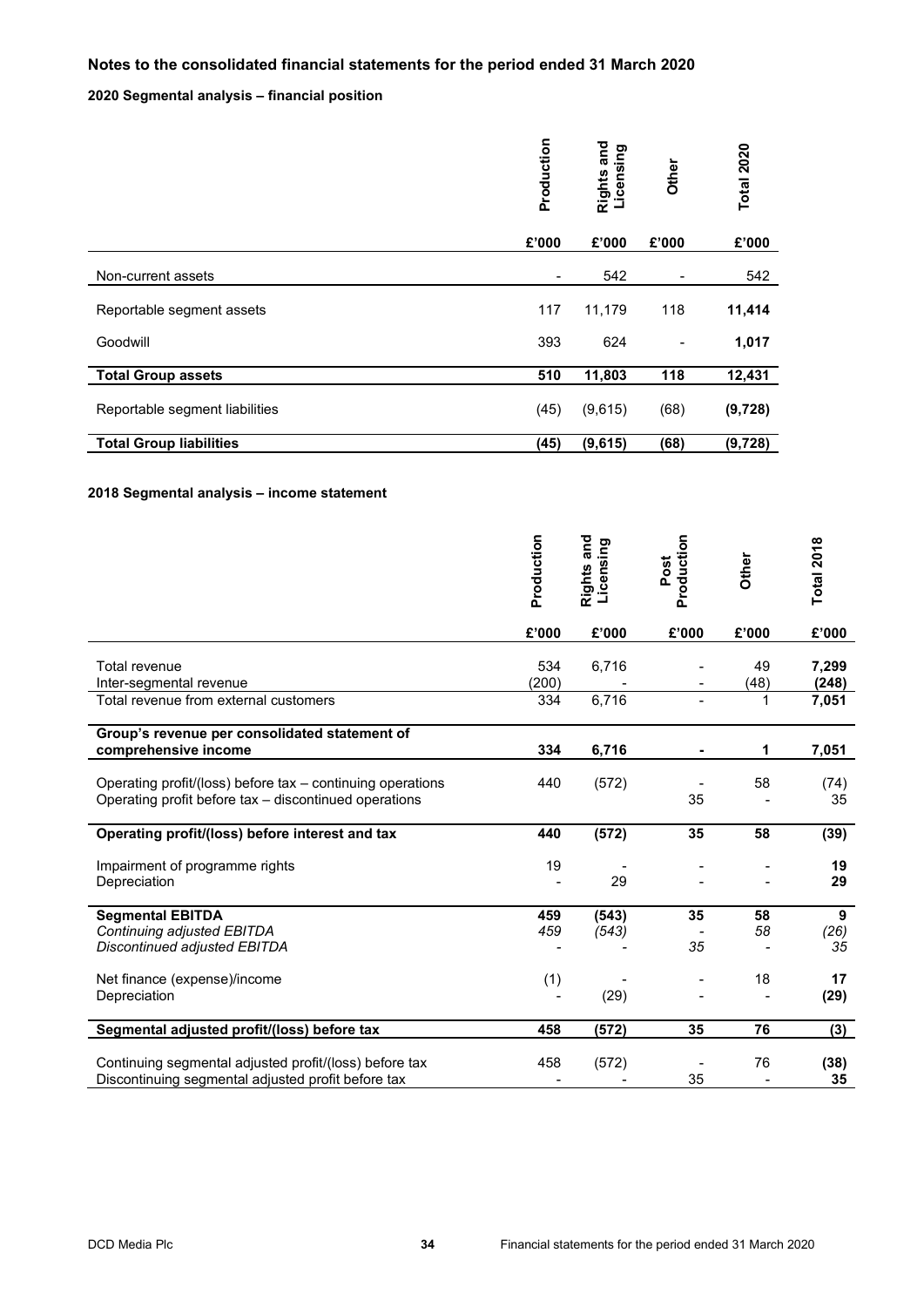## **2018 Segmental analysis ± financial position**

|                                | Production | and<br>Licensing<br><b>Rights</b> | Production<br>Post       | Other                    | <b>Total 2018</b> |
|--------------------------------|------------|-----------------------------------|--------------------------|--------------------------|-------------------|
|                                | £'000      | £'000                             | £'000                    | £'000                    | £'000             |
| Non-current assets             |            | 27                                |                          | $\overline{\phantom{a}}$ | 27                |
| Reportable segment assets      | 82         | 11,425                            | -                        | 146                      | 11,653            |
| Goodwill                       | 393        | 624                               |                          | $\overline{\phantom{a}}$ | 1,017             |
| <b>Total Group assets</b>      | 475        | 12,049                            | ۰                        | 146                      | 12,670            |
| Reportable segment liabilities | (48)       | (9, 197)                          | $\overline{\phantom{a}}$ | (566)                    | (9, 811)          |
| <b>Total Group liabilities</b> | (48)       | (9, 197)                          |                          | (566)                    | (9, 811)          |

#### **4 Revenue from contracts with customers**

The Group's headquarters is based in the United Kingdom. Outside the United Kingdom, sales are generally denominated in US dollars.

Revenue, which excludes value added tax and transactions between Group companies, represents the sale of television production services, commissions on television and film distribution rights and the sale of television and film distribution rights on behalf of third-party producers.

#### *Disaggregation of revenue*

The Group has disaggregated revenue into various categories in the following table which is intended to:

- depict how the nature, amount, timing and uncertainty of revenue and cash flows are affected by economic date; and
- enable users to understand the relationship with revenue segment information provided in note 3.

The following table provides an analysis of the Group's revenue from continuing operations by geographical market, irrespective of the origin of the goods or services:

|                                           | 15 months to<br>31 March<br>2020<br>£'000 | Year ended<br>31 December<br>2018<br>£'000 |
|-------------------------------------------|-------------------------------------------|--------------------------------------------|
|                                           |                                           |                                            |
| United Kingdom                            | 1.529                                     | 568                                        |
| Rest of Europe                            | 2,234                                     | 1,348                                      |
| North and South America, including Canada | 3,452                                     | 2,774                                      |
| Rest of the World                         | 3.719                                     | 2,361                                      |
|                                           | 10,934                                    | 7.051                                      |

Due to the significant change in the way in which television programming can be viewed, more towards VOD platforms, deals are becoming increasingly multi-territory ones. This has resulted in many sales being classed as "Rest of the World" where previously they would have been more easily assessed under one of the other categories.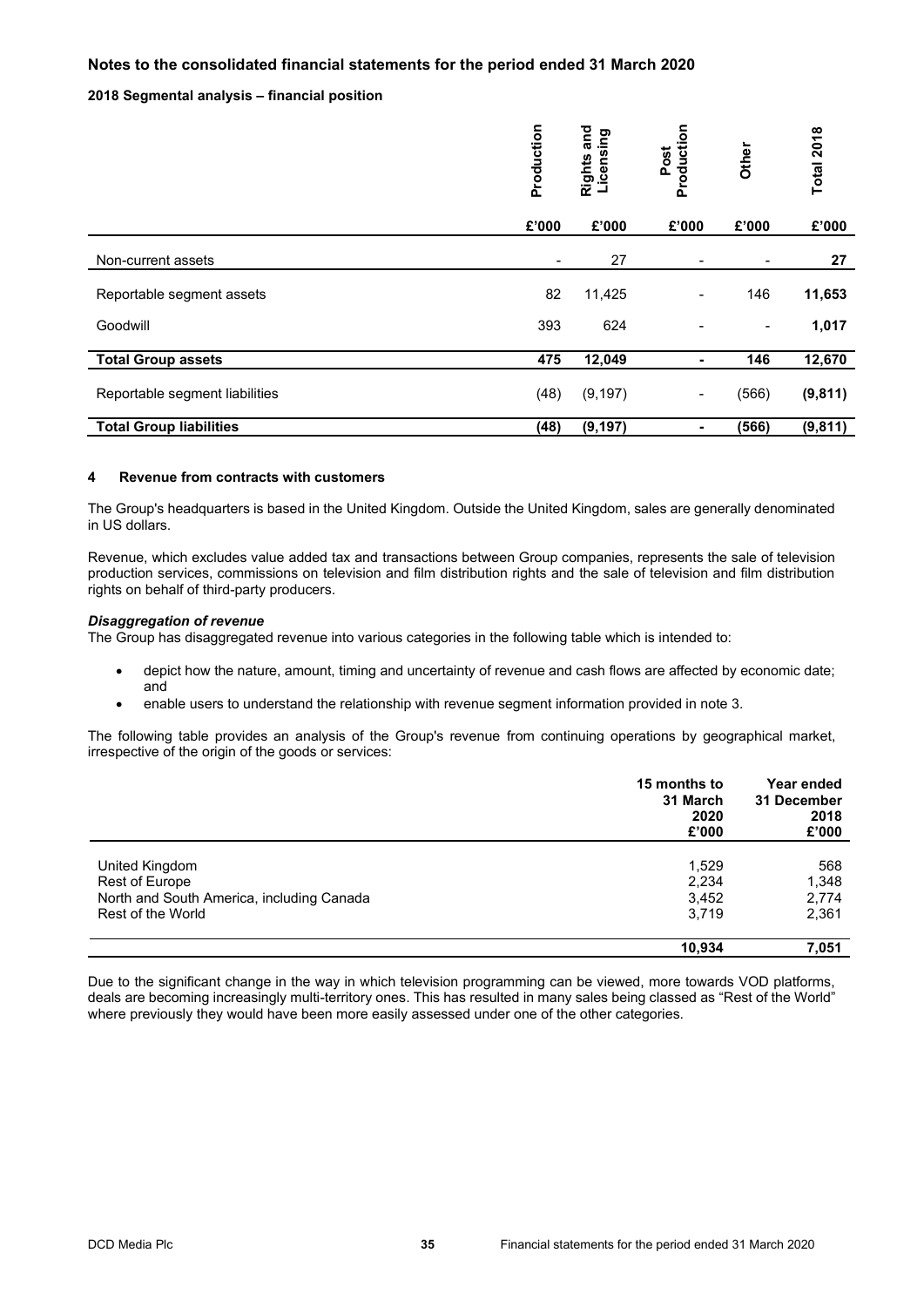## **4 Revenue from contracts with customers (continued)**

#### *Contract balances*

The following table provides information about contract assets (included as accrued income) and contract liabilities (included as deferred income) from contracts with customers:

|                                                                            | 31 March<br>2020<br>£'000 | 31 December<br>2018<br>£'000 |
|----------------------------------------------------------------------------|---------------------------|------------------------------|
| Contract assets (accrued income)<br>Contract liabilities (deferred income) | 1.421<br>-                | 2,309                        |
|                                                                            | 1.421                     | 2,309                        |

The movement in the contract assets and liabilities during the year is set out below:

|                                                                                                                                                                                                 | <b>Contract</b><br>assets<br>£'000      |
|-------------------------------------------------------------------------------------------------------------------------------------------------------------------------------------------------|-----------------------------------------|
| At 1 January 2019<br>Transfers in the period from contract assets to trade receivables<br>Excess of revenue recognised over cash (or rights to cash)                                            | 2,309<br>(2,309)<br>1,421               |
| <b>At 31 March 2020</b>                                                                                                                                                                         | 1,421                                   |
|                                                                                                                                                                                                 | Contract<br><b>liabilities</b><br>£'000 |
| At 1 January 2019<br>Amounts included in contract liabilities recognised as revenue in the period<br>Cash received in advance of performance and not recognised as revenue during<br>the period |                                         |
| At 31 March 2020                                                                                                                                                                                |                                         |

Contract assets (accrued income) and contract liabilities (deferred income) are included within trade and other receivables and trade and other payables respectively on the face of the statement of financial position. They arise from the Group's revenue contracts where work has been performed in advance of invoicing customers and where revenue is received in advance of work performed. Cumulatively, payments received from customers at each balance sheet date do not necessarily equate to the amount of revenue recognised on the contracts.

#### **5 Expenses by nature**

|                                                                                                                                                                                               | 15 months to<br>31 March<br>2020<br>£'000 | Year ended<br>31 December<br>2018<br>£'000 |
|-----------------------------------------------------------------------------------------------------------------------------------------------------------------------------------------------|-------------------------------------------|--------------------------------------------|
| <b>Auditor's remuneration:</b><br>Fees payable to the Company's auditor:                                                                                                                      |                                           |                                            |
| For the audit of the Company's annual accounts<br>For the audit of other Group companies                                                                                                      | 30<br>19                                  | 25<br>25                                   |
| <b>Operating lease rentals:</b><br>Other                                                                                                                                                      |                                           | 173                                        |
| Gain on foreign exchange fluctuations                                                                                                                                                         | 37                                        |                                            |
| Depreciation, amortisation and impairment:<br>Intangible assets - programme impairment in cost of sales (note 11)<br>Property, plant and equipment (note 12)<br>Right-of-use assets (note 13) | 28<br>180                                 | 19<br>29                                   |
| <b>Staff costs (note 6)</b>                                                                                                                                                                   | 1,379                                     | 1,032                                      |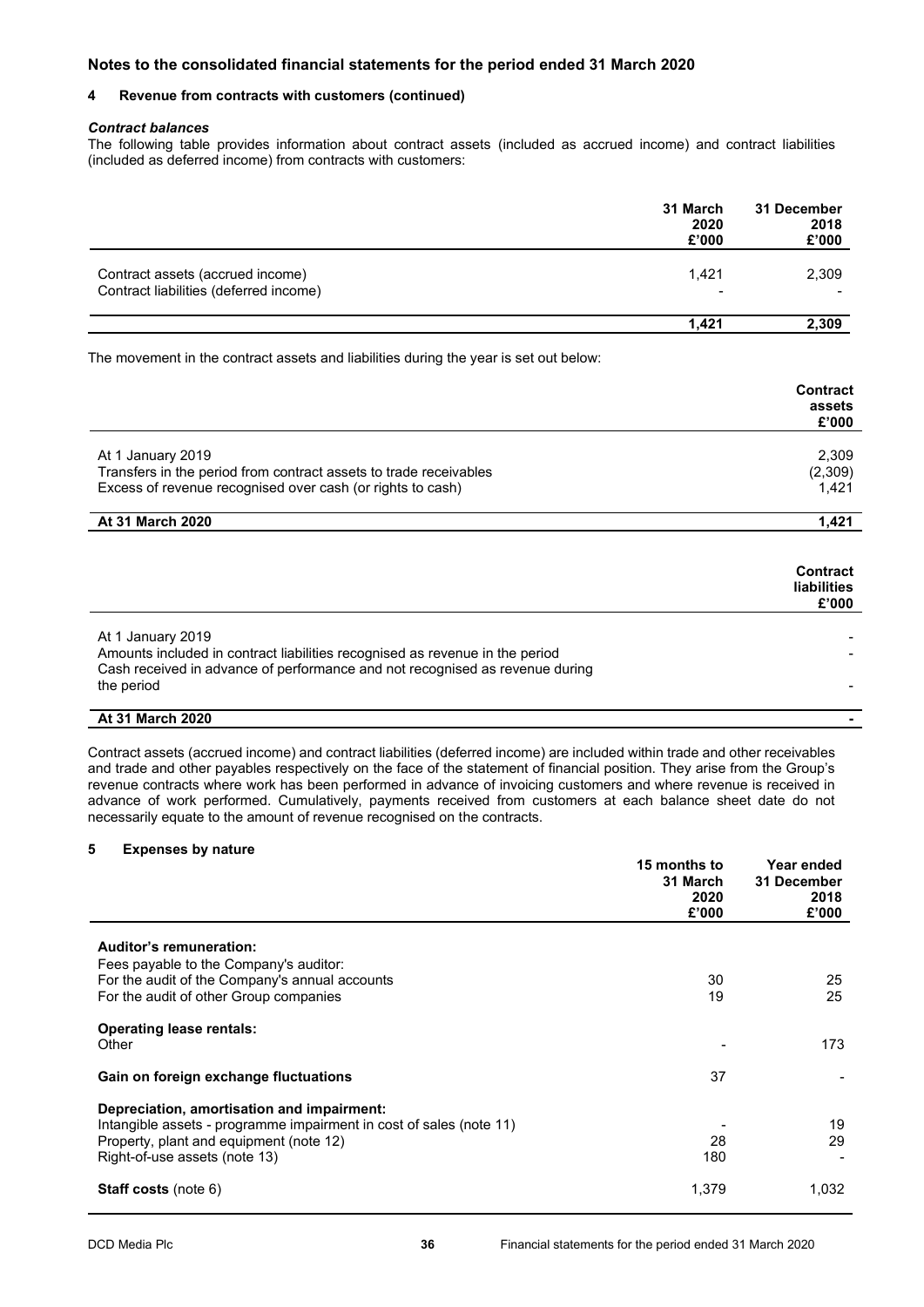## **6 Directors and employees**

Staff costs during the year, including Directors, were as follows:

|                               | 15 months to<br>31 March<br>2020<br>£'000 | Year ended<br>31 December<br>2018<br>£'000 |
|-------------------------------|-------------------------------------------|--------------------------------------------|
|                               |                                           |                                            |
| Wages and salaries            | 1,192                                     | 905                                        |
| Social security costs         | 143                                       | 113                                        |
| Other pension costs (note 22) | 28                                        | 14                                         |
| Redundancy costs              | 16                                        |                                            |
|                               | 1,379                                     | 1,032                                      |

The average number of employees of the Group during the year were as follows:

|                              | 15 months to<br>31 March<br>2020<br>No. | <b>Year ended</b><br>31 December<br>2018<br>No. |
|------------------------------|-----------------------------------------|-------------------------------------------------|
| Sales and distribution       | 9                                       | 12 <sup>°</sup>                                 |
| Directors and administration | 8                                       | 6                                               |
|                              |                                         | 18                                              |

Remuneration in respect of the Directors, who are the key management personnel of the Group was as follows for the period:

|                               | <b>Emoluments</b><br>£'000 | <b>Pension</b><br><b>Contributions</b><br>£'000 | <b>Money value</b><br>of non-cash<br>benefits<br>received<br>£'000 | 15 months to<br>31 March 2020<br><b>Total</b><br>£'000 |
|-------------------------------|----------------------------|-------------------------------------------------|--------------------------------------------------------------------|--------------------------------------------------------|
|                               |                            |                                                 |                                                                    |                                                        |
| D Craven<br>N Davies Williams | 125<br>200                 | 6                                               | 20                                                                 | 125<br>226                                             |
|                               |                            |                                                 |                                                                    |                                                        |
| N McMyn                       | 13                         | $\overline{\phantom{0}}$                        | $\overline{\phantom{a}}$                                           | 13                                                     |
| A Lindley                     | 4                          |                                                 | $\overline{\phantom{a}}$                                           | 4                                                      |
|                               | 342                        | 6                                               | 20                                                                 | 368                                                    |

|                   | <b>Emoluments</b><br>£'000 | <b>Pension</b><br><b>Contributions</b><br>£'000 | <b>Money value</b><br>of non-cash<br>benefits<br>received<br>£'000 | 2018<br><b>Total</b><br>£'000 |
|-------------------|----------------------------|-------------------------------------------------|--------------------------------------------------------------------|-------------------------------|
| D Craven          | 100                        | -                                               |                                                                    | 100                           |
| N Davies Williams | 159                        | 3                                               | 15                                                                 | 177                           |
| N McMyn           | 25                         | -                                               | $\overline{\phantom{a}}$                                           | 25                            |
| A Lindley         |                            |                                                 | $\overline{\phantom{a}}$                                           |                               |
|                   | 284                        |                                                 | 15                                                                 | 302                           |

## **Employee Benefit Trust**

In 2012, 7,218,750 shares, that had been held by the directors of Done and Dusted Ltd, were transferred into an employee benefit trust. After the share consolidation in 2013, the number of shares reduced to 7,218 and following a transfer of 4,000 to an ex-director in 2013, the number of shares at 31 March 2020 was 3,218 (31 December 2018: 3,218).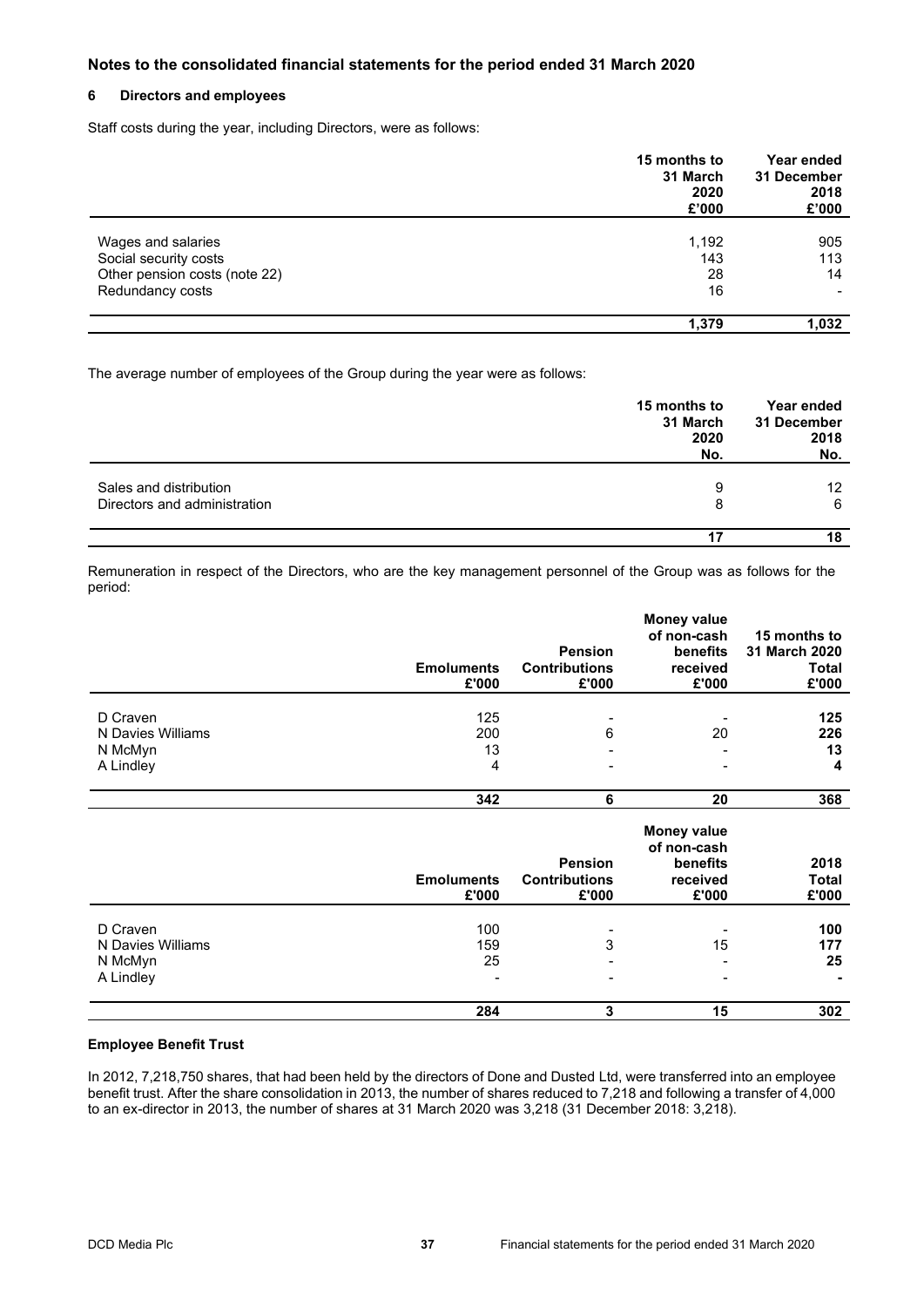#### **7 Finance costs**

|                                                                                                                  | 15 months to 31<br><b>March 2020</b><br>£'000 | 12 months to<br>31 December<br>2018<br>£'000 |
|------------------------------------------------------------------------------------------------------------------|-----------------------------------------------|----------------------------------------------|
| Convertible Ioan interest charge                                                                                 |                                               | (18)                                         |
| Interest charged on operating leases                                                                             | 13                                            |                                              |
| Other interest charges                                                                                           | (3)                                           | 1                                            |
|                                                                                                                  | 10                                            | (17)                                         |
| <b>Taxation on ordinary activities</b><br>8                                                                      |                                               |                                              |
| Recognised in the statement of comprehensive income:                                                             |                                               |                                              |
|                                                                                                                  | 15 months to<br>31 March<br>2020<br>£'000     | Year ended<br>31 December<br>2018<br>£'000   |
| Current tax expense:                                                                                             |                                               |                                              |
| <b>Continuing operations</b><br>UK corporation tax                                                               |                                               | (13)                                         |
| Total tax charge in statement of comprehensive income                                                            |                                               | (13)                                         |
| Tax charge/(credit) represents:                                                                                  | 15 months to<br>31 March<br>2020<br>£'000     | 12 months to<br>31 December<br>2018<br>£'000 |
| Loss on ordinary activities - continuing operations<br>Profit on ordinary activities - discontinued operations   | (156)                                         | (58)<br>35                                   |
|                                                                                                                  | (156)                                         | (23)                                         |
| Loss on ordinary activities multiplied by standard rate of corporation tax in the UK<br>of 19.00% (2018: 19.00%) | (29)                                          | (4)                                          |
| Effects of:<br>Expenses not deductible for tax purposes (amortisation and impairment of                          |                                               |                                              |
| intangibles)                                                                                                     | 36                                            | 9                                            |
| Depreciation in excess of capital allowances<br>Brought forward losses utilised                                  | 25<br>(32)                                    | (15)<br>10                                   |
| Adjustment for prior years                                                                                       |                                               | 13                                           |
| Total tax charge/(credit)                                                                                        | $\blacksquare$                                | 13                                           |
|                                                                                                                  |                                               |                                              |

A deferred tax asset of approximately £2.2m (2018: £2.3m) arising principally from losses in the Group has not been recognised. The Directors believe that it is prudent not to recognise the deferred tax asset within the financial statements. The asset has been calculated based upon the 2020 tax rate of 19% (2018: 19%).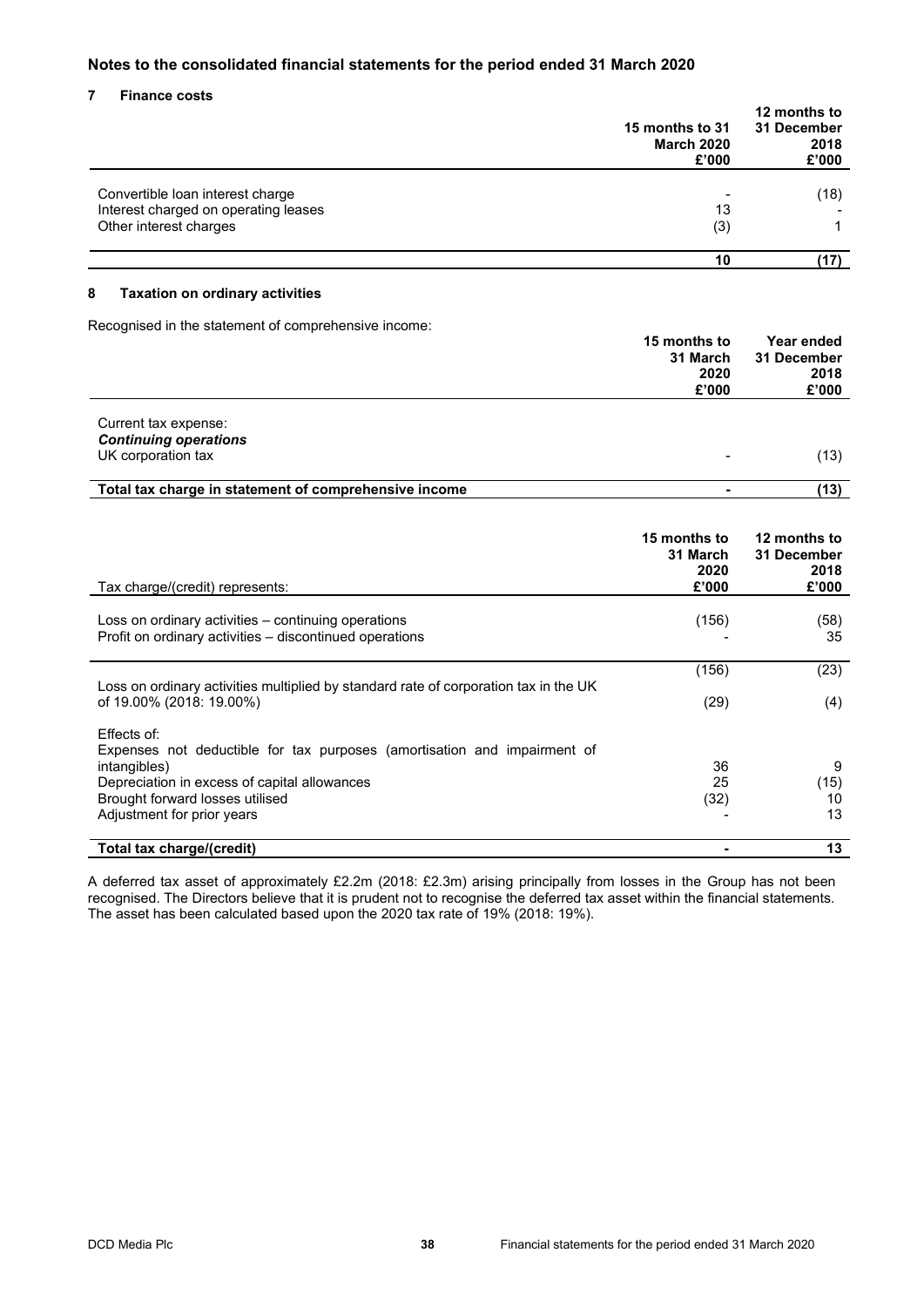#### **9 Discontinued operations**

In November 2017, the Board made the decision to cease trading within Sequence Post Ltd. The business had been loss making and following a notification to increase rental charges the business was no longer viable. The staff were made redundant in November 2017. The business did not trade in the period ending 31 March 2020 or during the prior period end, with only a small number of accounting adjustments occurring.

|                                                | 15 months to<br>31 March | Year ended<br>31 December |
|------------------------------------------------|--------------------------|---------------------------|
|                                                | 2020                     | 2018                      |
| <b>Result of discontinued operations</b>       | £'000                    | £'000                     |
|                                                |                          |                           |
| Profit from discontinued operations before tax |                          | 35                        |
| Tax expense                                    | -                        |                           |
| Profit from discontinued operations after tax  |                          | 35                        |
| Basic earnings per share (pence)               |                          | 1p                        |

#### **10 Earnings per share**

The calculation of the basic profit per share is based on the profit attributable to ordinary shareholders divided by the weighted average number of shares in issue during the period. The calculation of diluted profit per share is based on the basic profit per share, adjusted to allow for the issue of shares and the post-tax effect of dividends and interest, on the assumed conversion of all other dilutive options and other potential ordinary shares.

|                                                                                | Loss<br>£'000 | Weighted<br>average<br>number<br>of shares | 2020<br>Per share<br>amount<br>pence | Loss<br>£'000 | Weighted<br>average<br>number of<br>shares | 2018<br>Per share<br>amount<br>pence |
|--------------------------------------------------------------------------------|---------------|--------------------------------------------|--------------------------------------|---------------|--------------------------------------------|--------------------------------------|
| Basic and diluted loss per share<br>Loss attributable to ordinary shareholders | (156)         | 2,541,419                                  | (6)                                  | (36)          | 2,541,419                                  | '1)                                  |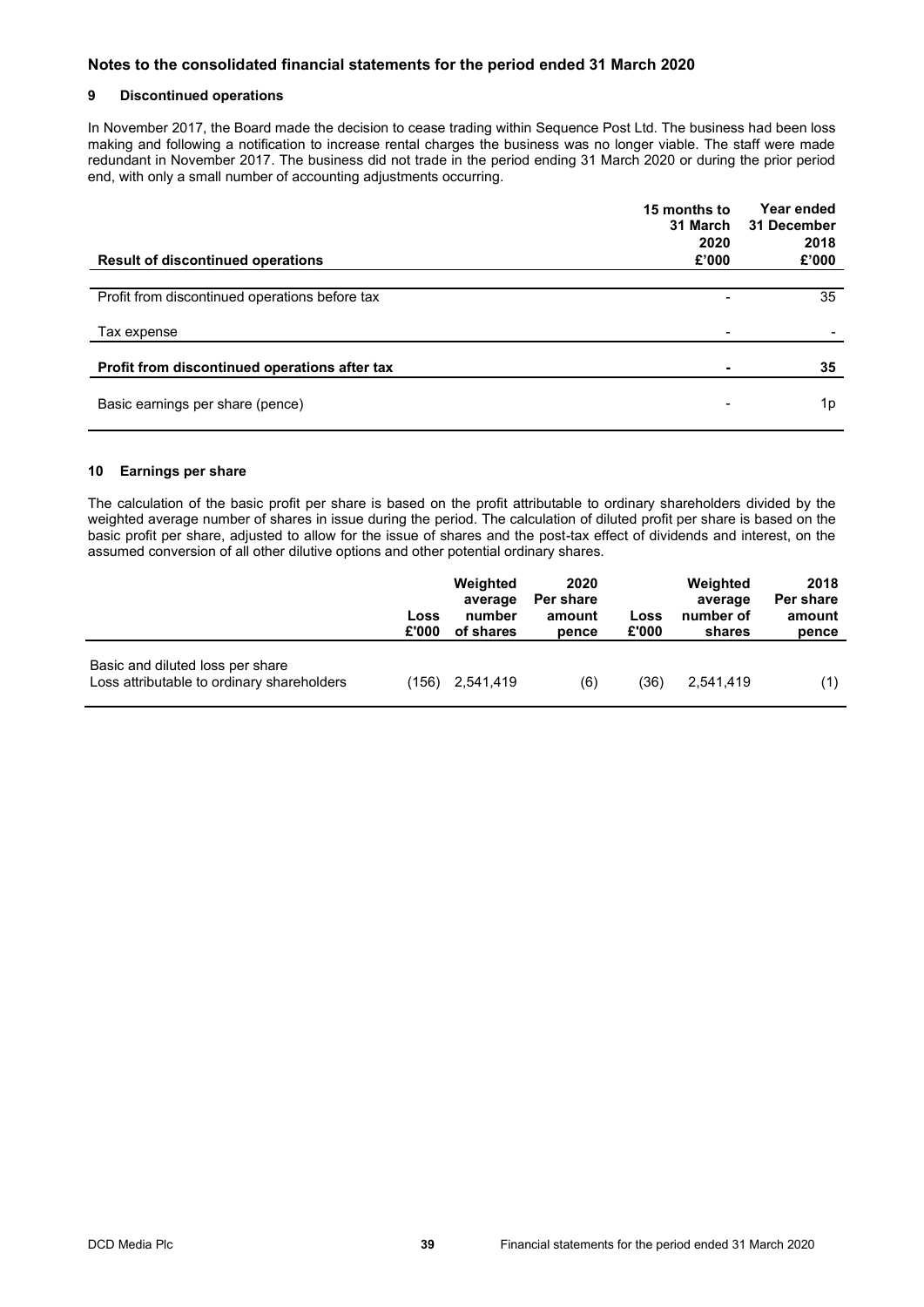## **11 Goodwill and intangible assets**

|                                              |          | <b>Trade</b> | Programme     |        |
|----------------------------------------------|----------|--------------|---------------|--------|
|                                              | Goodwill | <b>Names</b> | <b>Rights</b> | Total  |
|                                              | £'000    | £'000        | £'000         | £'000  |
|                                              |          |              |               |        |
| Cost                                         |          |              |               |        |
| At 1 January 2018                            | 17,388   | 8,036        | 36,946        | 62,370 |
| At 31 December 2018                          | 17,388   | 8,036        | 36,946        | 62,370 |
|                                              |          |              |               |        |
| At 1 January 2019                            | 17,388   | 8,036        | 36,946        | 62,370 |
| At 31 March 2020                             | 17,388   | 8,036        | 36,946        | 62,370 |
|                                              |          |              |               |        |
| <b>Amortisation and impairment</b>           |          |              |               |        |
| At 1 January 2018                            | 16,371   | 8,036        | 36,927        | 61,334 |
| Impairment provided in year in cost of sales |          |              | 19            | 19     |
|                                              |          |              |               |        |
| At 31 December 2018                          | 16,371   | 8,036        | 36,946        | 61,353 |
|                                              |          |              |               |        |
| At 31 March 2020                             | 16,371   | 8,036        | 36,946        | 61,353 |
|                                              |          |              |               |        |
| Net book value                               |          |              |               |        |
| <b>At 31 March 2020</b>                      | 1,017    | ٠            |               | 1,017  |
| At 31 December 2018                          | 1,017    | ۰            |               | 1,017  |

#### **Goodwill and trade names**

Goodwill acquired in a business combination is allocated, at acquisition, to the cash-generating units (CGUs) that are expected to benefit from that business combination.

Details of goodwill allocated to cash generating units for which the amount of goodwill so allocated is as follows:

|                                                                              | Segment (note 3)                          | Goodwill carrying amount<br>31 March<br>2020<br>£'000 | 31 December<br>2018<br>£'000 |
|------------------------------------------------------------------------------|-------------------------------------------|-------------------------------------------------------|------------------------------|
| Cash generating units (CGU):<br><b>DCD Rights Ltd</b><br>September Films Ltd | <b>Rights and Licensing</b><br>Production | 624<br>393                                            | 624<br>393                   |
|                                                                              |                                           | 1.017                                                 | 1,017                        |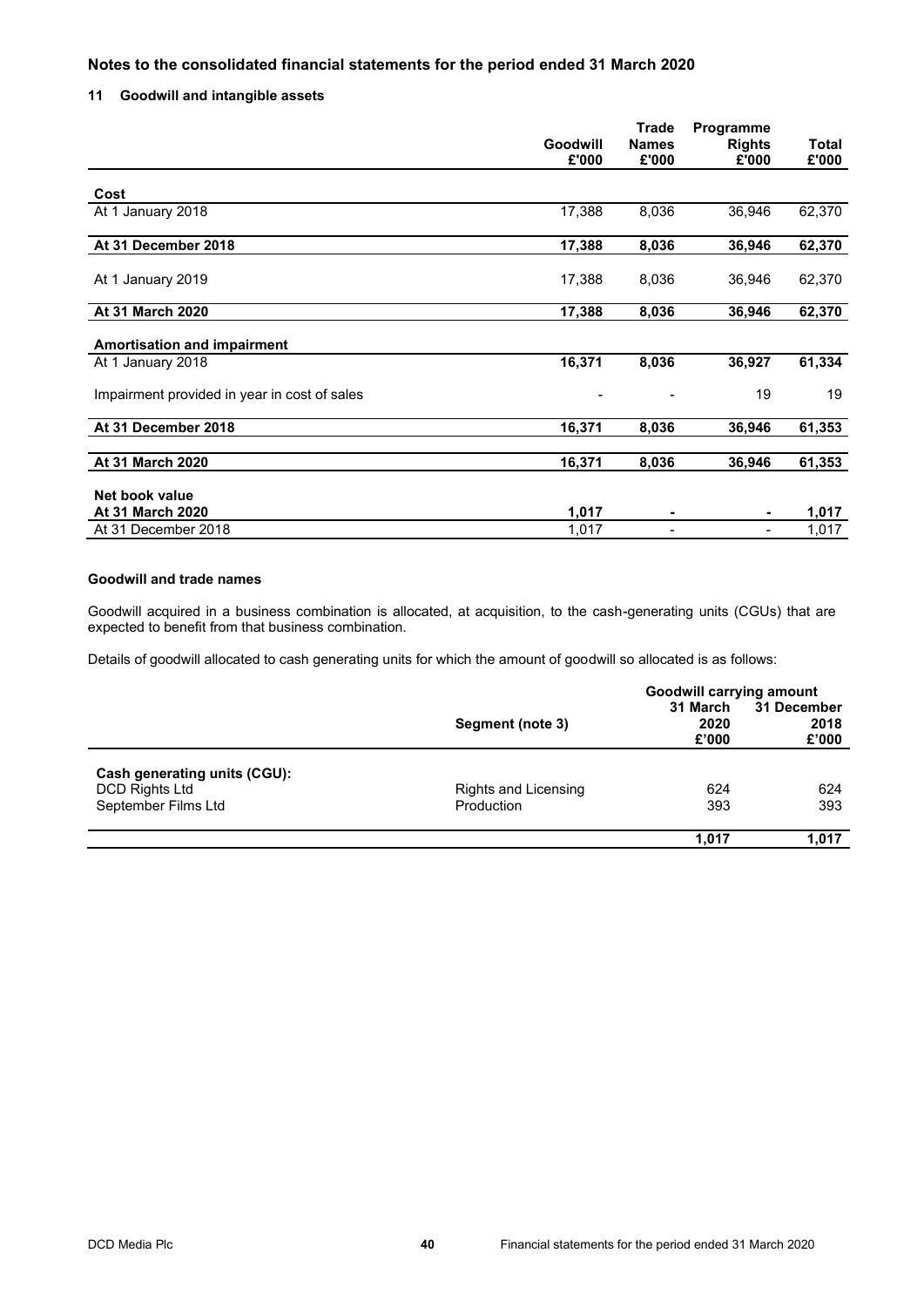## **11 Goodwill and intangible assets (continued)**

#### **Goodwill and trade names (continued)**

Goodwill and trade names are allocated to CGUs for the purpose of the impairment review. The recoverable amounts of the CGUs are determined from value in use calculations. The key assumptions for the value in use calculations are those regarding the discount rates and expected profitability of the CGUs over the future seven years. Management estimates discount rates using pre-tax rates that reflect current market assessments of the time value of money and the risks inherent in the CGUs.

The Board performs an annual impairment review of all intangible assets, including goodwill and trade names. The recoverable amounts of all the above CGUs have been determined from value in use calculations. Detailed budgets and forecasts cover a two-year period to March 2022. The forecasts are then extrapolated for a further five years using models that estimate the distribution income profile of the GGU's library. The Board uses this seven-year period of projection as it believes it is reasonably aligned with the expected lifespan of a TV production. There has been no impairment arising from this value in use calculation for the current period or the year to December 2018.

The key assumption used for value in use calculations is the discount factor applied to the forecasts.

The rate used to discount the forecast cash flows is 5.0% for all CGUs. If the discount rates used were increased by 3% to 8.0%, the carrying value of goodwill would still not be impaired.

|                                                                       |                       | <b>Discount factor</b>   |  |  |
|-----------------------------------------------------------------------|-----------------------|--------------------------|--|--|
|                                                                       | 31 March<br>2020<br>% | 31 December<br>2018<br>% |  |  |
| Cash generating units (CGU):<br>DCD Rights Ltd<br>September Films Ltd | 5.0<br>5.0            | 4.1<br>4.1               |  |  |

#### **Programme rights**

Any programme rights held were fully impaired as at the end of 31 December 2018 and nothing has been added in the period to 31 March 2020, so no impairment charge has been recognised in this period.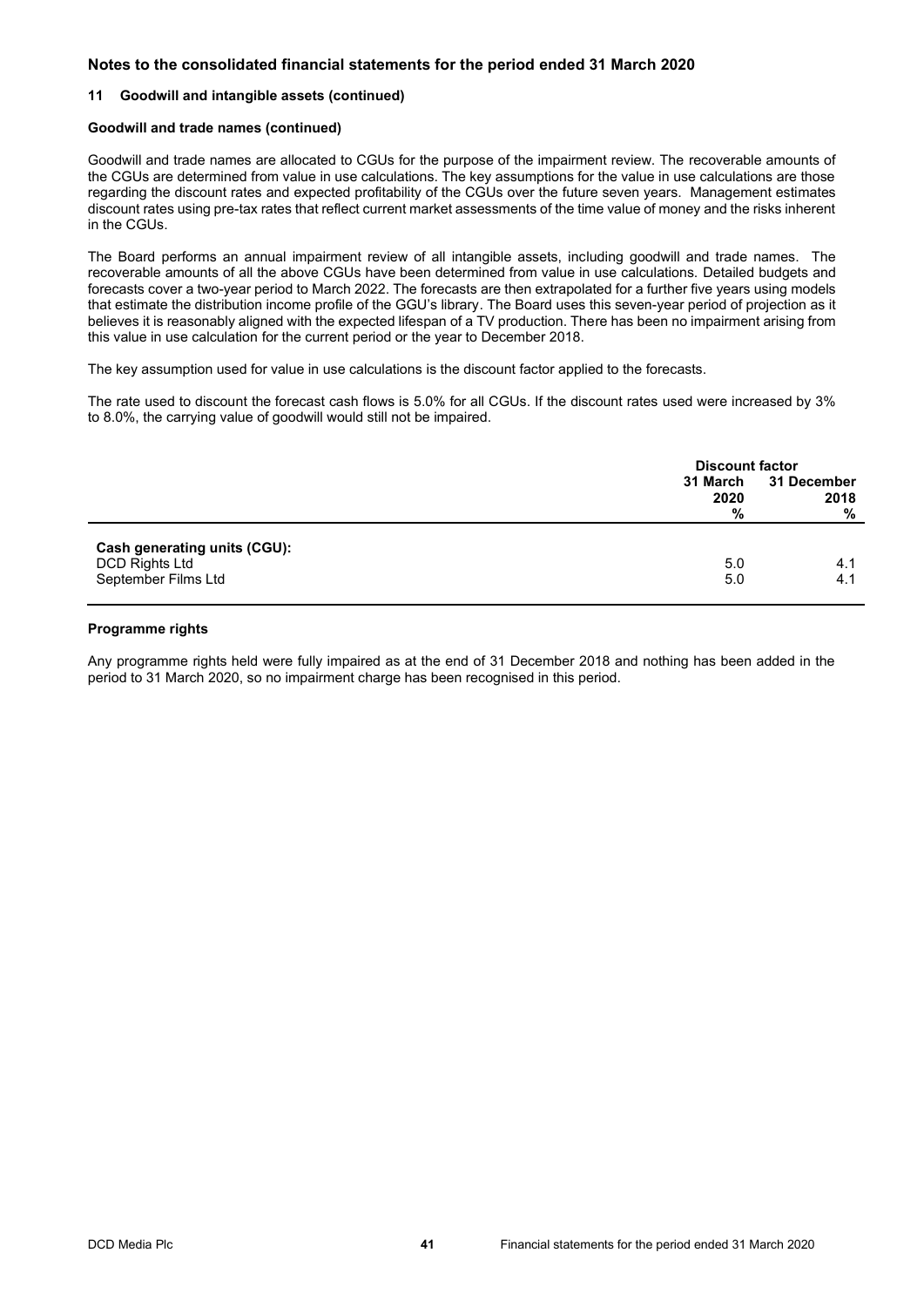## **12 Property, plant and equipment**

|                               | Office and<br>technical<br>equipment |
|-------------------------------|--------------------------------------|
|                               | £'000                                |
| Cost                          |                                      |
| At 1 January 2018             | 106                                  |
| Additions                     | 21                                   |
| At 31 December 2018           | 127                                  |
|                               |                                      |
| At 1 January 2019             | 127                                  |
| Additions<br>At 31 March 2020 | 20<br>147                            |
|                               |                                      |
| <b>Depreciation</b>           |                                      |
| At 1 January 2018             | 71                                   |
| Provided in year              | 29                                   |
| At 31 December 2018           | 100                                  |
| At 1 January 2019             | 100                                  |
| Provided in period            | 28                                   |
| At 31 March 2020              | 128                                  |
|                               |                                      |
| Net book value                |                                      |
| At 31 March 2020              | 19                                   |
| At 31 December 2018           | $\overline{27}$                      |

# **13 Right-of-use assets**

On 1 January 2019, the Group adopted IFRS 16 Leases. The breakdown of changes in right-of-use assets for the period ended 31 March 2020 is as follows:

|                                     | Leasehold<br>property<br>£'000 |
|-------------------------------------|--------------------------------|
| Cost                                |                                |
|                                     |                                |
| At 31 December 2018                 |                                |
| First application IFRS 16           | 324                            |
| At 1 January 2019 and 31 March 2020 | 324                            |
| <b>Depreciation</b>                 |                                |
|                                     |                                |
| At 31 December 2018                 |                                |
| Provided in period                  | 180                            |
| At 31 March 2020                    | 180                            |
| Net book value                      |                                |

| March<br>2020<br>At 31                          | 144                      |
|-------------------------------------------------|--------------------------|
| 2018<br>$\Omega$<br>Λŧ<br>December<br>่<br>ູບ ເ | $\overline{\phantom{0}}$ |

As noted previously, the Group adopted IFRS 16 in the period. As such the Group has recognised assets that are right-ofuse and held under finance leases in the period totalling £324k in cost and £180k in depreciation. As part of this adoption no prior period restatement is required, nothing was recognised in the 2018 year for this change in accounting policy as it was not adopted early.

The total amount above relates to buildings. The Group's normal lease duration is 5 years. The liabilities recognised as a consequence of the IFRS 16 first application as of 1 January 2019 are included in the heading "Lease liabilities" within note 15 and a breakdown of changes in lease liabilities for the period to 31 March 2020 is also detailed at note 16.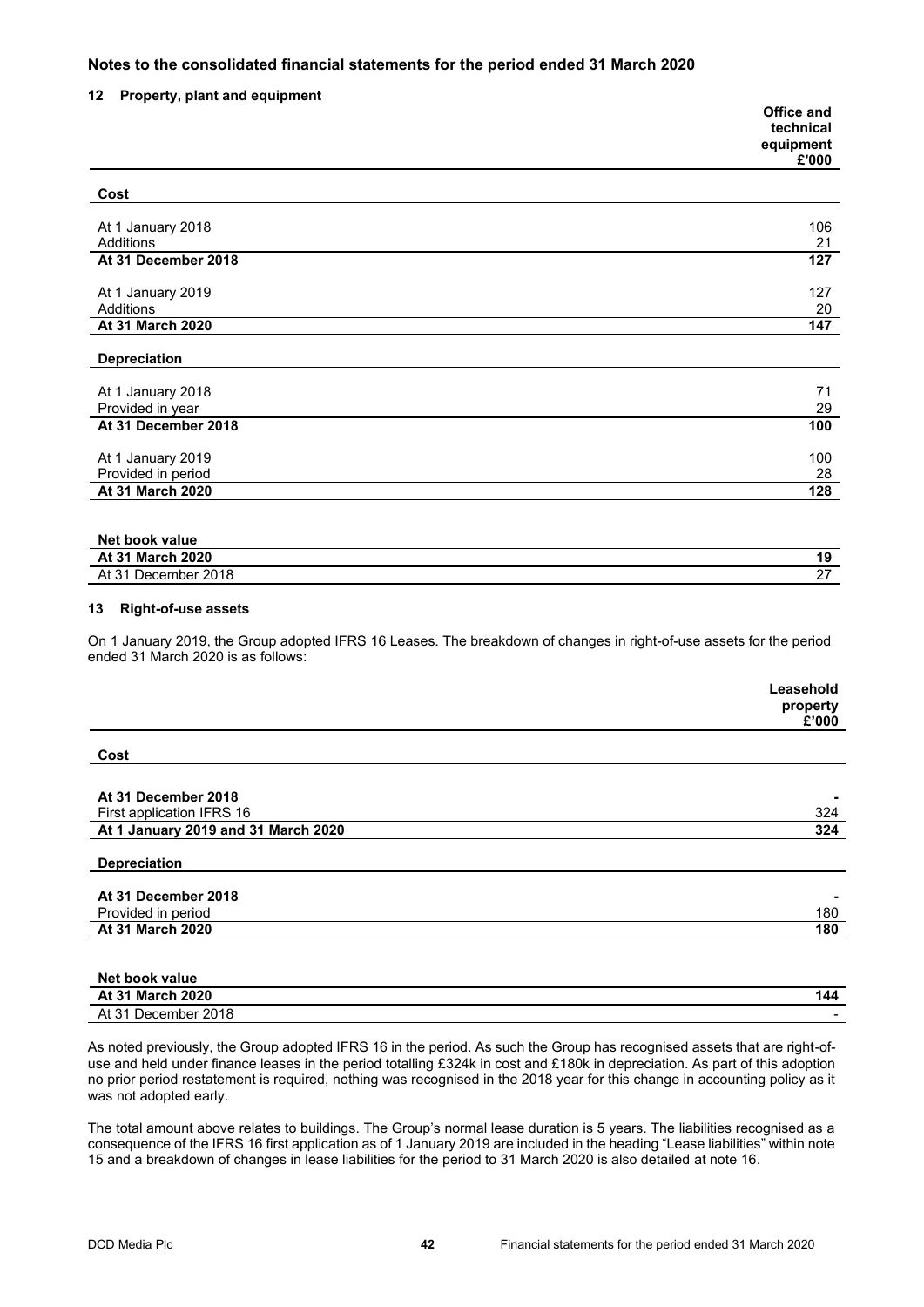#### **13 Right-of-use assets and lease liabilities (continued)**

The total amount above relates to buildings. The Group's normal lease duration is 5 years and the current lease is due to end on 31 March 2021.

#### **14 Trade and other receivables**

#### **Due after one year**

|                                                                           | 31 March<br>2020<br>£'000 | 31 December<br>2018<br>£'000 |
|---------------------------------------------------------------------------|---------------------------|------------------------------|
|                                                                           |                           |                              |
| Trade receivables                                                         | 361                       | 233                          |
| Other receivables                                                         | 19                        | 46                           |
| Total trade and other receivables due after one year                      | 379                       | 279                          |
| Due within one year                                                       |                           |                              |
|                                                                           | 31 March                  | 31 December                  |
|                                                                           | 2020                      | 2018                         |
|                                                                           | £'000                     | £'000                        |
|                                                                           |                           |                              |
| Trade receivables                                                         | 5,501                     | 5,313                        |
| Less: expected credit loss                                                |                           |                              |
| Trade receivables - net                                                   | 5,501                     | 5,313                        |
| Taxation and social security                                              | 274                       | 250                          |
| Other receivables                                                         | 640                       | 662                          |
| Contract assets                                                           | 1,421                     | 2,309                        |
| Prepayments                                                               | 301                       | 537                          |
| Total trade and other receivables due within one year                     | 8,137                     | 9,071                        |
| Total financial assets other than cash and cash equivalents classified as |                           |                              |
| loans and receivables                                                     | 8,137                     | 9,071                        |

The average credit period taken on sales of goods is 245 days (2018: 287 days). No interest is charged on receivables within the agreed credit terms. Thereafter, interest may be charged.

An allowance for impairment is made in accordance with expected credit loss method. The Group considers historic, current and forward looking information including macroeconomic conditions, in order to assess an appropriate provision. The Group provides, in full, for any debts it believes have become non-recoverable. The directors have reviewed their customer portfolio and marketplace and do not consider the risk of bad debt to be material to the business.

The maximum exposure to credit risk at the reporting date is the carrying value of each class of receivable set out above.

The ageing of trade receivables that have not been provided for are:

|                                                                        | 31 March<br>2020<br>£'000  | 31 December<br>2018<br>£'000 |
|------------------------------------------------------------------------|----------------------------|------------------------------|
| Not due yet<br>$0-29$ days                                             | 3,071                      | 3,193                        |
| Overdue<br>30-59 days<br>60-89 days<br>90-119 days<br>$120 + days$     | 116<br>356<br>622<br>1,697 | 152<br>538<br>105<br>1,558   |
|                                                                        | 5,862                      | 5,546                        |
| Trade debtors in current assets<br>Trade debtors in non-current assets | 5,501<br>361               | 5,313<br>233                 |
|                                                                        | 5,862                      | 5,546                        |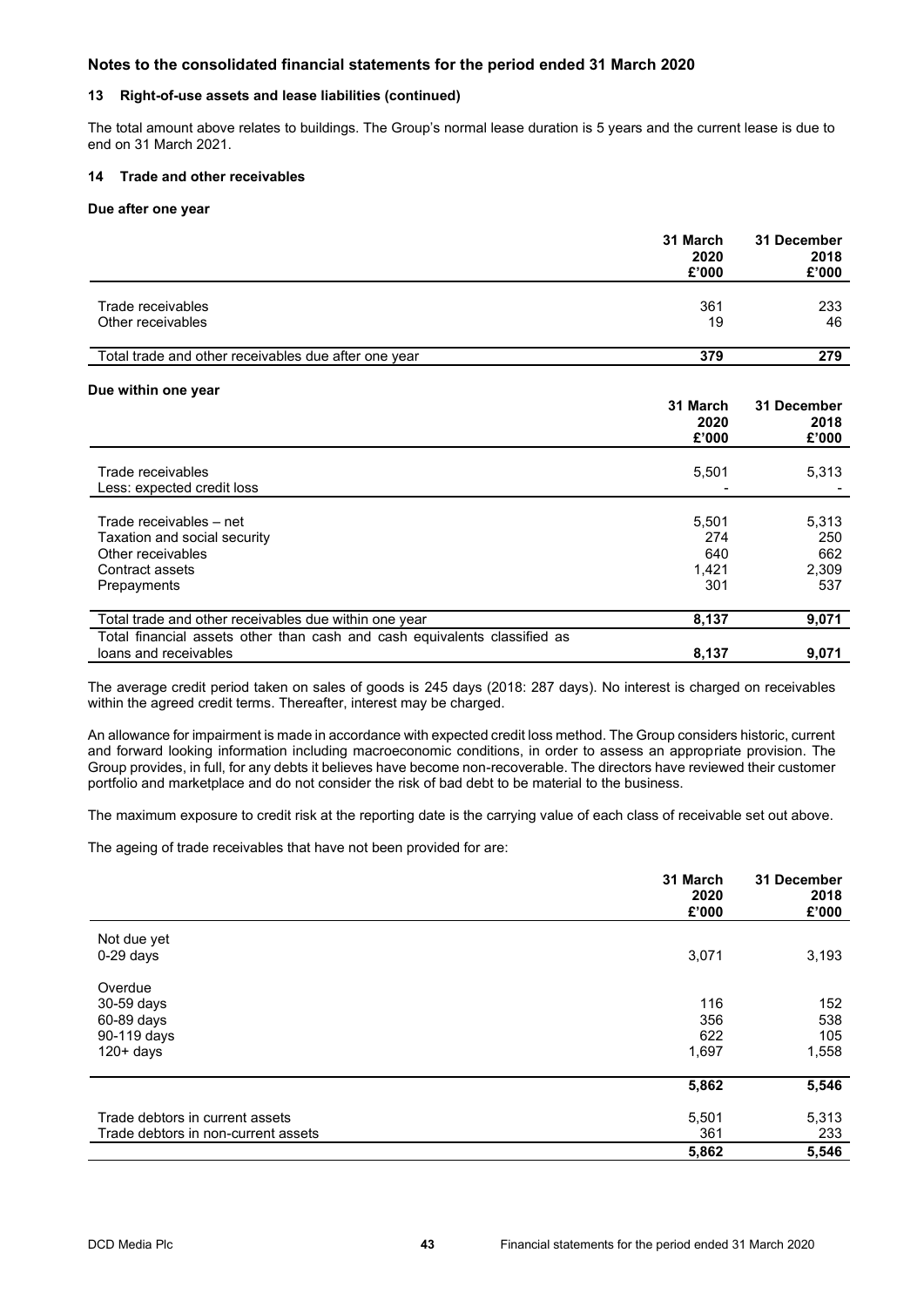## **15 Trade and other payables**

|                                                                            | 31 March<br>2020<br>£'000 | 31 December<br>2018<br>£'000 |
|----------------------------------------------------------------------------|---------------------------|------------------------------|
| Trade payables                                                             | 310                       | 140                          |
| Other payables                                                             | 219                       | 365                          |
| Accruals                                                                   | 8,889                     | 7,925                        |
| Taxation and social security                                               | 36                        | 42                           |
| Amount owed to related parties (note 21)                                   | 128                       | 1,339                        |
| Lease liabilities (note 16)                                                | 146                       |                              |
| Total trade and other payables                                             | 9,728                     | 9,811                        |
| Total financial liabilities, excluding loans and borrowings, classified as |                           |                              |
| financial liability measured at amortised cost                             | 9.692                     | 9.769                        |

#### **16 Lease liabilities**

The liabilities recognised as a consequence of the IFRS 16 first application as of 1 January 2019 are included in the heading "Lease liabilities" within trade and other payables in relation to the Group's head office. The breakdown of changes in lease liabilities for the period to 31 March 2020 is as follows.

|                                    | Lease<br><b>liabilities</b><br>£'000 |
|------------------------------------|--------------------------------------|
| <b>Balance at 31 December 2018</b> | ٠                                    |
| First application IFRS 16          | 324                                  |
| At 1 January 2019                  | 324                                  |
| Interest expense                   | 13                                   |
| Lease payments                     | (191)                                |
| <b>At 31 March 2020</b>            | 146                                  |

The Group maintains property, plant and equipment on operating leases. The total future value of minimum lease payments are due as follows:

|                                                   | 31 March<br>2020<br>£'000 | 31 December<br>2018<br>£'000 |
|---------------------------------------------------|---------------------------|------------------------------|
| Not later than one year                           | 152                       | 144                          |
| Later than one year and not later than five years | $\overline{\phantom{0}}$  | 170                          |
|                                                   | 152                       | 314                          |

On 13 April 2016, the group entered into a property lease obligation for a five-year period to 31 March 2021 and with annual rent of £132,000 plus shared service costs for the building.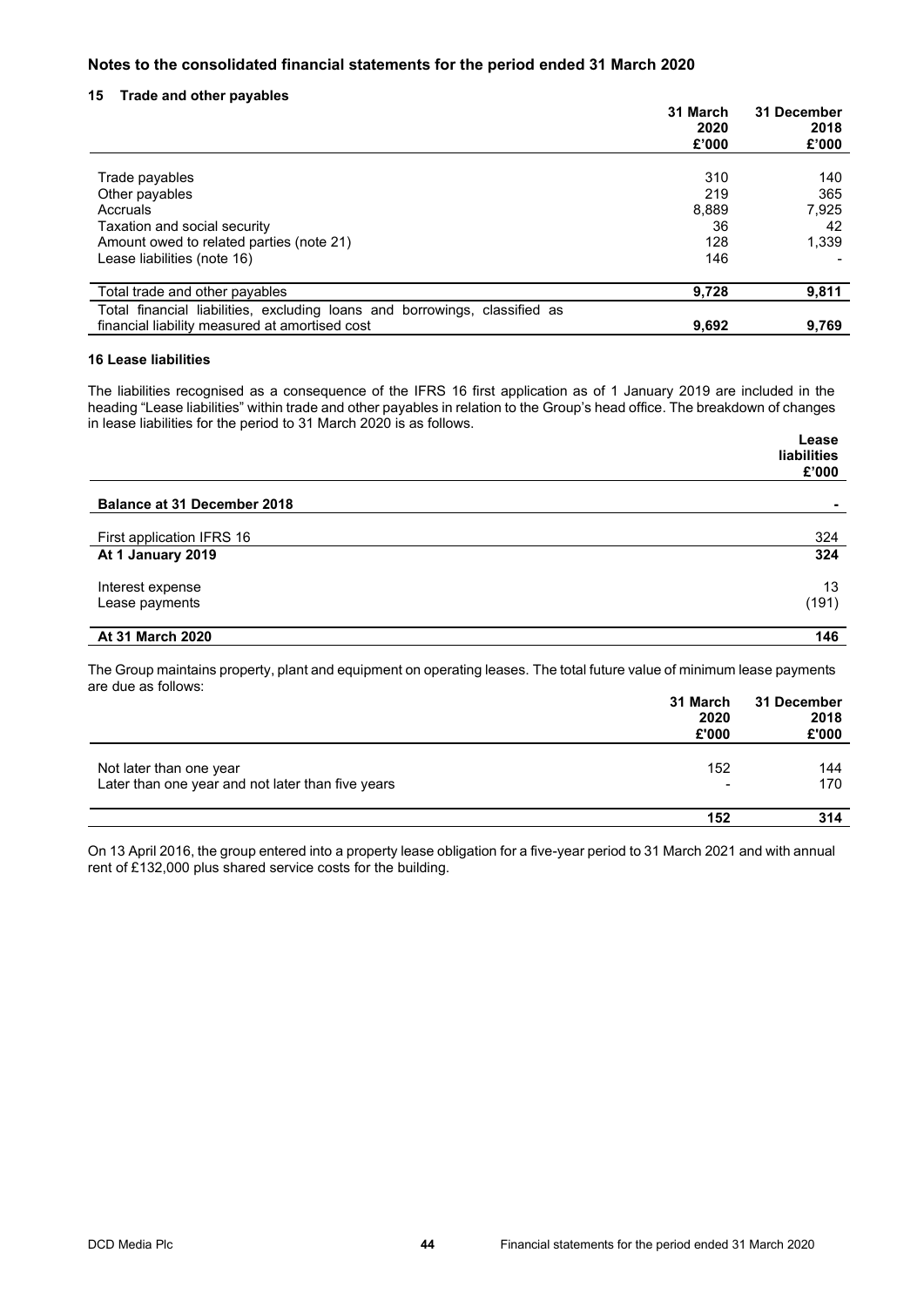## **17 Interest bearing loans and borrowings**

| Due within one year      | 31 March                 | 31 December              |
|--------------------------|--------------------------|--------------------------|
|                          | 2020                     | 2018                     |
|                          | £'000                    | £'000                    |
| Bank overdraft (secured) | $\overline{\phantom{0}}$ | $\overline{\phantom{0}}$ |

The principal terms and the debt repayment schedule for the Group's loans and borrowings are as follows as at 31 March 2020:

|                          | Currency | Nominal rate %        | Year of<br>maturity |
|--------------------------|----------|-----------------------|---------------------|
| Bank overdraft (secured) | Sterling | 3.5 over Base<br>Rate | 2019                |

#### **Bank borrowings**

**Due within one year**

The bank overdraft is currently operating on a rolling basis, as it was due for renewal in November 2019, and is repayable on demand. As mentioned previously the Group and Coutts have been working to replace the overdraft with a revolving facility with a gross value of £500k and the Directors expect this to be in place following countersignature at the start of September 2020. As such, the Directors expect the Group to have access, if required, to sufficient funds for the foreseeable future. Bank overdrafts are secured by a fixed charge over the Group's intangible programme rights and a floating charge over the remaining assets of the Group. The new facility will be secured against a floating charge over the assets of the Group and will replace the current charge held by the overdraft.

#### **18 Financial risk management**

#### **Financial risk factors**

The Group's financial assets and liabilities comprise cash, including short term deposits, trade and other receivables and trade and other payables that arise directly from its operations, overdrafts, bank loans and convertible debt. The main risks arising from the Group's financial assets and liabilities are interest rate risk, liquidity risk, credit risk and currency risk. The Board has reviewed and agreed policies for managing each of these risks and they are summarised below. The Group has no financial assets other than trade receivables and cash at bank. The values in the Consolidated Statement of Financial Position for the financial assets and liabilities are not materially different from their fair values.

#### **Interest rate risk**

The Group finances its operations at present through equity, bank overdraft, convertible debt and working capital. The Group manages its exposure to interest rate fluctuations by mixing the duration of its deposits and borrowings to reduce the impact of interest rate fluctuations.

#### **Liquidity risk**

The Group seeks to manage financial risk to ensure sufficient liquidity is available to meet foreseeable needs and to invest cash assets safely and profitably. Some liquidity risk arises from the nature of production income, which does not always arise in an even manner, and the Group's policy is to ensure there are sufficient cash reserves to meet liabilities during such periods.

Liquidity risk also arises from the interest charges and repayment terms of convertible debt, which the Group seeks to manage by means of periodic charges for central administration services and support to each Group entity. These are incorporated into rolling twelve-month Group cash flow forecasts, which are reviewed by the Board monthly, and the cash flows are monitored at Group level by weekly cash reports from each operating entity. Short term flexibility is provided through the availability of a bank overdraft facility, and shortly through a revolving credit facility that replaces the overdraft.

#### **Credit risk**

The Group's principal financial assets are bank balances, cash and trade and other receivables. The Group's credit risk is primarily attributable to its trade receivables. The Group operates to ensure that the payment terms of customers are matched to the Group's own contractual obligations in terms of delivery of programmes and rights. The principal source of Group income is commissioning broadcasters, who are not considered to be a significant credit risk because of their size and financial resources. Other Group income is derived from distribution sales worldwide, and credit risk is assessed in relation to knowledge of the customer or by credit references. To minimise credit risk contractual terms may require that payment is made before delivery of materials.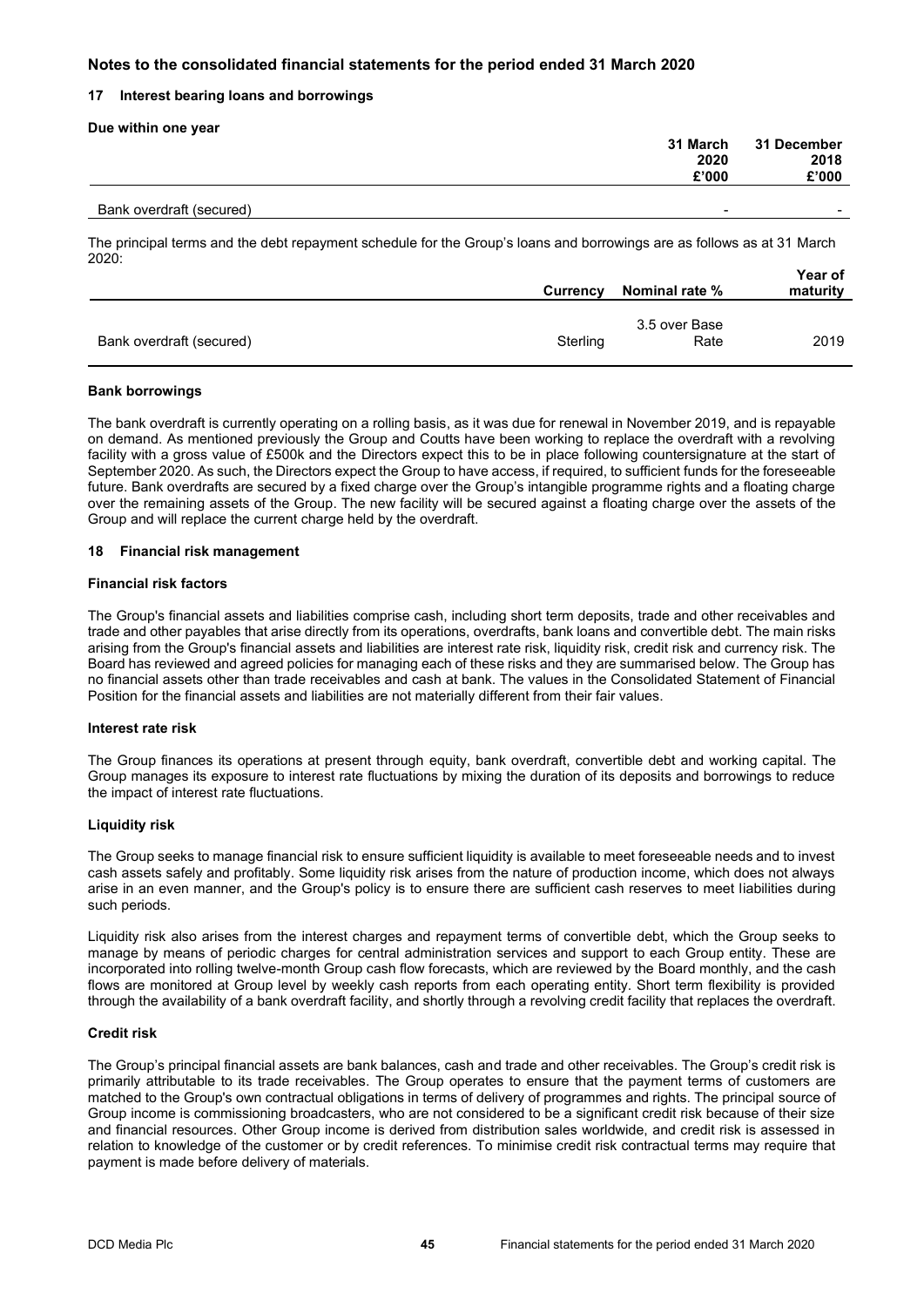## **18 Financial risk management (continued)**

#### **Currency risk**

The Group operates in overseas markets and is subject to exposures on transactions undertaken during the year. The Group's exposure to exchange rate fluctuations is small based on its revenue and cost base and its policy is not to hedge against foreign currency transactions.

The sterling equivalent of the Group's assets and liabilities denominated in foreign currencies at 31 March 2020 and 31 December 2018 was as follows:

|                                   | <b>Assets</b>    | <b>Liabilities</b>  |                          |                     |
|-----------------------------------|------------------|---------------------|--------------------------|---------------------|
|                                   | 31 March<br>2020 | 31 December<br>2018 | 31 March<br>2020         | 31 December<br>2018 |
|                                   | £'000            | £'000               | £'000                    | £'000               |
| <b>US dollar</b>                  | 3,691            | 4,339               | (8)                      | (8)                 |
| <b>Euros</b>                      | 887              | 435                 | (20)                     | (24)                |
| <b>Other</b>                      | 978              | 578                 | $\overline{\phantom{a}}$ |                     |
| <b>Total assets/(liabilities)</b> | 5,556            | 5,352               | (28)                     | (32)                |

The main foreign currency that the Group is exposed to is US dollar. Assets include monies due on contracts while above liabilities exclude the commissions payable, these currently sit as accruals and deferred income than trade and other payables. Taking the net balance of these two any movement in the exchange rate is not material, while on a stand-alone basis on either assets or liabilities it would appear to be.

#### **Interest rate and liquidity risk**

#### *Interest rate sensitivity*

The sensitivity analysis has been based on the average exposure to floating rate debt during the year. It has been assumed that floating interest rates were 200 basis points higher than those actually incurred. The effect of such a change would not be material to profit before tax for the year, as was the case in 2018.

#### *Capital risk management*

The capital structure of the Group consists of convertible loan note loan financing, bank loan financing and the shareholders' equity comprising issued share capital and reserves.

The capital structure of the Group is reviewed on an ongoing basis with reference to the costs applicable to each element of capital, future requirements of the Group, flexibility of capital to be drawn down and availability of further capital should it be required. Management prepare cash flow projections to plan for repayment of loan facilities used. These projections are reviewed on a regular basis to check that the Group will be able to settle liabilities as they fall due.

The Group's objectives when maintaining capital are:

- to safeguard the entity's ability to continue as a going concern, so that it can continue to provide returns for shareholders and benefits for other stakeholders; and
- to provide an adequate return to shareholders by pricing products and services commensurately with the level of risk.

#### **Liquidity and interest risk tables**

The following table details the Group's remaining contractual maturity for its financial liabilities. The tables have been drawn up based on the undiscounted contractual maturities of the financial liabilities.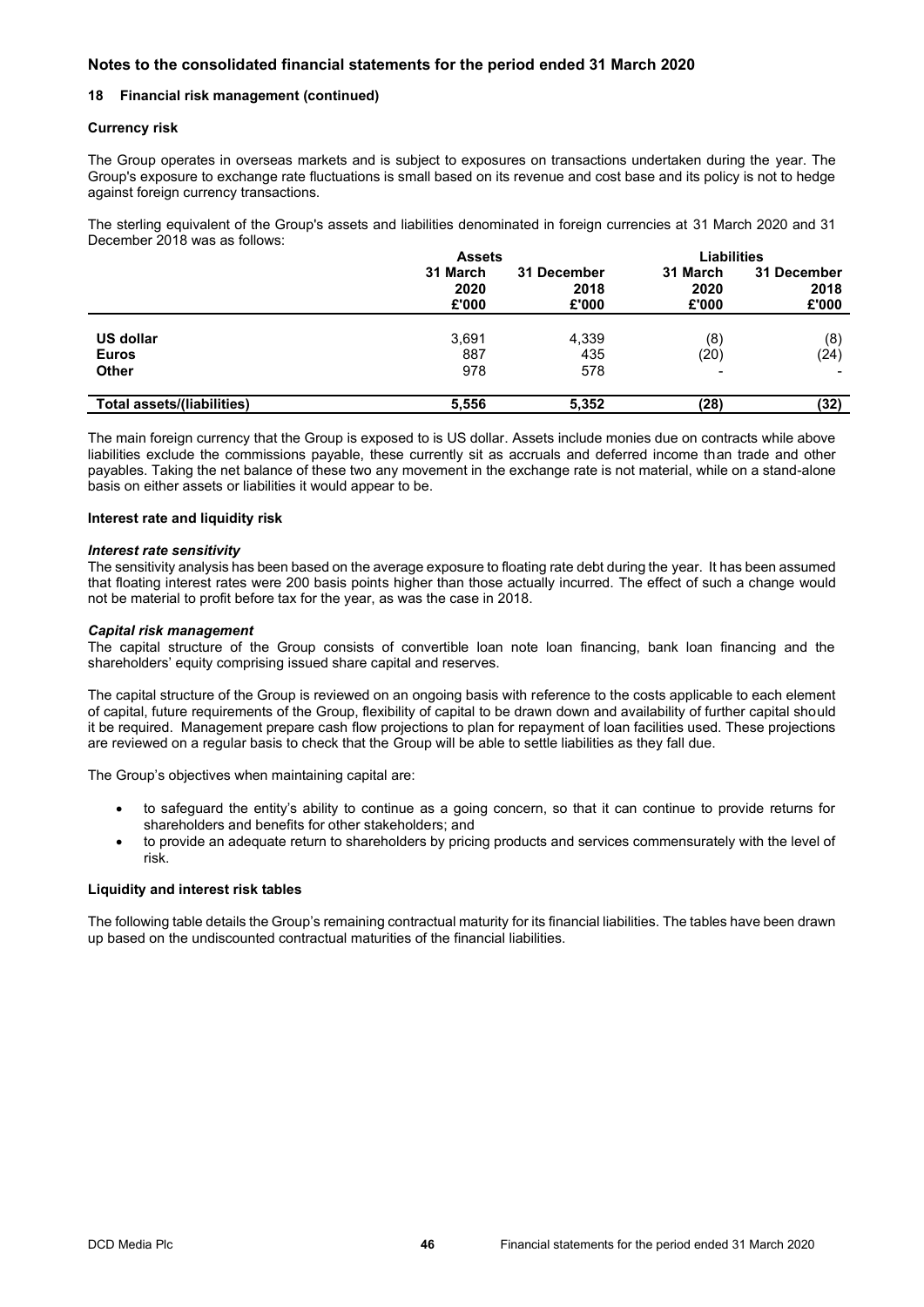### **18 Financial risk management (continued)**

| 31 March 2020                                  | Weighted<br>average<br>effective<br>interest<br>rate<br>$\%$ | Less than<br>1 month<br>or on<br>demand<br>£'000 | $1 - 3$<br>months<br>£'000 | $3 - 12$<br>months<br>£'000 | 1-5 years<br>£'000 | More than<br>5 years<br>£'000 | <b>Total</b><br>£'000 |
|------------------------------------------------|--------------------------------------------------------------|--------------------------------------------------|----------------------------|-----------------------------|--------------------|-------------------------------|-----------------------|
| <b>Fixed rate</b>                              |                                                              |                                                  |                            |                             |                    |                               |                       |
| Trade payables                                 | n/a                                                          | 250                                              |                            |                             |                    |                               | 250                   |
| <b>Floating rate</b><br><b>Bank overdrafts</b> | 3.5%                                                         |                                                  |                            |                             |                    |                               |                       |
|                                                | Weighted<br>average                                          | Less than<br>1 month                             |                            |                             |                    |                               |                       |
|                                                | effective                                                    | or on                                            | $1 - 3$                    | $3 - 12$                    |                    | More than                     |                       |
| 31 December 2018                               | interest rate<br>$\%$                                        | demand<br>£'000                                  | months<br>£'000            | months<br>£'000             | 1-5 years<br>£'000 | 5 years<br>£'000              | Total<br>£'000        |
| <b>Fixed rate</b>                              |                                                              |                                                  |                            |                             |                    |                               |                       |
| Trade payables                                 | n/a                                                          | 140                                              |                            |                             |                    |                               | 140                   |
| <b>Floating rate</b>                           |                                                              |                                                  |                            |                             |                    |                               |                       |
| <b>Bank overdrafts</b>                         | 3.5%                                                         |                                                  |                            |                             |                    |                               |                       |
| 19<br><b>Share capital</b>                     |                                                              |                                                  |                            |                             |                    |                               |                       |
|                                                |                                                              |                                                  |                            |                             |                    | 31 March                      | 31 December           |
|                                                |                                                              |                                                  |                            |                             |                    | 2020<br>£'000                 | 2018<br>£'000         |
|                                                |                                                              |                                                  |                            |                             |                    |                               |                       |
| Share capital                                  |                                                              |                                                  |                            |                             |                    | 12,272                        | 12,272                |
| Share premium                                  |                                                              |                                                  |                            |                             |                    | 51,215                        | 51,215                |
|                                                |                                                              |                                                  |                            |                             |                    | 63,487                        | 63,487                |
| <b>Issued capital comprises:</b>               |                                                              |                                                  |                            |                             |                    |                               |                       |
|                                                |                                                              |                                                  |                            |                             |                    | 31 March                      | 31 December           |
|                                                |                                                              |                                                  |                            |                             |                    | 2020                          | 2018                  |
|                                                |                                                              |                                                  |                            |                             |                    | £'000                         | £'000                 |
| Allotted, called up and fully paid             |                                                              |                                                  |                            |                             |                    |                               |                       |

|                                                                              | 12,272         | 12,272         |
|------------------------------------------------------------------------------|----------------|----------------|
| 2,541,419 ordinary shares of £1 each<br>9,730,514 deferred shares of £1 each | 2.541<br>9.731 | 2.541<br>9.731 |
|                                                                              |                |                |
| , monou, canca ap and rany paid                                              |                |                |

#### **Fully paid ordinary shares:**

Ordinary shares have full voting, dividend and capital distribution rights attached to them.

|                                             | Number of<br>shares | <b>Share capital</b><br>£'000 | <b>Share</b><br>premium<br>£'000 |
|---------------------------------------------|---------------------|-------------------------------|----------------------------------|
| Balance at 1 January 2019 and 31 March 2020 | 12.271.933          | 12.272                        | 51.215                           |

Pursuant to a resolution passed on 24 July 2012 and in accordance with the provisions of the Companies Act 2006 the Company ceased to have authorised share capital.

The deferred shares are not entitled to receive a dividend or other distribution, to attend or vote at any General Meeting and on return of capital on a winding up, shall only be entitled to receive the amount paid up on the shares after holders of the ordinary shares have received £100,000 for each ordinary share.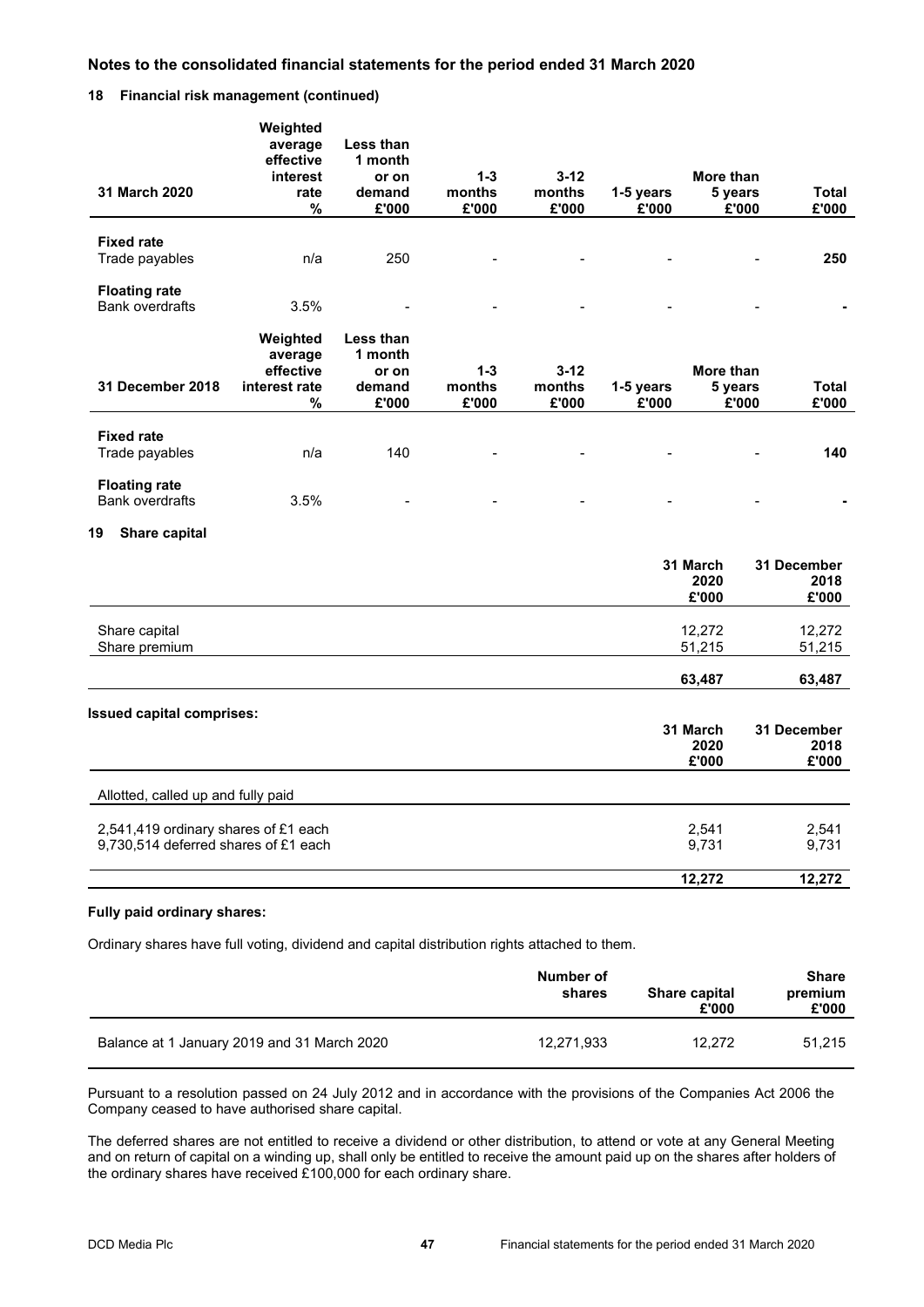## **20 Capital commitments**

There were no capital commitments at 31 March 2020 or 31 December 2018.

#### **21 Transactions with directors and other related parties**

#### **Loans to Directors**

At 31 March 2020 and 31 December 2018 there were no loans due to Directors.

#### **Other transactions**

During the period the following amounts were charged by companies in which the Directors have an interest or share directorships:

| <b>Amount charged</b>      |                 |                                        |               |                                                                                                 |  |
|----------------------------|-----------------|----------------------------------------|---------------|-------------------------------------------------------------------------------------------------|--|
| Company                    | <b>Director</b> | 15 months<br>to March<br>2020<br>£'000 | 2018<br>£'000 | <b>Description</b>                                                                              |  |
|                            |                 |                                        |               |                                                                                                 |  |
| Timeweave Ltd              | D Craven        | $\overline{\phantom{a}}$               | 108           | Provision of director, finance and<br>management services<br>Provision of director, finance and |  |
| Ultimate Finance Group Ltd | N McMyn         | 31                                     | 17            | management services                                                                             |  |

The balances outstanding at the year-end were as follows:

| Amount payable             |                 |                           |               |                                                                       |
|----------------------------|-----------------|---------------------------|---------------|-----------------------------------------------------------------------|
|                            |                 | 15 months                 |               |                                                                       |
| Company                    | <b>Director</b> | to March<br>2020<br>£'000 | 2018<br>£'000 | <b>Description</b>                                                    |
|                            |                 |                           |               | Provision<br>οf<br>finance<br>director.<br>and                        |
| Timeweave Ltd              | D Craven        | $\overline{\phantom{0}}$  | 504           | management services<br>Provision<br>οf<br>finance<br>director.<br>and |
| Ultimate Finance Group Ltd | N McMyn         | 8                         | (20)          | management services                                                   |

#### **Other related party transactions**

In 2012, DCD Rights Ltd secured a deal with Timeweave Ltd, a shareholder of DCD Media plc, to create a new fund for the acquisition of third-party distribution rights. At 31 March 2020, DCD Rights Ltd was owed £Nil to Timeweave Ltd (31 December 2018: £835,046).

## **Compensation of key management personnel of the Group**

|                                                  | 15 months to<br>31 March<br>2020<br>£'000 | 31 December<br>2018<br>£'000 |
|--------------------------------------------------|-------------------------------------------|------------------------------|
| Short-term employee benefits<br>Pension benefits | 516<br>10                                 | 435<br>6                     |
|                                                  | 526                                       | 441                          |

Only directors and employees who attend the monthly executive meetings are deemed to be key management personnel.

The principal operating subsidiary companies are listed below:

| <b>Subsidiary</b>   | Country of incorporation | % owned | Nature of business                      |
|---------------------|--------------------------|---------|-----------------------------------------|
| DCD Rights Ltd      | England & Wales          | 100%    | Distribution of programme rights        |
| September Films Ltd | England & Wales          | 100%    | Production of programmes for television |
| Rize Television Ltd | England & Wales          | 100%    | Production of programmes for television |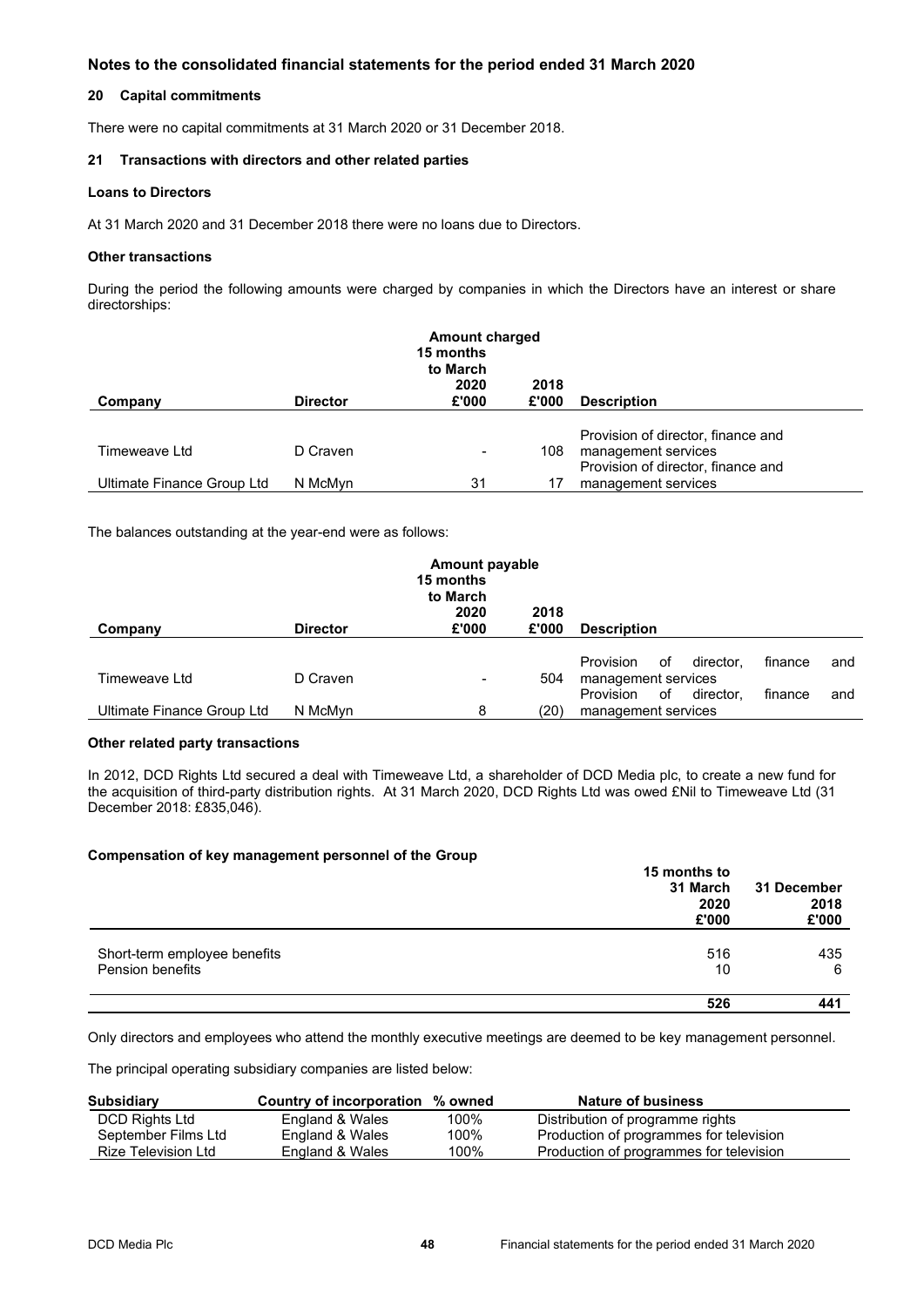## **22 Retirement benefit schemes**

The Group contributed to the personal pension plans of 18 employees in the period (year to 31 December 2018: 18). Contributions in the year amounted to £28,084 (2018: £14,555).

#### **23 Notes supporting the cash flow statement**

Cash and cash equivalents for the purposes of the cash flow statement comprises:

|                          | 31 March<br>2020<br>£'000 | 31 December<br>2018<br>£'000 |
|--------------------------|---------------------------|------------------------------|
| Cash available on demand | 2,735                     | 2,276                        |
|                          | 2,735                     | 2,276                        |

#### **24 Ultimate parent company and ultimate controlling party**

The immediate parent company is Timeweave Ltd, registered in England and Wales. The smallest and largest group that consolidates the results of the Company is Mayfair Capital Investments UK Ltd, registered in Scotland. The results of Mayfair Capital Investments UK Ltd can be obtained from Companies House website at www.companieshouse.gov.uk .

The Directors consider the family interests of Mr Joe Lewis to have ultimate control by virtue of their indirect beneficial ownership of the issued share capital of Mayfair Capital Investments Ltd, a company incorporated in the Bahamas. The Directors consider Mayfair Capital Investments Ltd to be the ultimate parent company.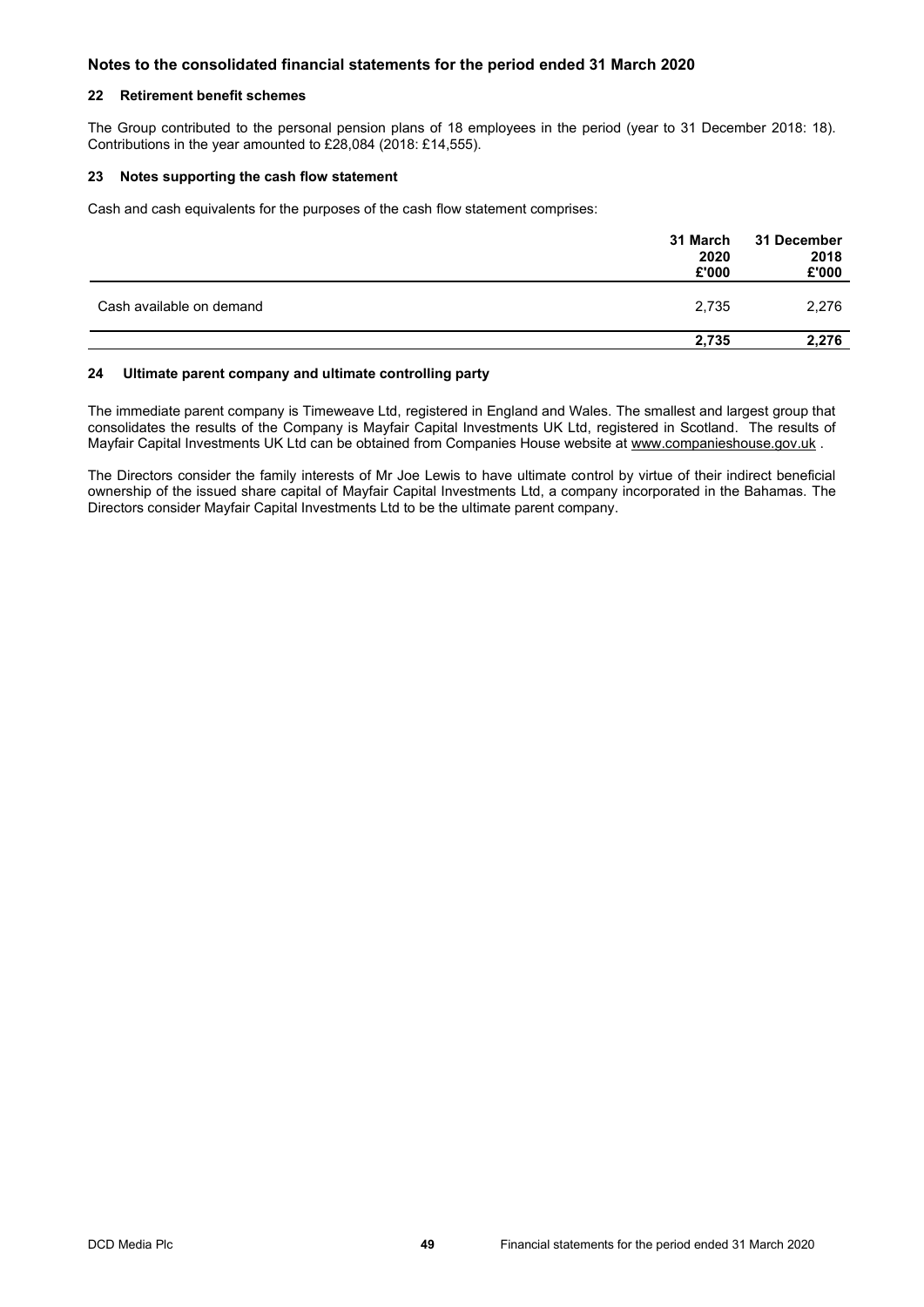Company number 03393610

|                                                | <b>Note</b>    | As at<br>31 March<br>2020<br>£'000 | As at<br>31 December<br>2018<br>£'000 |
|------------------------------------------------|----------------|------------------------------------|---------------------------------------|
| <b>Fixed assets</b>                            |                |                                    |                                       |
| Intangible assets                              | 3              |                                    |                                       |
| Investments                                    | $\overline{4}$ | 1,608                              | 1,675                                 |
| Trade and other receivables                    | 5              | 18                                 | 46                                    |
|                                                |                | 1,626                              | 1,721                                 |
| <b>Current assets</b>                          |                |                                    |                                       |
| Trade and other receivables                    | 5              | 1,496                              | 1,497                                 |
| Cash at bank and in hand                       |                | 45                                 | 45                                    |
|                                                |                | 1,541                              | 1,542                                 |
| <b>Total assets</b>                            |                | 3,167                              | 3,263                                 |
| Creditors: amounts falling due within one year | 6              | (1,505)                            | (1,580)                               |
| <b>Total liabilities</b>                       |                | (1, 505)                           | (1,580)                               |
|                                                |                |                                    |                                       |
| <b>Net assets</b>                              |                | 1,662                              | 1,683                                 |
|                                                |                |                                    |                                       |
| <b>Capital and reserves</b>                    |                |                                    |                                       |
| Called up share capital                        | 7              | 12,272                             | 12,272                                |
| Share premium account                          |                | 51,215                             | 51,215                                |
| Own shares held                                |                | (37)                               | (37)                                  |
| Profit and loss account                        |                | (61, 788)                          | (61, 767)                             |
| <b>Shareholders' funds</b>                     |                | 1,662                              | 1,683                                 |

The notes on pages 51 to 56 are an integral part of these parent company financial statements.

The parent company financial statements were approved and authorised for issue by the Board of Directors on 03 September 2020.

**D Craven Director**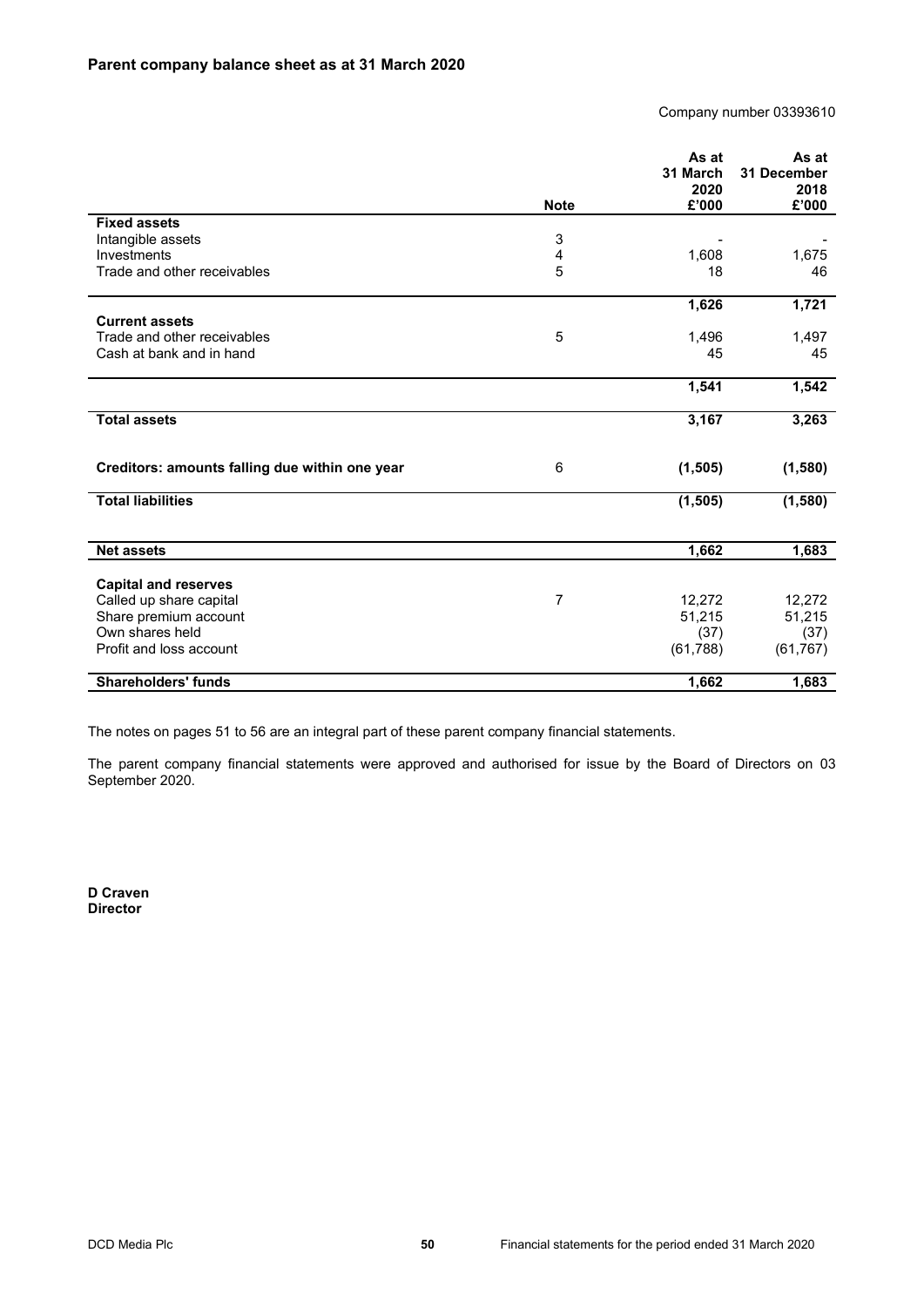| I                               |
|---------------------------------|
|                                 |
|                                 |
|                                 |
|                                 |
| <b>Section 2018</b>             |
|                                 |
|                                 |
|                                 |
|                                 |
|                                 |
|                                 |
|                                 |
|                                 |
|                                 |
|                                 |
|                                 |
|                                 |
|                                 |
|                                 |
|                                 |
| שנמופווופוור הו הוופווופס ווו ר |
|                                 |
|                                 |
|                                 |
|                                 |
|                                 |
|                                 |
|                                 |
| $\frac{2}{3}$                   |
|                                 |
|                                 |
|                                 |
|                                 |
|                                 |
|                                 |
|                                 |
|                                 |
|                                 |
|                                 |
|                                 |
|                                 |
|                                 |
|                                 |
|                                 |
|                                 |
|                                 |
|                                 |
|                                 |
|                                 |
|                                 |
|                                 |
| י בין בופט הבקופה הבקומה -<br>י |
| 1 March 2020                    |
|                                 |
|                                 |
|                                 |
|                                 |
|                                 |
|                                 |
| $\frac{1}{2}$                   |
|                                 |
|                                 |

|                                                       | Share<br>capital<br>000.3 | Share premium<br>5'000 | Equity element of<br>convertible loan<br>5'000 | Own shares<br>£'000<br>held | Retained earnings<br>£'000 | <b>Total equity</b><br>£'000 |
|-------------------------------------------------------|---------------------------|------------------------|------------------------------------------------|-----------------------------|----------------------------|------------------------------|
| Balance at 31 December 2017                           | 12,272                    | 51,215                 |                                                | (37)                        | (61, 833)                  | 1,618                        |
| Disposal of convertible loan notes                    |                           |                        | Э                                              |                             |                            | Э                            |
| Loss and total comprehensive income for the year      |                           |                        |                                                | ı                           | (218)                      | (218)                        |
| Bance at 31 December 2018                             | 12,272                    | 51,215                 |                                                | હ્ય                         | (61,767)                   | 1,683                        |
| period<br>Loss and total comprehensive income for the |                           |                        |                                                |                             | (21)                       | $\widetilde{z}$              |
| Balance at 31 March 2020                              | 12,272                    | 51,215                 |                                                | હ્યુ                        | (61,788)                   | 1,662                        |

**51**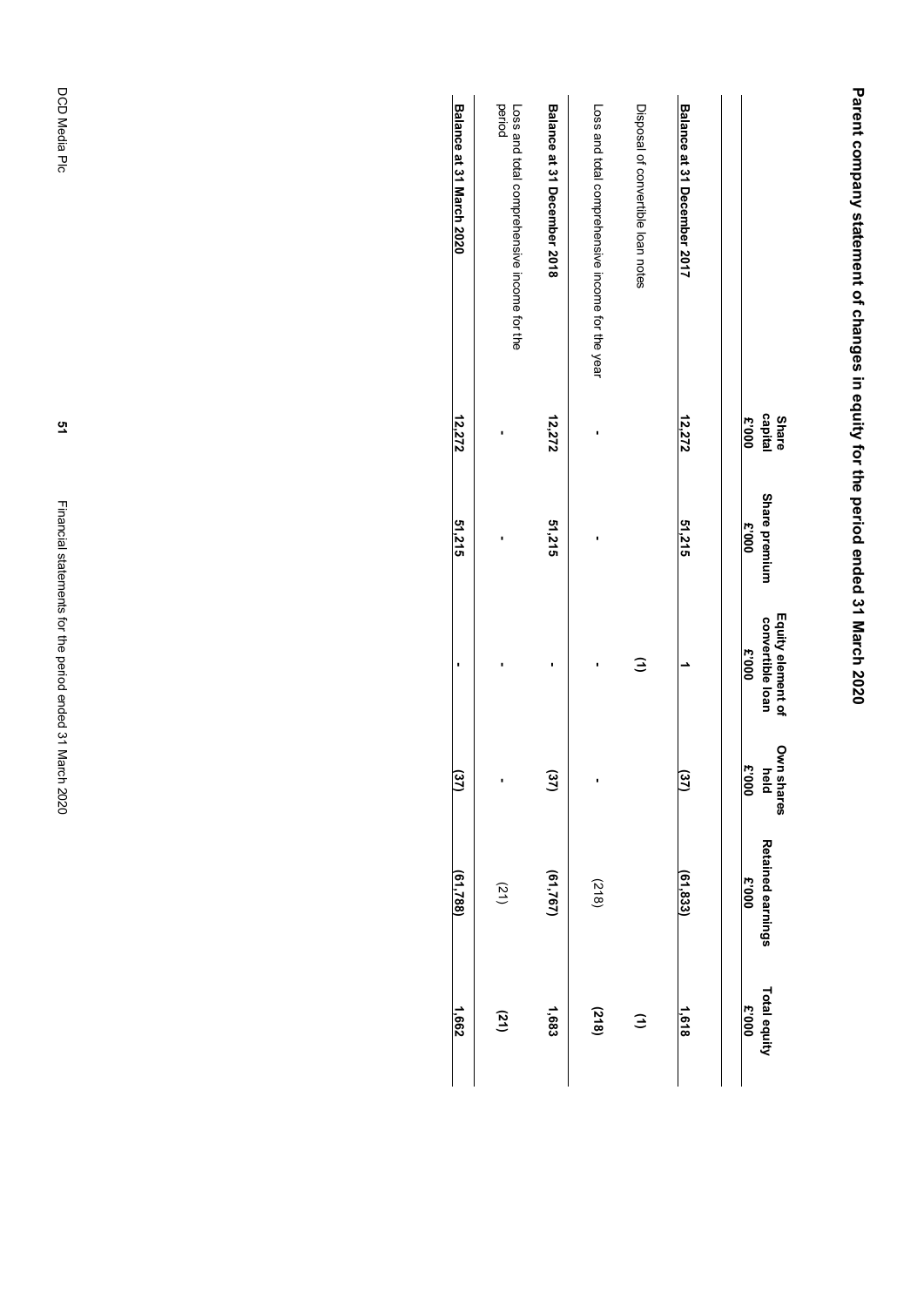During the period, the principal activity of DCD Media Plc was that of a parent company.

DCD Media Plc is the Group's ultimate parent company, and it is incorporated and registered in England and Wales. The address of DCD Media Plc's registered office is 9th Floor, Winchester House, 259 - 269 Old Marylebone Road, London, NW1 5RA, and its principal place of business is London. DCD Media Plc's shares are listed on the Alternative Investment Market of the London Stock Exchange.

DCD Media Plc's financial statements are presented in Pounds Sterling  $(E)$ , which is also the functional currency of the Company. Amounts are presented in rounded thousands. The accounts have been drawn up to the date of 31 March 2020.

#### **1 Principal accounting policies**

These financial statements are prepared on the going concern basis, under the historical cost convention and in accordance with applicable United Kingdom accounting standards, including Financial Reporting Standard 102 - 'The Financial Reporting Standard applicable in the United Kingdom and Republic of Ireland' ('FRS 102'), and with the Companies Act 2006.

The Group's business activities, together with the factors likely to affect its future development, performance and position are set out in the Executive Chairman's review. The financial position of the Group, its cash position and borrowings are set out in the financial review section of the statement. In addition, note 18 to the consolidated financial statements sets out the Group's objectives, policies and processes for managing its financial instruments and risk. The Directors have adopted the going concern assumption in the preparation of the financial statements; please see note 1 of the consolidated financial statements for more detail. The Company has taken advantage of the reduced disclosure requirements to not prepare a statement of cash flows in line with FRS 102 paragraph 1.11 and 1.12.

#### **Judgements in applying accounting policies and key sources of estimation uncertainty**

In preparing these financial statements, the Directors have made the following judgements:

- Determine whether amounts recoverable from group companies are recoverable and the carrying value of investments are appropriate. These decisions depend on the financial position of the relevant group company and forecasts of future cash flows.
- $\triangleright$  Assess the recoverability of other debtors. The Directors have assessed the financial position of the relevant counterparties.
- $\triangleright$  Determine whether leases are finance or operating leases. Material leases have been reviewed to assess appropriateness of classification.
- $\triangleright$  Review the carrying value of tangible fixed assets.
- Assess the adequacy of accruals and provisions. Directors have assessed the likelihood and scale of potential liabilities that were present at the balance sheet date.

#### **Leasing**

Rentals payable under operating leases are charged to the income statement on a straight-line basis over the period of the lease.

#### **Pension costs**

No pension costs were paid in the current or prior year. Pension costs are charged against profits when they are accrued.

#### **Deferred taxation**

Deferred tax is recognised on all timing differences where the transactions or events that give the company an obligation to pay more tax in the future, or right to pay less tax in the future, have occurred by the statement of financial position date. Deferred tax assets are recognised when it is more likely than not that they will be recovered. Deferred tax is measured using rates of tax that have been enacted or substantively enacted by the statement of financial position date. Deferred tax balances are not discounted.

#### **Foreign currency**

Transactions in foreign currencies are translated at the exchange rate ruling at the date of the transaction. Monetary assets and liabilities in foreign currencies are translated at the rates of exchange ruling at the statement of financial position date. Any differences are taken to the income statement.

#### **Equity**

See relevant accounting policy of the consolidated financial statements.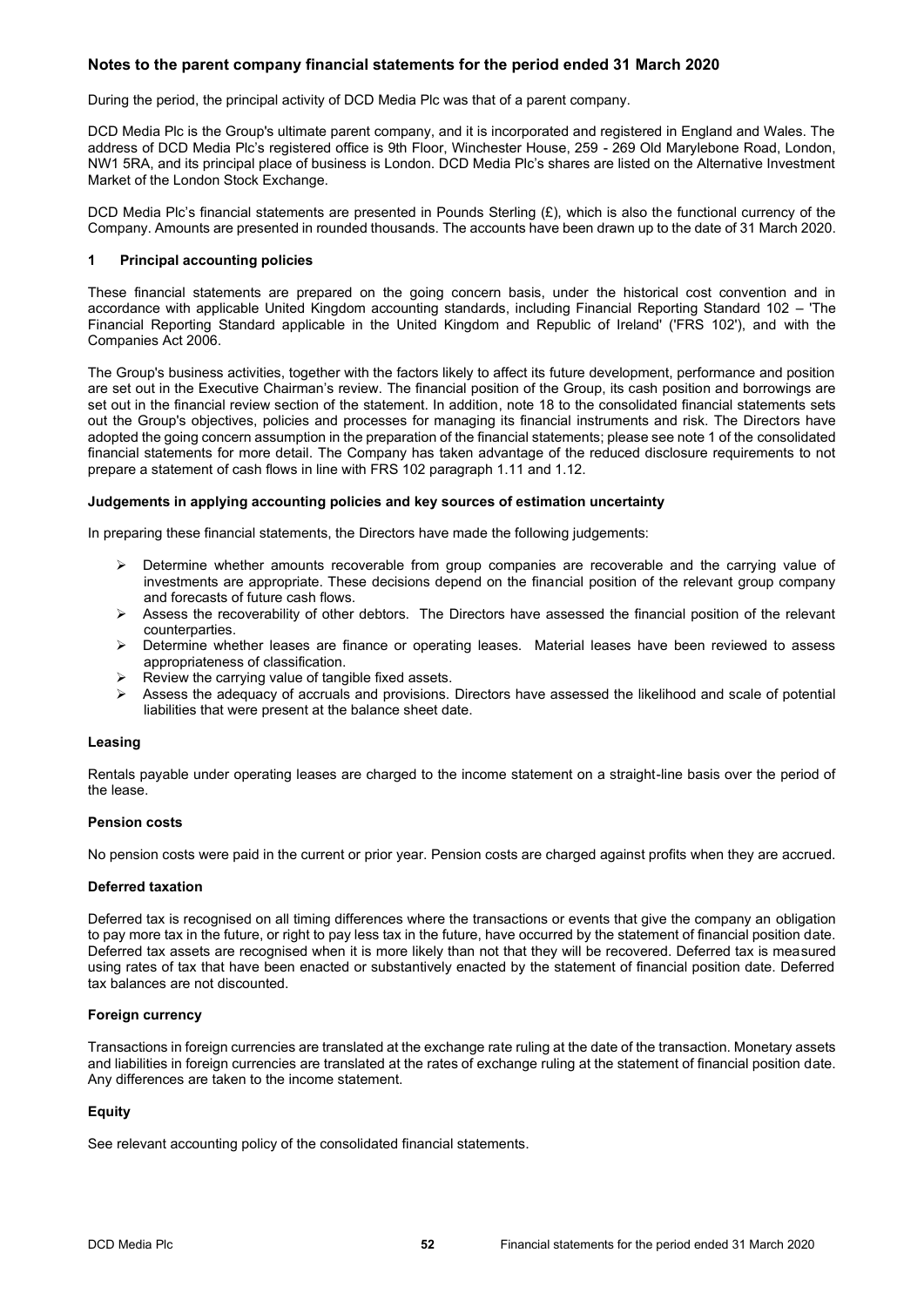#### **1 Principal accounting policies (continued)**

#### **Revenue and attributable profit**

Revenue arises from the licensing of programme rights which have been obtained under distribution agreements with either external parties or Group companies. Distribution revenue is recognised in the statement of comprehensive income on signature of the licence agreement and represents amounts receivable from such contracts.

All revenue excludes value added tax.

#### **Intangible assets - programme rights**

Internally developed programme rights are stated at the lower of cost, less accumulated amortisation, or recoverable amount. Cost comprises the cost of all productions and all other directly attributable costs incurred up to completion of the programme and all programme development costs. Where programme development is not expected to proceed, the related costs are written-off to the income statement. Amortisation of programme costs is charged in the ratio that actual revenue recognised in the current year bears to estimated ultimate revenue. At each statement of financial position date, the Directors review the carrying value of programme rights and consider whether a provision is required to reduce the carrying value of the investment in programmes to the recoverable amount. The expected life of these assets is not expected to exceed 7 years.

Purchased programme rights are stated at the lower of cost, less accumulated amortisation, or recoverable amount. Purchased programme rights are amortised over a period in line with expected useful life, not exceeding 7 years.

Amortisation and any charge in respect of writing down to recoverable amount during the year are included in the income statement within cost of sales.

#### **Financial instruments**

Financial assets are recognised in the statement of financial position at the lower of cost and net realisable value. Provision is made for diminution in value where appropriate. Income and expenditure arising on financial instruments is recognised on the accruals basis and credited or charged to the income statement in the financial year to which it relates.

#### **Investments**

Investments held as fixed assets are stated at cost less any provision for impairment. Investments held as current assets are stated at the lower of cost or net realisable value.

#### **2 Result for the financial period**

DCD Media Plc has taken advantage of section 408 Companies Act 2006 and has not included its own income statement in these financial statements. The Company's loss for the period after tax was £21,000 (12 months to December 2018: £218,000). The result for the period includes £25,000 for the audit of the Company as parent of the DCD Media Plc group (December 2018: £25,000).

#### **3 Intangible assets**

|                                    | <b>Programme Rights</b><br>£'000 |
|------------------------------------|----------------------------------|
| Cost                               |                                  |
| At 1 January 2019                  | 6,069                            |
| At 31 March 2020                   | 6,069                            |
| <b>Amortisation and impairment</b> |                                  |
| At 1 January 2019                  | 6,069                            |
| At 31 March 2020                   | 6,069                            |
| Net book value                     |                                  |
| <b>At 31 March 2020</b>            |                                  |
| At 31 December 2018                |                                  |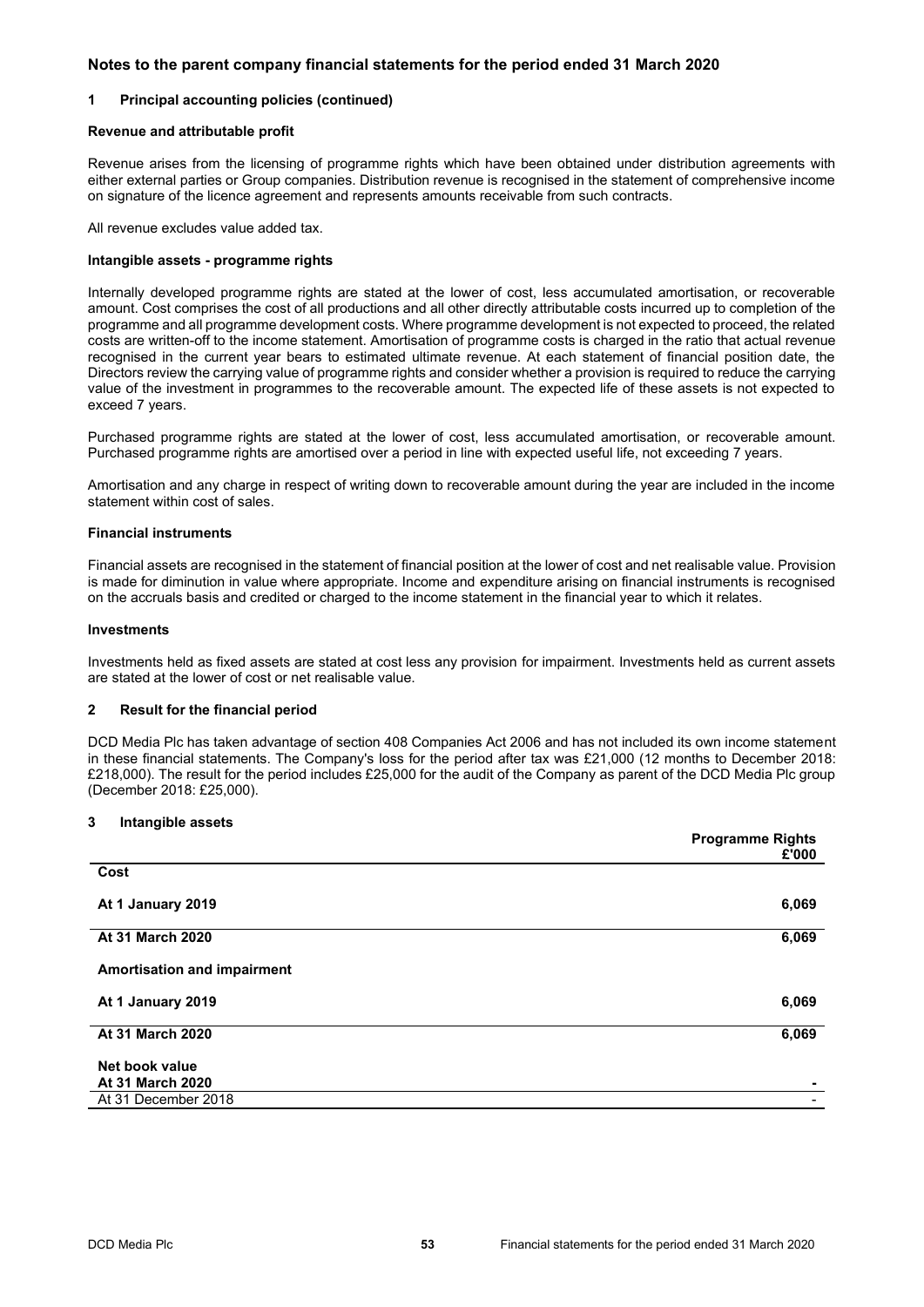# **4 Fixed asset investments Shares in subsidiary undertakings ¶000 Cost**  At 1 January 2019 25,294 Disposals (67) **At 31 March 2020 25,227 Accumulated amortisation** At 1 January 2019 23,619 **At 31 March 2020 23,619 Net book value**

| <b>At 31 March 2020</b> | .608 |
|-------------------------|------|
| At 31 December 2018     | .675 |

All shares held in subsidiary undertakings are ordinary shares with full voting, dividend and distribution rights.

The principal operating subsidiary companies are listed below. All are 100% owned:

| Company name               | Place of<br>incorporation | <b>Principal activity</b>               | <b>Net</b><br>assets<br>£'000 | Profit/(loss)<br>for year<br>£'000 |
|----------------------------|---------------------------|-----------------------------------------|-------------------------------|------------------------------------|
| DCD Rights Ltd             | England & Wales           | Distribution of programme rights        | (1,559)                       | (629)                              |
| September Films Ltd        | England & Wales           | Production of programmes for television | 1.074                         | 350                                |
| <b>Rize Television Ltd</b> | England & Wales           | Production of programmes for television | 220                           | (41)                               |

All companies within the group have their registered office at 9th Floor, Winchester House, 259 - 269 Old Marylebone Road, London, NW1 5RA.

DCD Rights Ltd sells programme rights worldwide to all media.

September Films Ltd and Rize Television Ltd are involved with the production of programmes for television and other media.

All the subsidiary companies are registered in England and Wales.

#### **5 Trade and other receivables**

| <b>Non-current assets</b>                                                                                | 31 March<br>2020<br>£'000 | 31 December<br>2018<br>£'000 |
|----------------------------------------------------------------------------------------------------------|---------------------------|------------------------------|
| Other debtors                                                                                            | 18                        | 46                           |
| <b>Current assets</b>                                                                                    | 31 March<br>2020<br>£'000 | 31 December<br>2018<br>£'000 |
| Amounts owed by group undertakings<br>VAT recoverable<br>Other debtors<br>Prepayments and accrued income | 1,441<br>6<br>34<br>15    | 1,441<br>11<br>20<br>25      |
|                                                                                                          | 1,496                     | 1,497                        |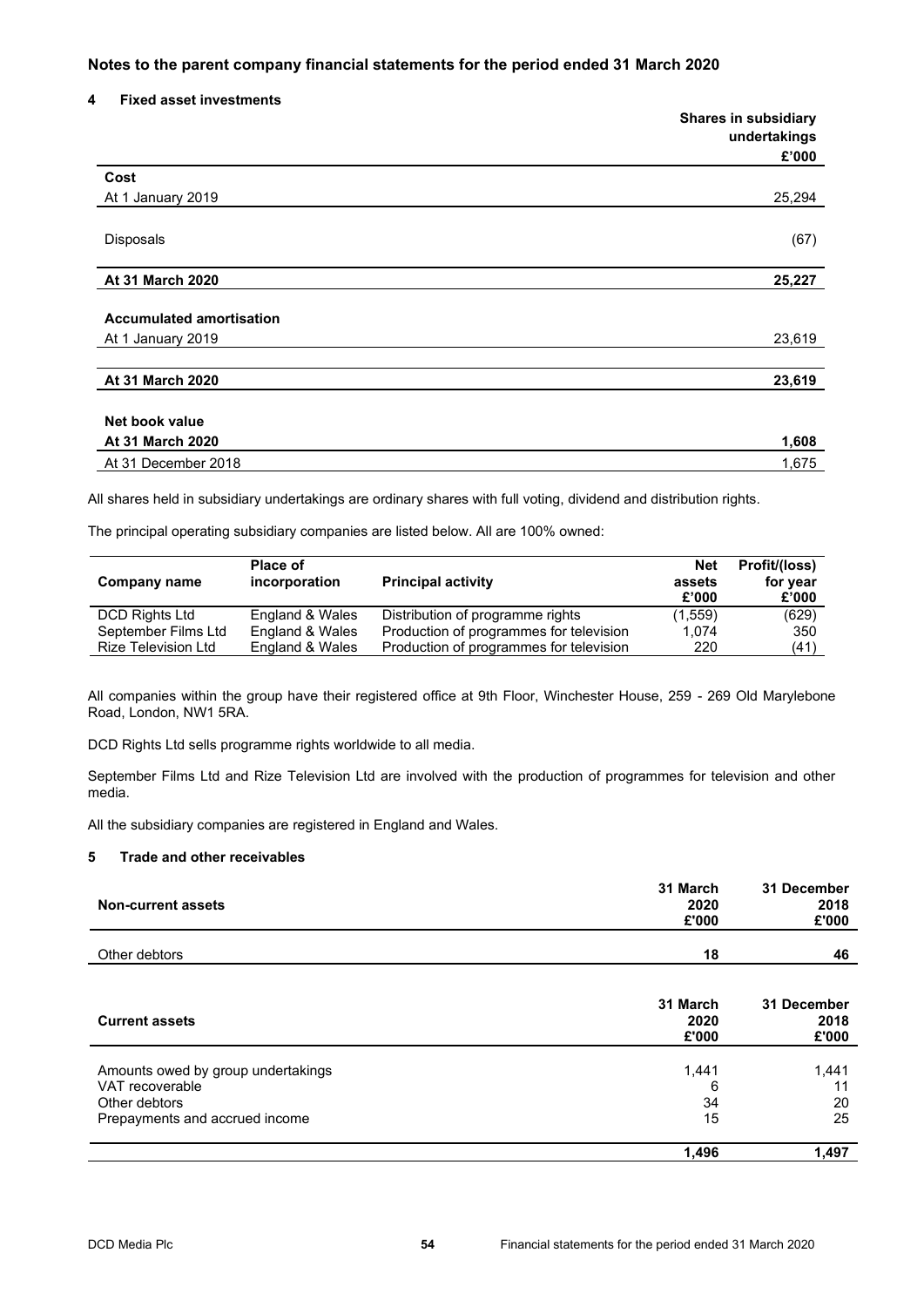## **6 Creditors: amounts falling due within one year**

| creations, announte family due mumm one your | 31 March<br>2020<br>£'000 | 31 December<br>2018<br>£'000 |
|----------------------------------------------|---------------------------|------------------------------|
| Trade creditors                              |                           |                              |
| Amounts owed to group undertakings           | 1,437                     | 1,014                        |
| Amounts due to related parties               | 8                         | 508                          |
| Accruals and deferred income                 | 58                        | 58                           |
|                                              | 1,505                     | 1,580                        |

## **7 Share capital**

See note 19 to the consolidated financial statements.

## **8 Financial instruments**

|                                                                       | 31 March<br>2020 | 31 December<br>2018 |
|-----------------------------------------------------------------------|------------------|---------------------|
|                                                                       | £'000            | £'000               |
| <b>Financial assets</b>                                               |                  |                     |
| Financial assets that are debt instruments measured at amortised cost | 1.510            | 1,543               |
|                                                                       | 1,510            | 1,543               |
| <b>Financial liabilities</b>                                          |                  |                     |
| Financial liabilities measured at amortised cost                      | 1,505            | 1,580               |
|                                                                       | 1,505            | 1,580               |

Financial assets measured at amortised cost include trade and other debtors, recoverable VAT, prepayments and accrued income and amounts owed by group undertakings.

Financial liabilities measured at amortised cost include trade and other creditors, amounts owed to group undertakings and related parties, accruals and deferred income and convertible debt.

## **9 Pension costs**

During the period the Company made no contributions towards a personal pension scheme (12 months to 31 December 2018: £Nil).

## **10 Transactions with Directors and other related parties**

During the period, the following amounts were charged by companies in which the Directors have an interest:

|                        | <b>Amount charged</b> |                                                  |                                                  |                                                                                                 |
|------------------------|-----------------------|--------------------------------------------------|--------------------------------------------------|-------------------------------------------------------------------------------------------------|
| Company                | <b>Director</b>       | <b>15 months</b><br>to 31 March<br>2020<br>£'000 | 12 months to<br><b>December</b><br>2018<br>£'000 | <b>Description</b>                                                                              |
|                        |                       |                                                  |                                                  |                                                                                                 |
| Timeweave Ltd          | D Craven              |                                                  | 108                                              | Provision of director, finance and<br>management services<br>Provision of director, finance and |
| Ultimate Finance Group | N McMvn               | 31                                               | 17                                               | management services                                                                             |

At 31 March 2020, £Nil was due to Timeweave Ltd (2018: £508,838) and £7,500 was due to Ultimate Finance Group Ltd (2018: due from UFG £20,256).

The company has taken advantage of the exemptions available under FRS 102 not to disclose any transactions or balances with entities that are 100% controlled by DCD Media Plc.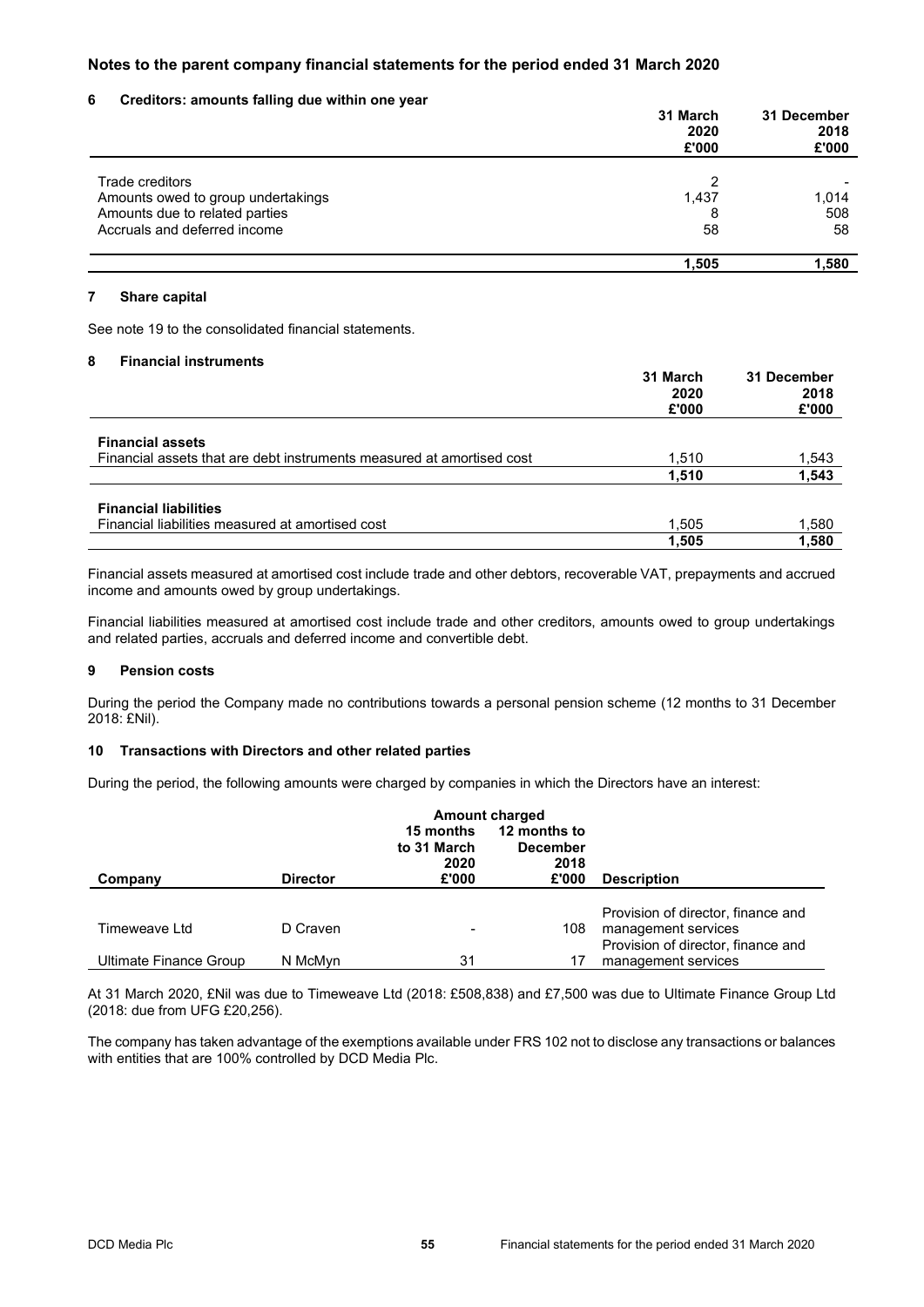## **11 Ultimate parent company and ultimate controlling party**

The immediate parent company is Timeweave Ltd, registered in England and Wales. The smallest and largest group that consolidates the results of the Company is Mayfair Capital Investments UK Ltd, registered in Scotland. The results of Mayfair Capital Investments UK Ltd can be obtained from Companies House website at www.companieshouse.gov.uk .

The Directors consider the family interests of Mr Joe Lewis to have ultimate control by virtue of their indirect beneficial ownership of the issued share capital of Mayfair Capital Investments Ltd, a company incorporated in the Bahamas. The Directors consider Mayfair Capital Investments Ltd to be the ultimate parent company.